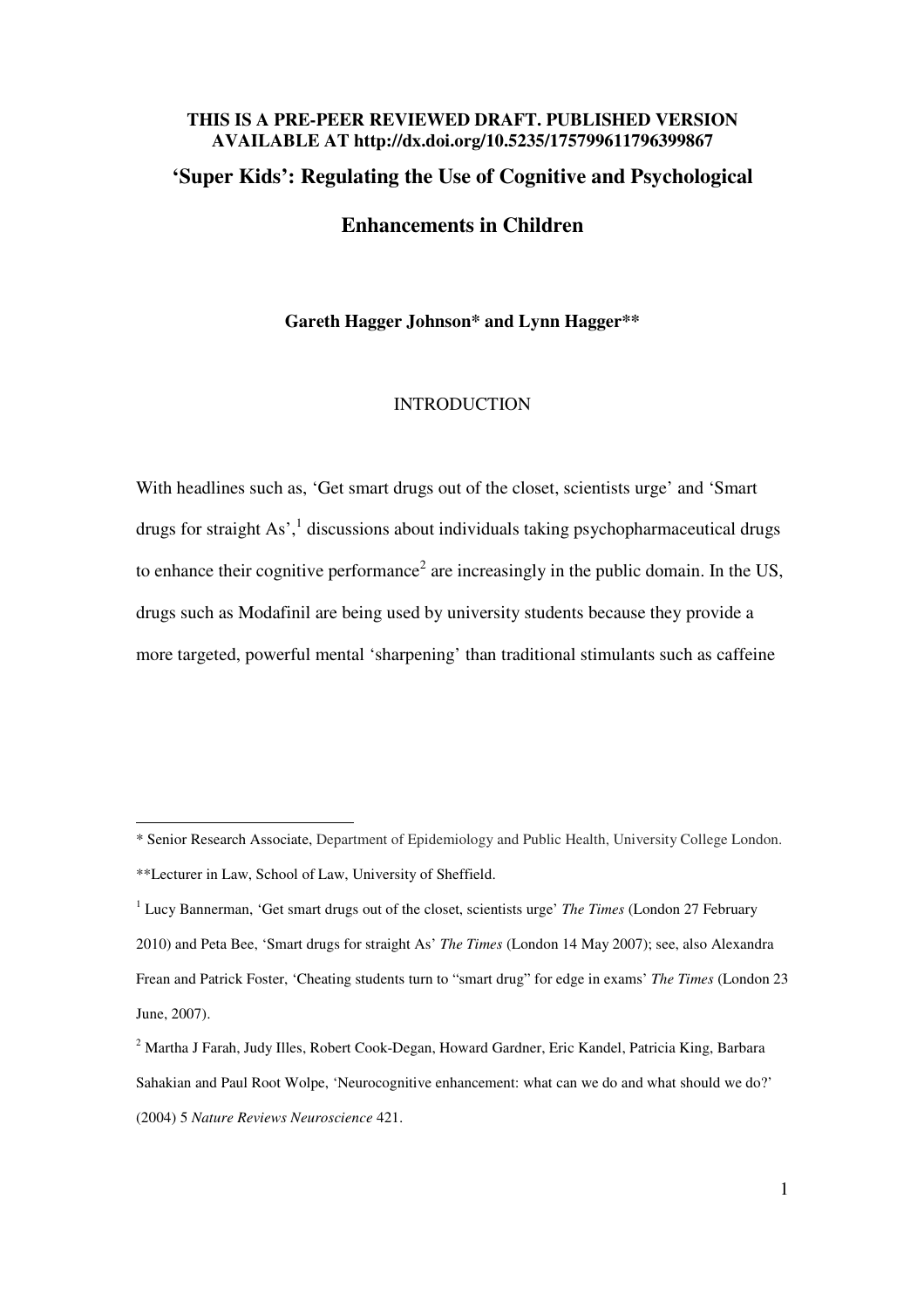in its various forms.<sup>3</sup> Such drugs are readily available on the Internet<sup>4</sup> and the US experience is reflected in the UK.<sup>5</sup> There have been calls from a former governmental Chief Scientific Officer to make 'smart' pills available for all. $<sup>6</sup>$  His report noted</sup> scientists' calls for the removal of restrictions from cognitive enhancers that have been dubbed 'cosmetic neurology' and 'nip and tuck' for the mind.<sup>7</sup> It is perhaps unsurprising that many of these drugs are already being used 'off-label', whereby an approved drug may be used in ways not specifically sanctioned although it is likely to be supported with scientific evidence.<sup>8</sup> The prospect for older individuals to avoid debilitating conditions such as Alzheimer's disease is exciting and the popular perception is that there are no obvious short-term harmful effects.<sup>9</sup> However, these psychopharmacological drugs do have side-effects and have the potential to become addictive.<sup>10</sup> In addition, they target

5 Alexandra Frean, 'Let students take drugs to boost brainpower, says leading academic' *The Times*, 1 January 2009.

6 The *Brain Science, Addiction and Drugs* project led by Sir David King, Director of the Office of Science and Technology and Chief Scientific Adviser to Government until 2007 <www.foresight.gov.uk**>** accessed 14 March 2011**.** 

7 *Ibid.*

8 This is often the case with children's medication: Peter Hill, 'Off licence and off label prescribing in children: litigation fears for physicians' (2005) 90 *Archives of Disease in Childhood* 17.

 $^9$  N 1.

 $10$  Outram (n 3).

<sup>&</sup>lt;sup>3</sup> Simon M Outram, `The use of methylphenidate among students: the future of enhancement?' (2010) 36(4) *Journal of Medical Ethics* 198-202; Quinton Babcock and Tom Byrne, 'Student perceptions of methylphenidate abuse at a public liberal arts college' (2000) 49 *Journal of American College Health* 143.  $4$  N 1.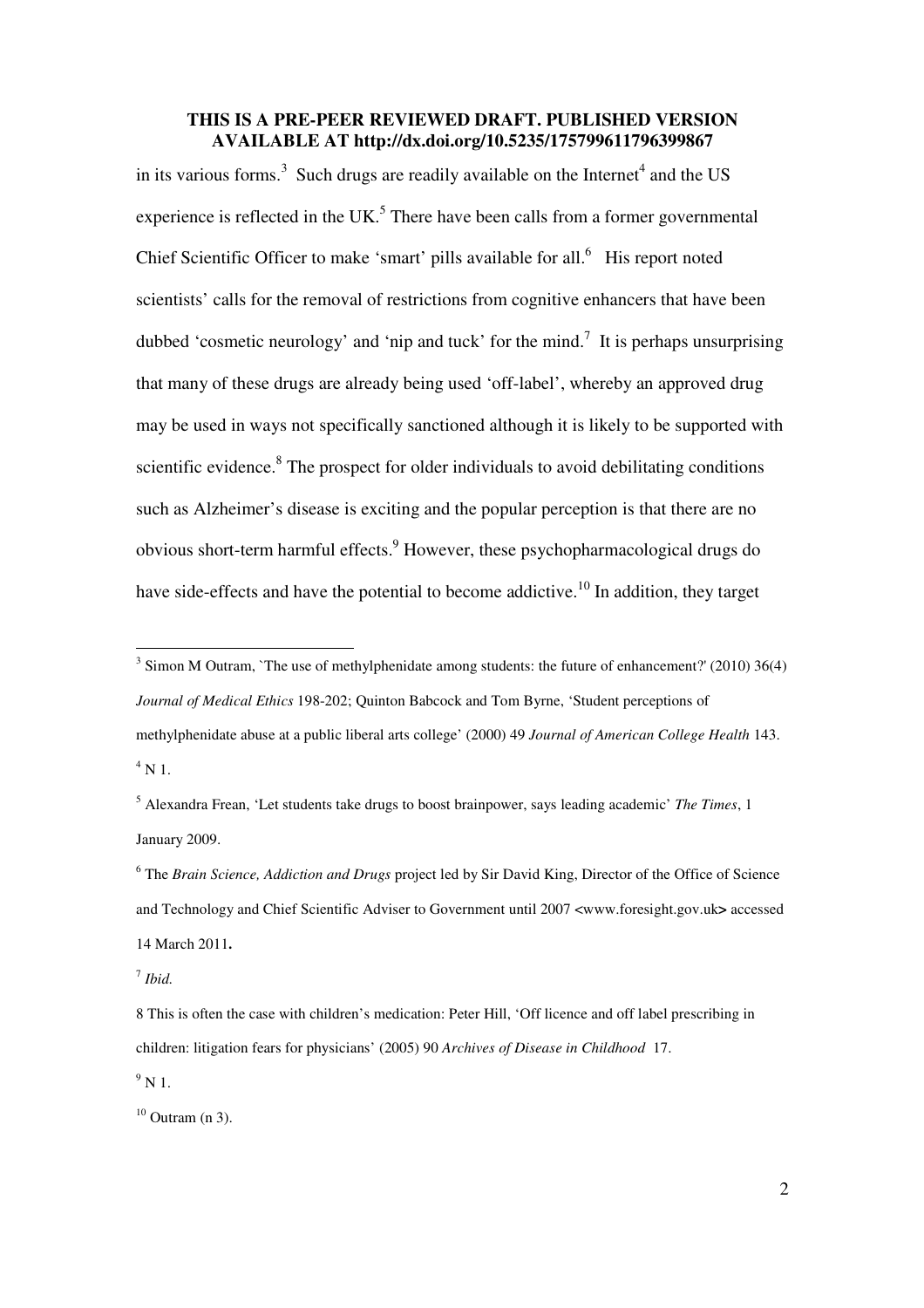molecular events underlying cognition and emotion, $11$  and there is a concern that there may be long-term consequences such as cognitive decline, even when taken by the young.<sup>12</sup> Enhancement of psychological traits, such as personality or cognitive ability, has particular ethical, legal and social implications when applied to children. Of particular concern are the potential effects on personal identity, which is a core aspect of the self.<sup>13</sup> There are also ethical concerns of widening the gap between those able to afford the drugs and those who cannot, but a *detailed* examination of this is beyond the scope of this paper. $^{14}$ 

Cognitive enhancing drugs are widely available on the Internet and include those available through a prescription but are more likely to be off-label. They may possibly be counterfeit.<sup>15</sup> as well as technically illegal because their supply outside of the jurisdiction

<sup>&</sup>lt;sup>11</sup> Paul Root Wolpe, 'Treatment, enhancement, and the ethics of neurotherapeutics' (2002) 50 *Brain and Cognition* 387.

<sup>12</sup> British Medical Association (BMA), *Boosting your brainpower: ethical aspects of cognitive enhancement* (London 29 November 2007) 7; Farah et al (n 2) and Danielle C Turner and Barbara J Sahakian, 'Neuroethics of Cognitive Enhancement' (2006) 1 *Biosocieties* 113.

<sup>13</sup> Anthony Giddens, *Modernity and Self-Identity* (Polity Press, 1991).

<sup>&</sup>lt;sup>14</sup> For a discussion on some of the implications for society see Michael J Selgelid, 'An Argument against Arguments for Enhancement' (2007) 1(1) *Studies in Ethics, Law and Technology* 1.

<sup>15</sup> See World Health Organisation, *Medicines: counterfeit medicines* 2010 for the claim that up to 10 per cent of all medication is fake or substandard (25 per cent in developing countries)

<sup>&</sup>lt;http://www.who.int/mediacentre/factsheets/fs275/en/> accessed 14 May 2011.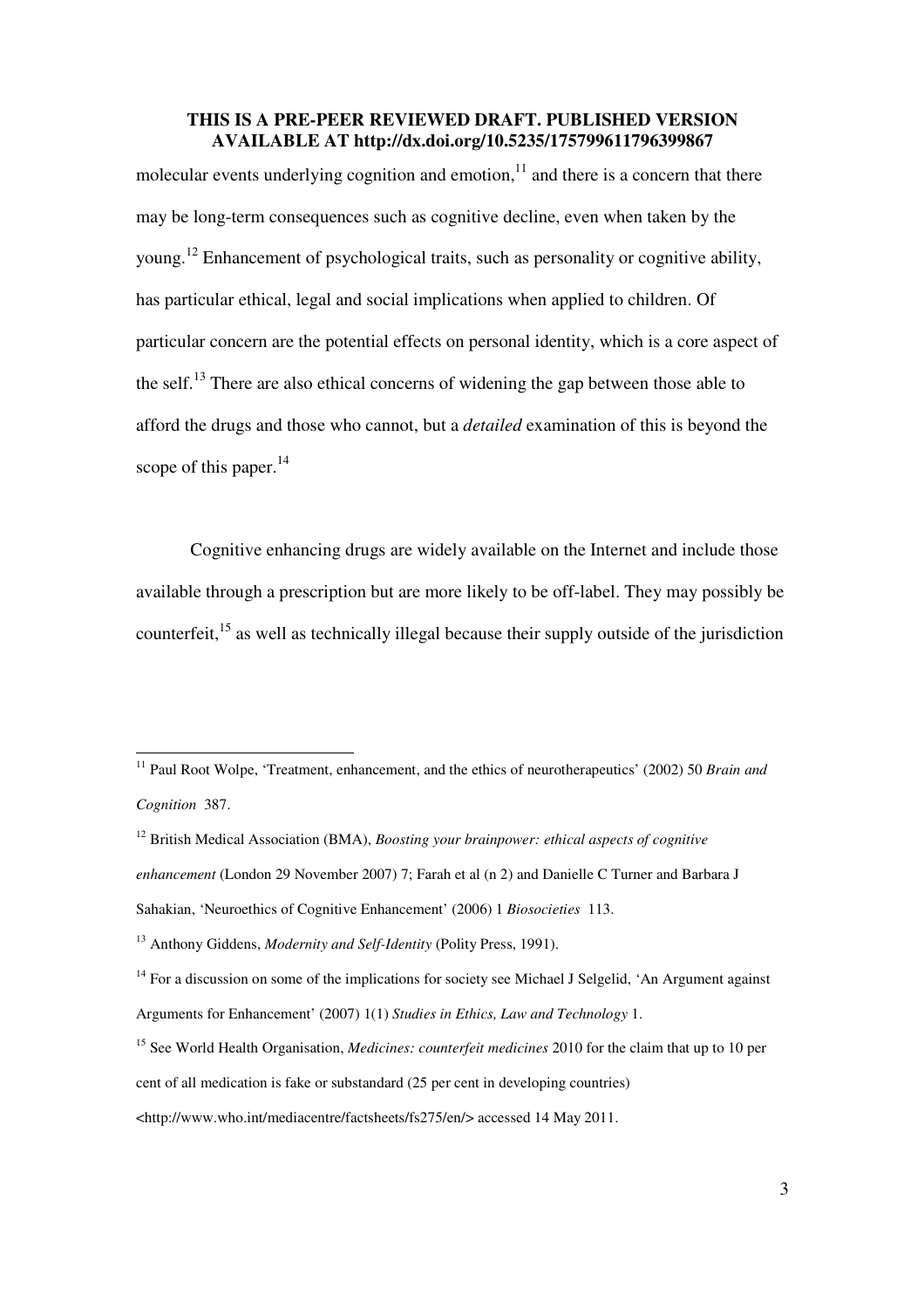breaches national regulations.<sup>16</sup> This accessibility may require its own approaches. Many will prefer to use traditional routes to access these drugs and this will be the focus here: there will be concern about the sale of fraudulent drugs on the Internet, about potential interaction with drugs already being taken and because many patients want the reassurance of what they will perceive to be balanced advice from their doctors.<sup>17</sup> There will be those who doubt that parents would even consider giving their children cognitive enhancement with unknown side effects, but evidence suggests that many would.<sup>18</sup>

Part I of this paper sets out what is meant by cognitive enhancement. Part II provides key arguments both opposing and supporting its use. We wish to contribute to the current debate by setting out how decisions should be made about the use of cognitive enhancement in children. Part III explores the rationale for involving children as much as possible in personal decision-making and policy-making processes. The main proposal here is that legally competent children should decide whether to use cognitive enhancement, not their parents. Even if not legally competent, children should be as fully involved in the decision-making process as possible. With this in mind, Part IV sets out proposals for a regulatory framework that embraces principles of good practice. No

See also Sam Lister, 'Treat medicine counterfeiters like traffickers, says Glaxo chief' *The Times* (London 2 October 2010) for a call to impose harsher sentences on those involved in the manufacture and supply of counterfeit drugs.

<sup>16</sup> Jonathan Richards, 'Online drugs "put patients at risk"' *The Times* (London 20 August 2007).

<sup>&</sup>lt;sup>17</sup> Wendy Levinson, Audiey Kao, Alma Kuby and .Roanald A Thisted, 'Not All Patients Want to Participate in Decision Making' (2005) 20(6) *Journal of General Internal Medicine* 531.

 $18$  See discussion at n 102ff.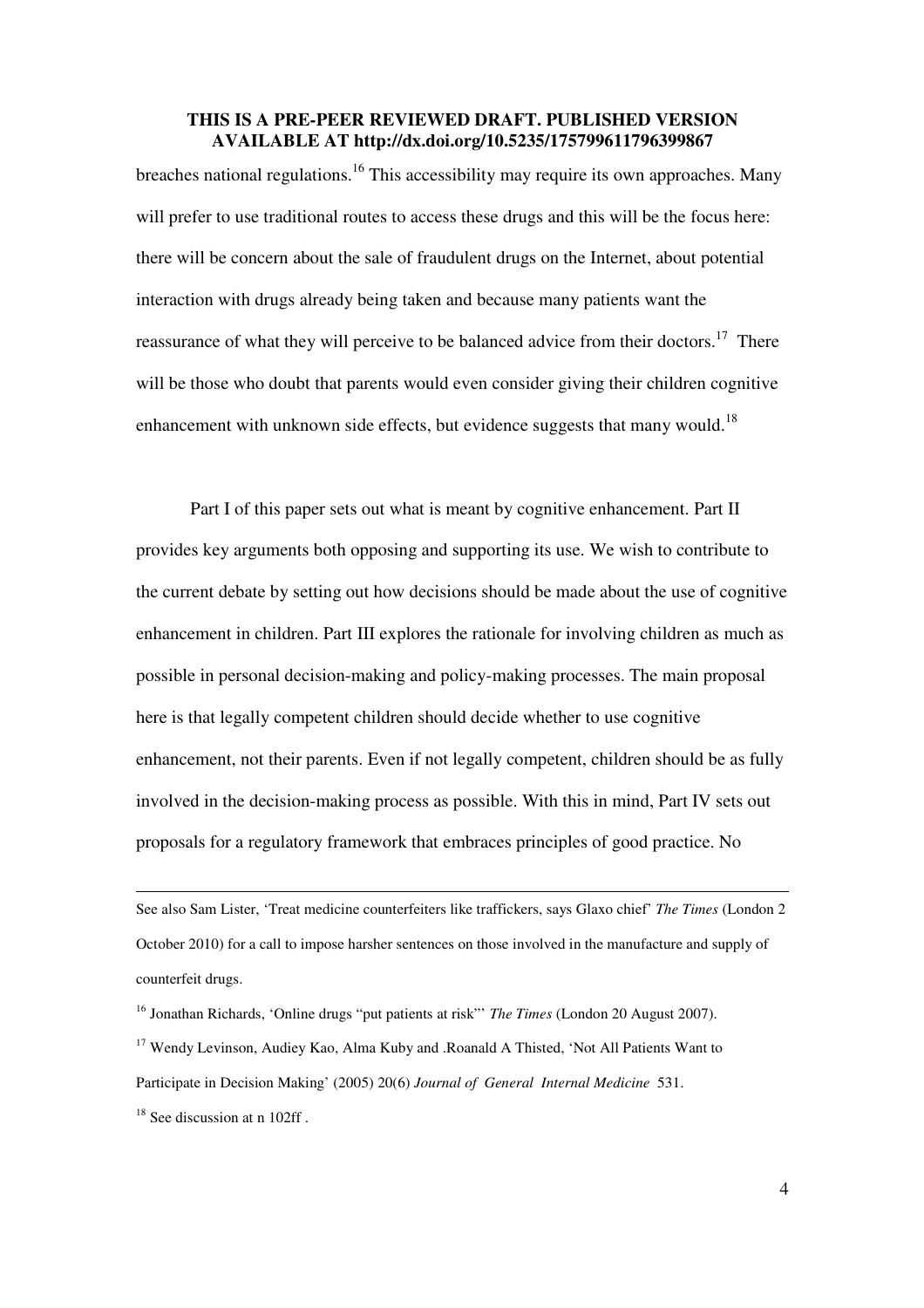assumptions will be made about the benefits or otherwise of cognitive enhancement. Decisions will have to be taken at a societal level about the provision of enhancement generally and cognitive enhancement specifically. Responsible development and use of enhancing technologies<sup>19</sup> should be carried out in accordance with Brownsword's demand that this respect rights and preserve the conditions necessary for a prospering moral community.<sup>20</sup> This would address the recent call for appropriate risk and ethical assessments to be undertaken in parallel. $^{21}$  If cognitive enhancement is made available through legitimate mechanisms, then, provided a balanced picture of its use is presented, we advocate choice over rather more nebulous safety concerns.

## I. WHAT IS COGNITIVE ENHANCEMENT?

Cognitive enhancement is defined as 'internal methods of enhancement by members of the population who do not have a specific medical condition or recognised health impairment', $^{22}$  that is, for improving the psychological function of individuals who are

<sup>&</sup>lt;sup>19</sup> As advocated by Henry Greely, Barbara Sahakian, John Harris, Ronald C Kessler, Michael Gazzaniga, Philip Campbell and Martha J Farah, 'Towards |Responsible Use of Cognitive-Enhancing Drugs by the Healthy' (2008) *Nature* (7 December) 702.

<sup>20</sup> Roger Brownsword, 'Regulating Human Enhancement: Things Can Only Get Better?'(2009) 1(1) *Law, Innovation and Technology* 125, 151

<sup>21</sup> The Royal Society, *Brain Waves.Module 2:Neuroscience: implications for education and lifelong learning*, February 2011, 15.

 $22$  BMA (n 12).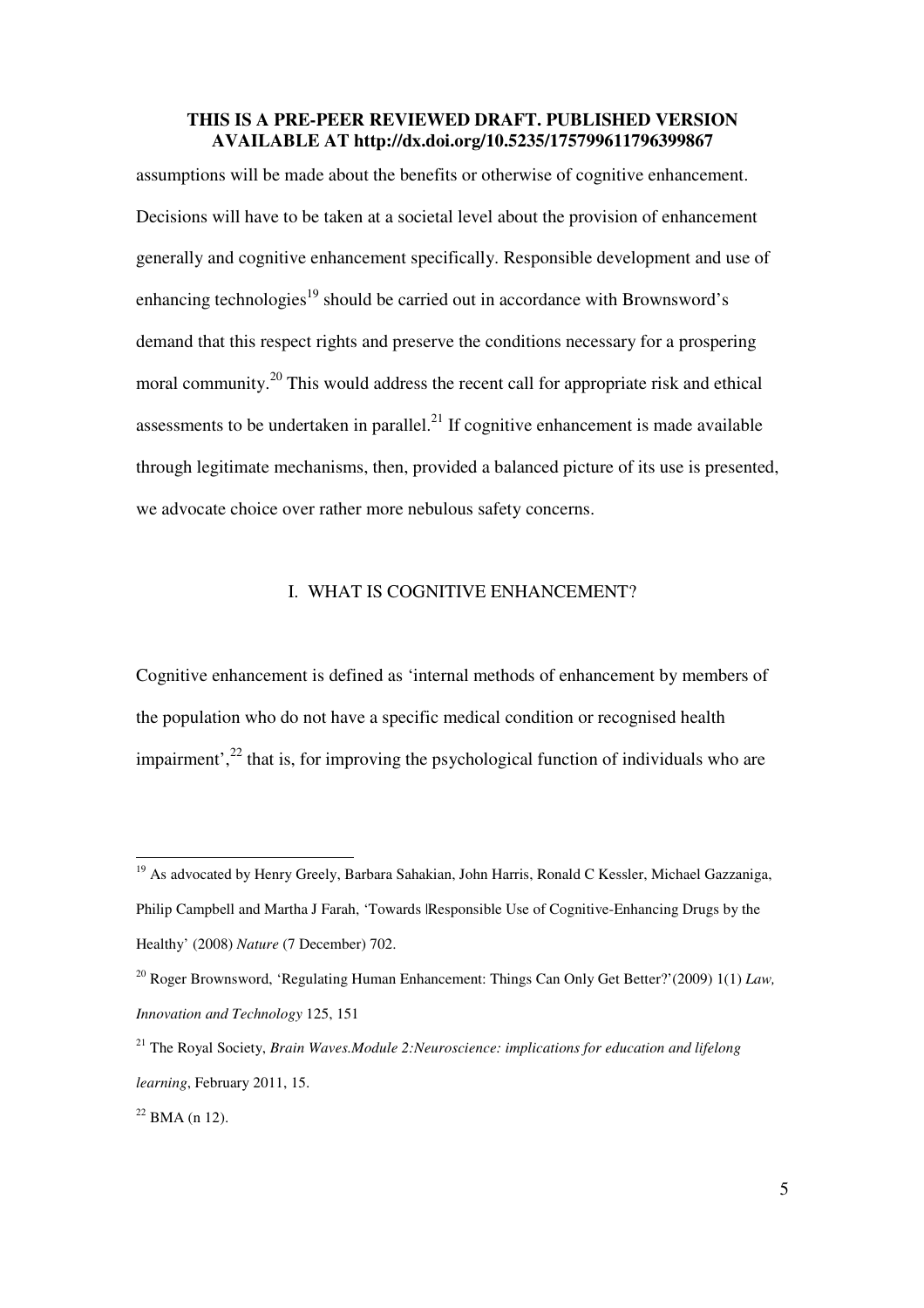not ill.<sup>23</sup> A more refined definition suggests that cognitive enhancement occurs where cognitive and/or behavioural functioning is not impaired at clinically significant levels in a particular context.<sup>24</sup> Methylphenidate (hereafter, Ritalin) is an example of a neurotechnology that could be used as a cognitive enhancement. Ritalin has cognitive enhancing properties and has been available since the  $1960s$ <sup>25</sup> When it is used in people with no diagnosed condition of Attention Deficit Hyperactivity Disorder (ADHD), performance improves significantly because of a heightened ability to concentrate. Turner describes how many of the brain's executive functions, such as attention, problem-solving and adapting behaviour, are susceptible to the influence of pharmacological agents such as Ritalin.<sup>26</sup> Perhaps not surprisingly in the highly competitive culture of the US, it appears that many parents are seeking ADHD diagnoses

-

<sup>25</sup> Even the practice of Ritalin prescribing for treatment of ADHD itself is controversial. It has been argued that the condition is a US-inspired fad, an excuse for bad parenting, a quick and easy diagnosis for overburdened doctors or 'disease-mongering' by pharmaceutical companies keen to sell more drugs. Fukuyama argued that parents and teachers use Ritalin as a 'medical shortcut' to enhancement: Francis Fukuyama, *Our posthuman future: Consequences of the biotechnology revolution* (Profile Books, 2003) 49.

 $26$  Turner and Sahakian (n 12). Drugs newer to the market are also viable as cognitive enhancers. Turner's research showed that Modafinil (originally intended to treat narcolepsy) improves working memory in healthy, young volunteers, adults with ADHD and patients with schizophrenia with minimal side effects*.*

 $23$  Farah et al (n 1). For a comprehensive survey of the ethical and policy questions that arise from biotechnological advances see the President's Council on Bioethics, *Beyond Therapy: Biotechnology and the Pursuit of Happiness* (Regan Books, Harper Collins, 2003) passim.

<sup>&</sup>lt;sup>24</sup> Ilina Singh and Kelly J Kelleher, 'Neuroenhancement in Young People: Proposal for Research, Policy, and Clinical Management' (2010) 1(1) *AJOB Neuroscience* 3.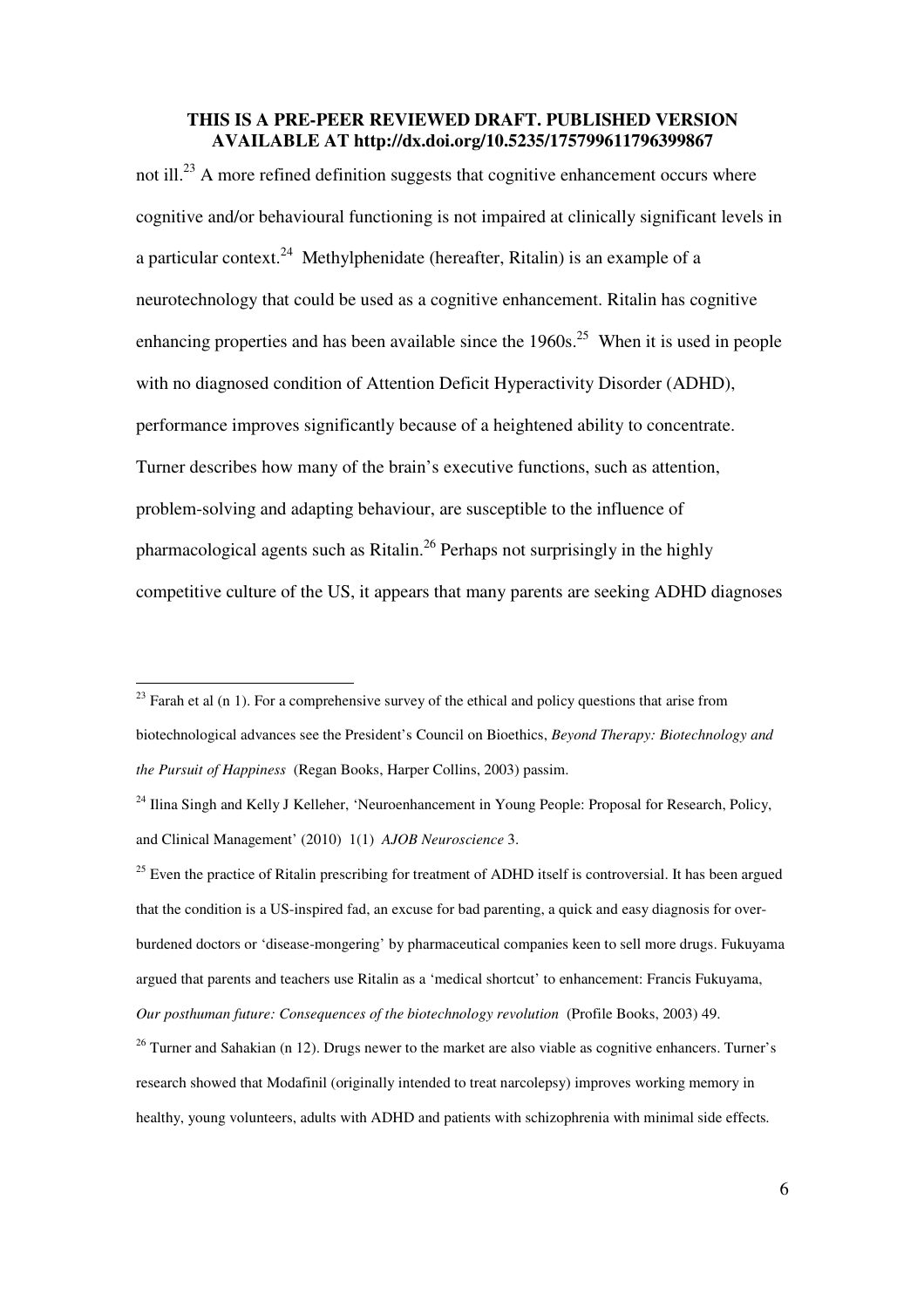so that they obtain Ritalin for their offspring to improve their life chances.<sup>27</sup> Ritalin is currently only available in the UK legitimately with a prescription.<sup>28</sup>

Except in cases of severe intellectual disability, typically defined as an IQ below 70,<sup>29</sup> attempting to improve the cognitive function of children with below average levels of ability (IQ 70 to 100) is enhancement, not treatment. Although children with low cognitive ability are relatively disadvantaged, they are within the normal and able range of functioning. Those with below average levels of intelligence are still 'intellectually intact', to use Whitehouse et al's<sup>30</sup> term. Exceptions occur when ability has been affected adversely by a factor in the external environment. For example, consider a case where lead poisoning lowered a child's IQ from 100 to 85, raising it back would count as a

<sup>27</sup> Anjan Chatterjee, `The promise and predicament of cosmetic neurology', (2006) 32(2) *Journal of Medical Ethics* 110. The drug was re-classified in the US as a Class II drug in 1971. A Class II classification is warranted where the drug or other substance has a high potential for abuse but does have a currently accepted medical use in treatment or a currently accepted medical use with severe restrictions. In addition, abuse of the drug or other substances may lead to severe psychological or physical dependence: Larry H. Diller, 'The run on Ritalin. Attention deficit disorder and stimulant treatment in the 1990s' (1996) 26 *Hastings Center* Report 26, 12-18; Root Wolpe (n 11). A US study in 2000 showed that up to 20 per cent of health college students reported Ritalin use there: Babcock and Byrne (n 3).

<sup>&</sup>lt;sup>28</sup> Such application is equally plausible in the British context: BMA (n 12); Farah et al (n 2); Turner and Sahakian (n 12) and Frean (n 5).

<sup>29</sup> World Health Organisation. *The ICD–10 Classification of Mental and Behavioural Disorders: Clinical Descriptions and Diagnostic Guidelines* 1992.

<sup>&</sup>lt;sup>30</sup> Peter J Whitehouse, EricJuengst, Maxwell Mehlman and Thomas H Murray, `Enhancing cognition in the intellectually intact' (1997) 27(3) *Hastings Center Report* 14.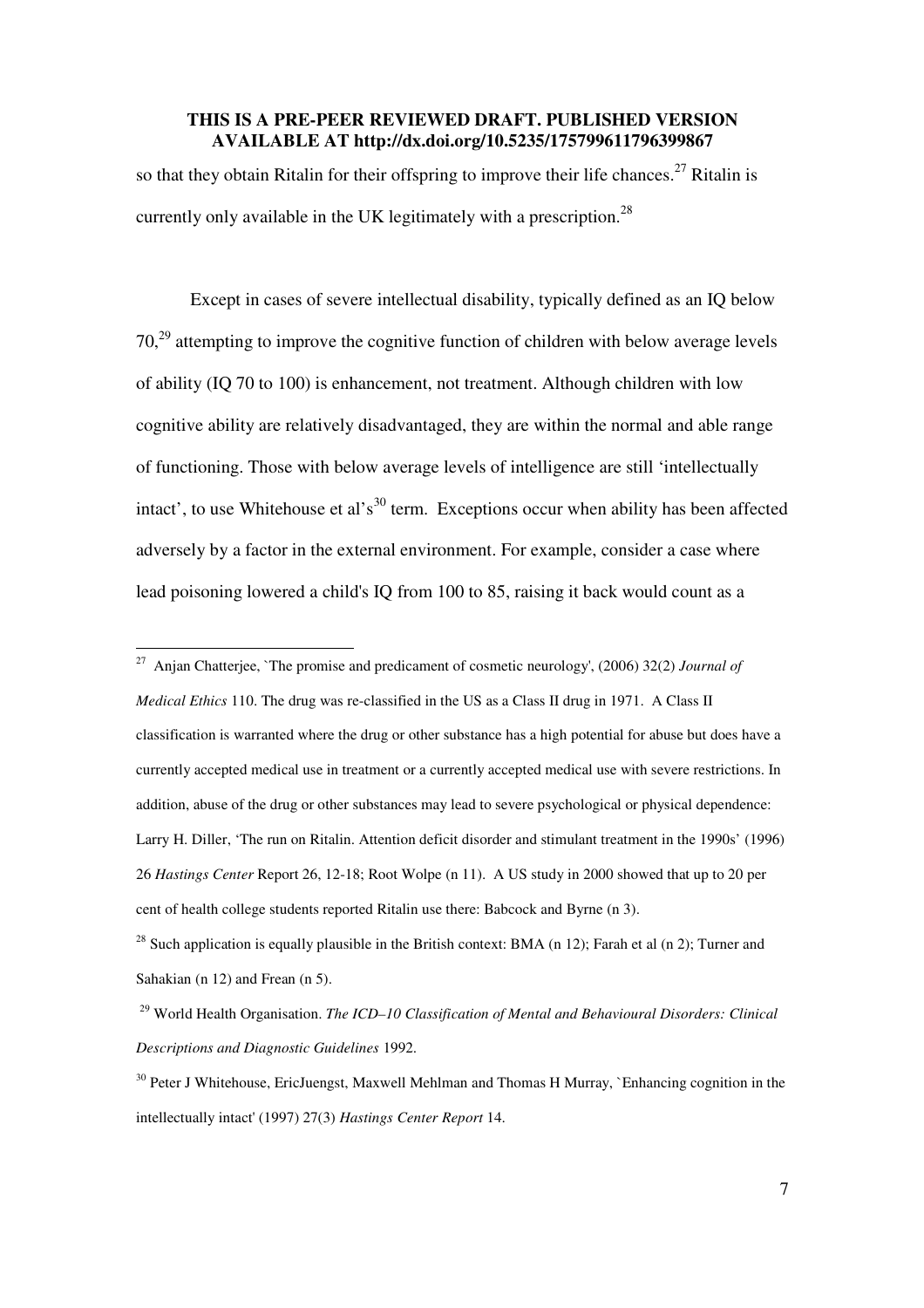treatment.<sup>31</sup> If there was no toxin, but medication raised it from 85 to 100, this would count as an enhancement. The nature of individual differences in cognitive ability is that half of children have below average ability by definition.<sup>32</sup>

Treatment can be distinguished from enhancement by reflecting on the purpose of medical and educational provision. Medical treatment is intended to restore 'proper functioning',  $33$  i.e. species-typical functioning,  $34$  where 'there is a malfunctioning part' and is intended to improve health outcomes.<sup>35</sup> This includes preventive medicine, where there is an attempt to prevent disease before it occurs, at the population level. For Daniels,<sup>36</sup> the role of medicine is to allow patients to experience the normal range of opportunity. This is why parents may encourage a balanced diet and immunisation for their children. The term 'range' is important: it acknowledges that health outcomes are

-

<sup>32</sup> Charles Murray, *Real Education: Four Simple Truths for Bringing America's Schools Back to Reality*  (Crown New York:Forum, 2008).

<sup>33</sup> Norman Daniels, 'A Lifespan Approach to Health Care' in Nancy Jecker (ed), *Ageing and Ethics* (Humanities Press, 1991).

<sup>34</sup> John Harris commenting on the work of Christpher Boorse, 'On the distinction between disease and illness in Marshall Cohen, Thomas Nagel and Thomas Scanlon (eds), *Medicine and Moral Philosophy*  (Princeton University Press, 1981) 49-68 and Norman Daniels, *Justice and Justification* (Cambridge University Press, 1996) 185 in 'Enhancements are a moral obligation' (2005) *WellcomeScience* 18.  $35$  Whitehouse et al (n 30) 14-22.

<sup>31</sup> Peter H Schwartz, 'Defending the distinction between treatment and enhancement', (2005) 5 *American Journal of Bioethics* 17.

<sup>36</sup> John Harris, 'One principle and three fallacies of disability studies' (2001) 27 *Journal of Medical Ethics*  383.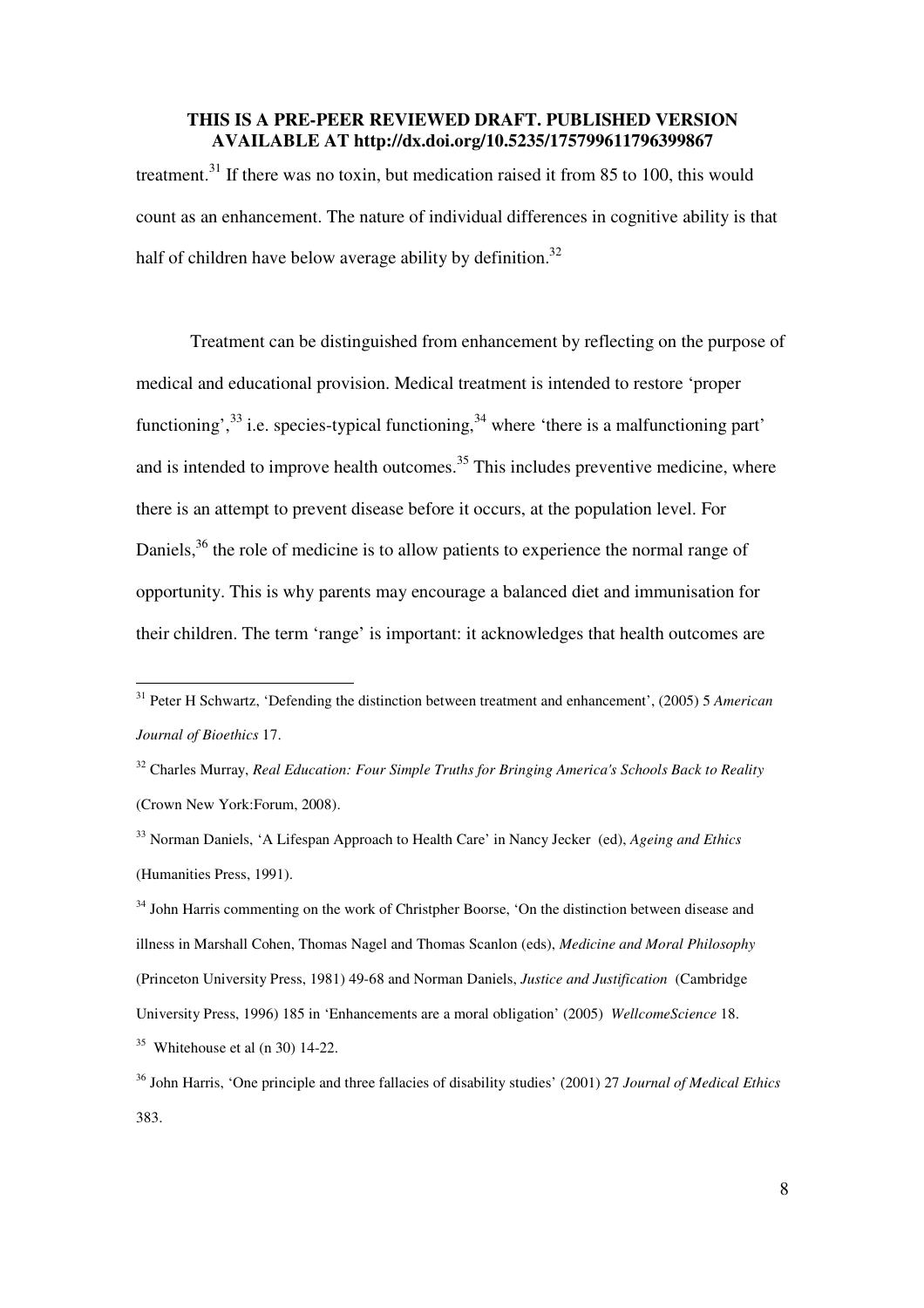distributed unequally in society. Similarly, one of the purposes of education is to provide equality of educational opportunity, but with the expectation that these educational outcomes differ, are graded, ranked and unequal. The role of healthcare and education is 'to produce "normal competitors"' but not necessarily equal competitors': <sup>37</sup> put another way, medical care and education are provided as treatments, not enhancements because they 'level the playing field'<sup>38</sup> within a normal range which is generally considered typical for a society. In contrast, cognitive enhancements are attempts to improve upon species-typical parameters.<sup>39</sup> Daniels disagrees that education is comparable to treatment. For him, education is already an enhancement technology, merely another of the 'ways that our uniquely innovative species tries to improve itself.<sup>40</sup> This invokes an alternative definition of enhancement, a movement beyond species (rather than individual) limits.

The opportunities for self-enhancement and for parents to enhance their children may prove to be irresistible given its superficial attractiveness and its availability on the Internet.<sup>41</sup> People already self-medicate to improve performance in many domains.<sup>42</sup> and

 $37$  Norman Daniels, 'Normal functioning and the treatment-enhancement distinction' (2000) 9(3) *Cambridge Quarterly of Healthcare Ethics* 309.

<sup>38</sup> *Ibid* 322.

<sup>39</sup> Eric T Juengst, 'What does *enhancement* mean?' in Erik Parens (ed), *Enhancing Human Traits* (Georgetown University Press, 1998).

 $40$  Greely et al (n 19), 702.

<sup>41</sup> <http://www.parliament.uk/documents/upload/postpn285.pdf> accessed 14 March 2011.

 $42$  Eg using caffeine, herbal stimulants, tonics and other over-the-counter remedies: Turner and Sahakian (n 12).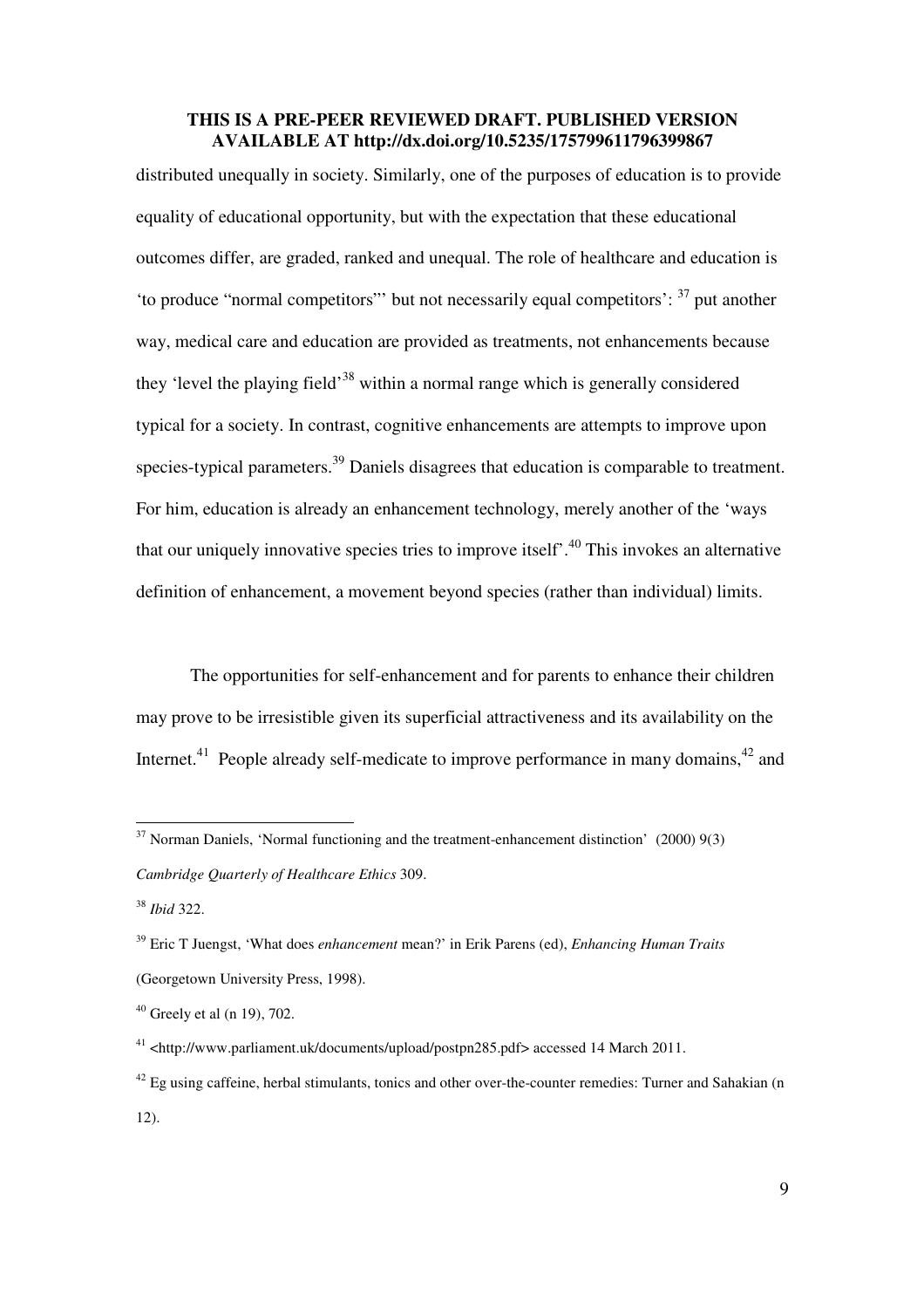if cognitive enhancement can be shown to have minimal risks and reliable benefits, several commentators argue that their usage should be encouraged subject to 'appropriate research and evolved regulation'.<sup>43</sup> Potential for side effects and adverse events associated with cognitive enhancers, (whether existing now or brought to the market in the future), need to be considered carefully.<sup>44</sup> If risks from cognitive enhancement are demonstrated, these risks need to be managed and regulated in the same way as other controlled substances.<sup>45</sup> As we have seen, there is also concern that the drugs may be counterfeit<sup>46</sup> which increases the risk of harm if they are toxic, inherently or because of chemical reaction with other drugs that may be taken at the same time. It is not surprising then that commentators have already noted that the Internet should be more closely regulated for this reason<sup>47</sup> and that global threats require a global approach.<sup>48</sup> The

 $43$  Greely et al (n 19) 702.

 $44$  Farah et al (n 2).

<sup>&</sup>lt;sup>45</sup> Turner and Sahakian (n 12) and Danielle C Turner and Barbara J Sahakian, 'Ethical questions in functional neuroimaging and cognitive enhancement' (2006) 4 Poiesis Prax 81. See also Shaheen E Lakhan and Gareth E Hagger-Johnson, 'The impact of prescribed psychotropics on youth' (2007) 3 *Clinical Practice and Epidemiology in Mental Health* 21.

 $46$  Richards (n 16).

<sup>47</sup> Sorrel Downer, 'The perils of self prescription' *Financial Times* (London 6 May 2006) 1. It is clear from events in Pakistan that more can be done where there is a will even though we may not approve of such draconian measures: Jeremy Page, 'YouTube cut off over offensive cartoons' *The Times* (London 25 February 2008). Such an approach may prove to be difficult in the European context: see the discussion below at n 206ff and <http://www.ehfcn.org/eu-corner/eu-policy/counterfeit-medicines/> accessed 14 March 2011 which outlines the current European position*.*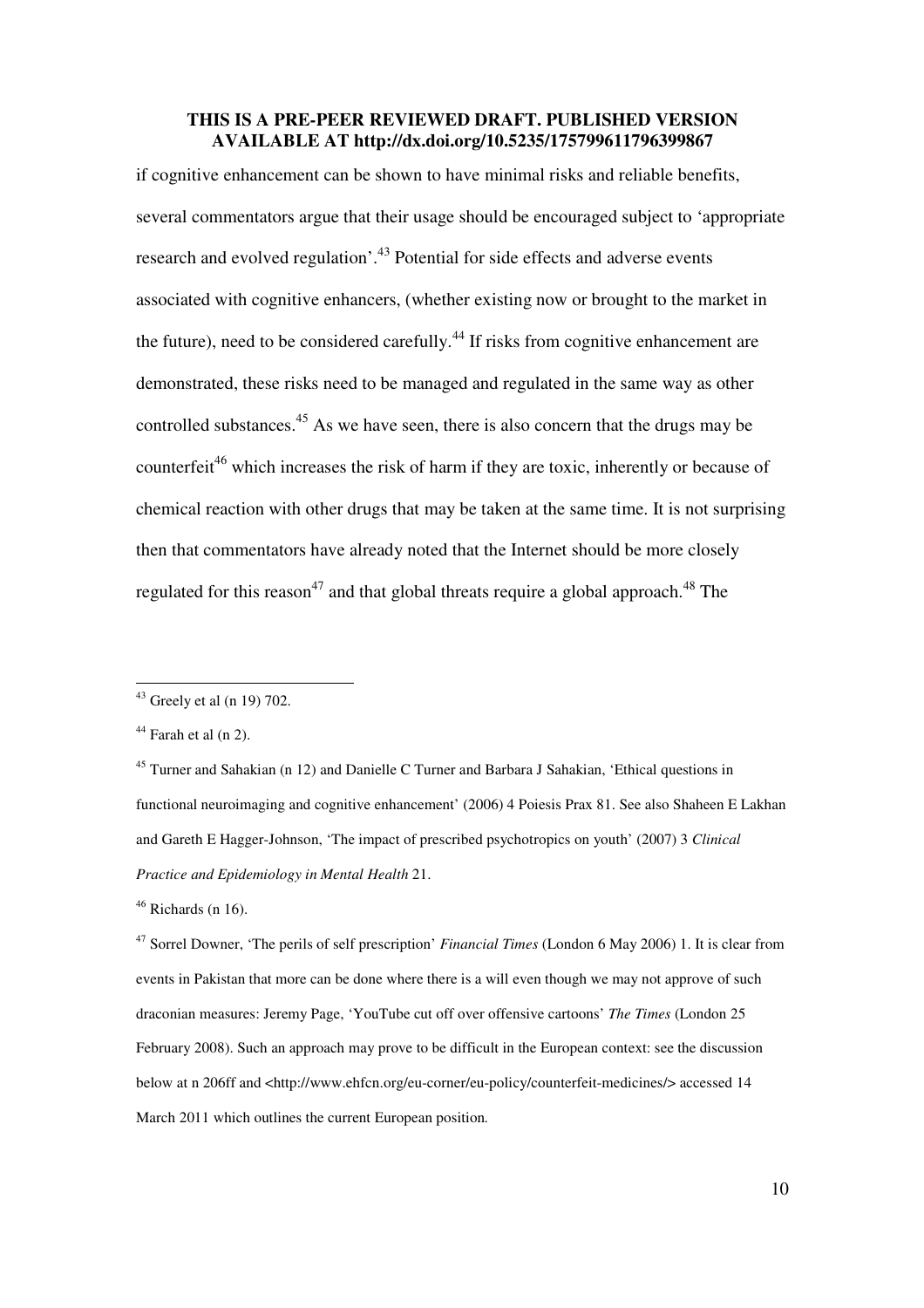European Parliament has proposed new legislation that will allow the possibility for tough sanctions to be imposed on counterfeiters.<sup>49</sup> It will be some time before this becomes effective and is unlikely to completely resolve the problem.

Having set out what is meant by cognitive enhancement, the following section highlights the specific issues it raises for children.<sup>50</sup>

# II. COGNITIVE ENHANCEMENT: AN OBLIGATION, A RIGHT OR A STEP TOO FAR?

Safety concerns about cognitive enhancements can be found elsewhere<sup>51</sup> and justify arguments for further research<sup>52</sup> and regulation. Knowledge about risks may increase as the evidence base improves,  $53$  but as it currently stands, the risks and benefits are not clear. The problems associated with equal access to cognitive enhancements are not the

- <sup>51</sup> See, for example, BMA (n 12) 11 and 17 which provides an overview of some of these concerns.
- $52$  Dimitris Repantis, Peter Schlattmann, Oona Laisney and Isabella Heuser,(2010). `Modafinil and
- methylphenidate for neuroenhancement in healthy individuals: A systematic review'. (2010) 62(3)

l

 $48$  Carlisle E George, 'Internet Pharmacies: Global threat requires a global approach to regulation' (2006) 4(1) *Hertfordshire Law Journal* 12.

<sup>&</sup>lt;http://www.herts.ac.uk/fms/documents/schools/law/HLJ\_V4I1\_George.pdf> accessed 14 March 2011.

<sup>49</sup> <http://www.europarl.europa.eu/en/pressroom/content/20110215IPR13734/html/Fake-medicines-Parliament-approves-new-rules-to-protect-patients-better> accessed 14 March 2011.

 $50$  For a detailed discussion of ethical perspectives on enhancement more generally, see Brownsword (n 20).

*Pharmacological Research* 187.

 $53$  Chatteriee (n 27).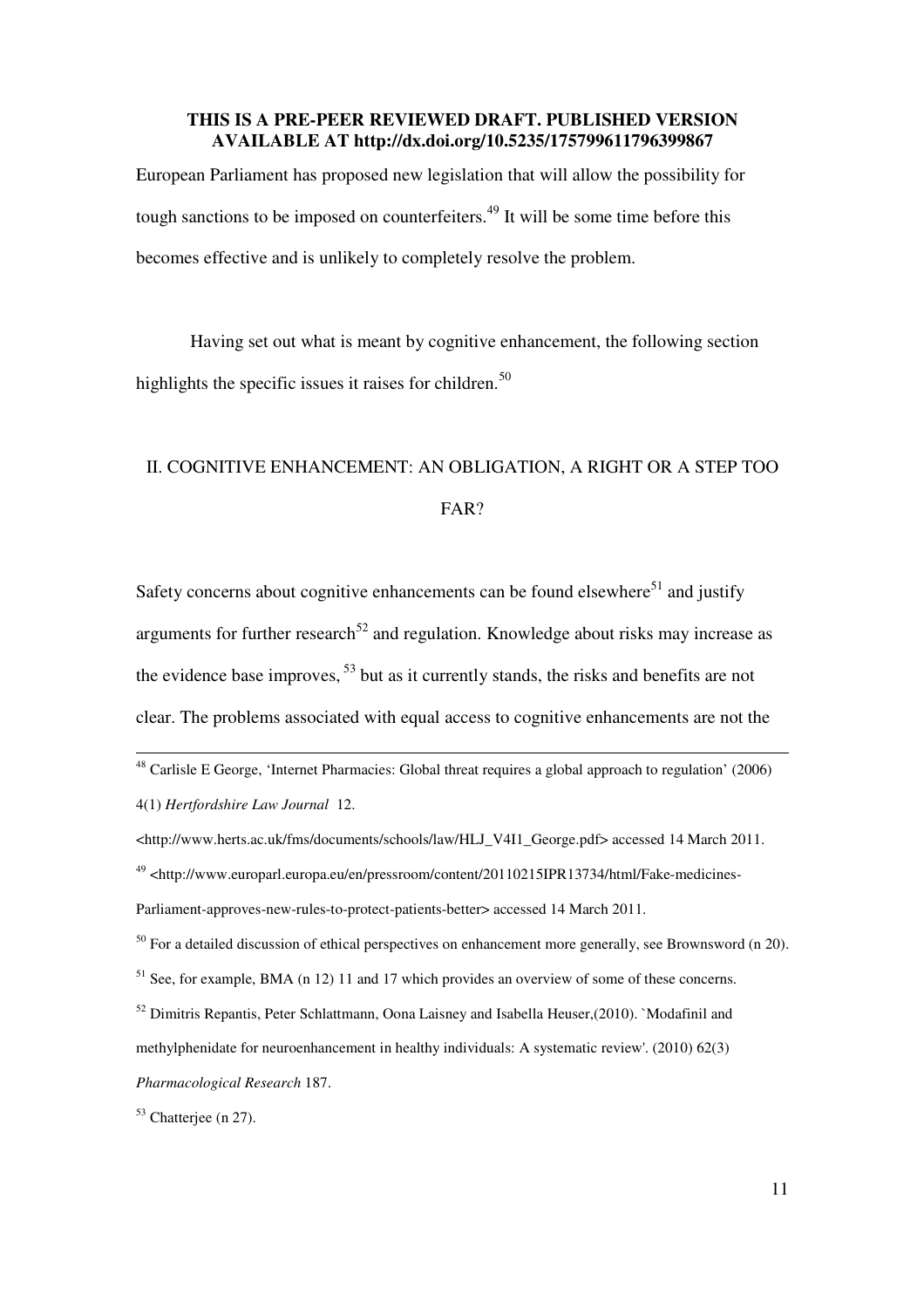focus of this paper but are clearly important if cognitive enhancers become regulated. We largely 'tolerate' inequalities in access to health care<sup>54</sup> but these issues do raise concerns about society's vision and the type of citizens it wishes to have.<sup>55</sup> Unregulated access to cognitive enhancers can also result in the 'red queen' effect, in which attempts to improve children's cognitive ability reap no net benefit<sup>56</sup> and average levels of ability, and normal levels of cognitive functions such as attention span, could become pathologised.<sup>57</sup> Our paper largely concerns the interplay between the effects of cognitive enhancement on children's character and respect for their autonomous interests.

Enhancement of cognition, mood and/or emotion raises concerns about possible dubious effects on character which may be seen as inauthentic if children's right to selfcreation, sense of personal responsibility and experience of an unmedicated self are threatened.<sup>58</sup> Drugs can change the way we feel about and represent ourselves<sup>59</sup> and how others see us. Externally focused 'shortcuts to excellence' are accepted in many

<sup>&</sup>lt;sup>54</sup> Chatterjee (n 27) and Farah et al (n 2). Cf G Horn, J Barnes, R Brownsword, JFW Deakin, I Gilmore, M Hickman, L Iversen, T Robbins, E Taylor and J Wolff, *Brain science addiction and drugs* (Academy of Medical Sciences, 2008).

<sup>55</sup> See Derek Beyleveld and Roger Brownsword, *Human Dignity in Bioethics and Biolaw* (Oxford University Press, 2001), Chapter 2.

<sup>56</sup> *Ibid*.

<sup>57</sup> Schwartz (n 31).See also An Ravelingien, Johan Braeckman, Luc Crevits, Dirk De Ridder and Eric Mortier, '"Cosmetic Neurology" and the Moral Complicity Argument' (2009) 2(3) *Neurethics* 151. <sup>58</sup> Singh and Kelleher (n 24) 8.

<sup>59</sup> Paul Martin and Richard Ashcroft, *Neuroscience, Ethics and Society: a review of the field*. Background paper prepared for the 2005 Wellcome Trust Summer School on 'neuroethics'.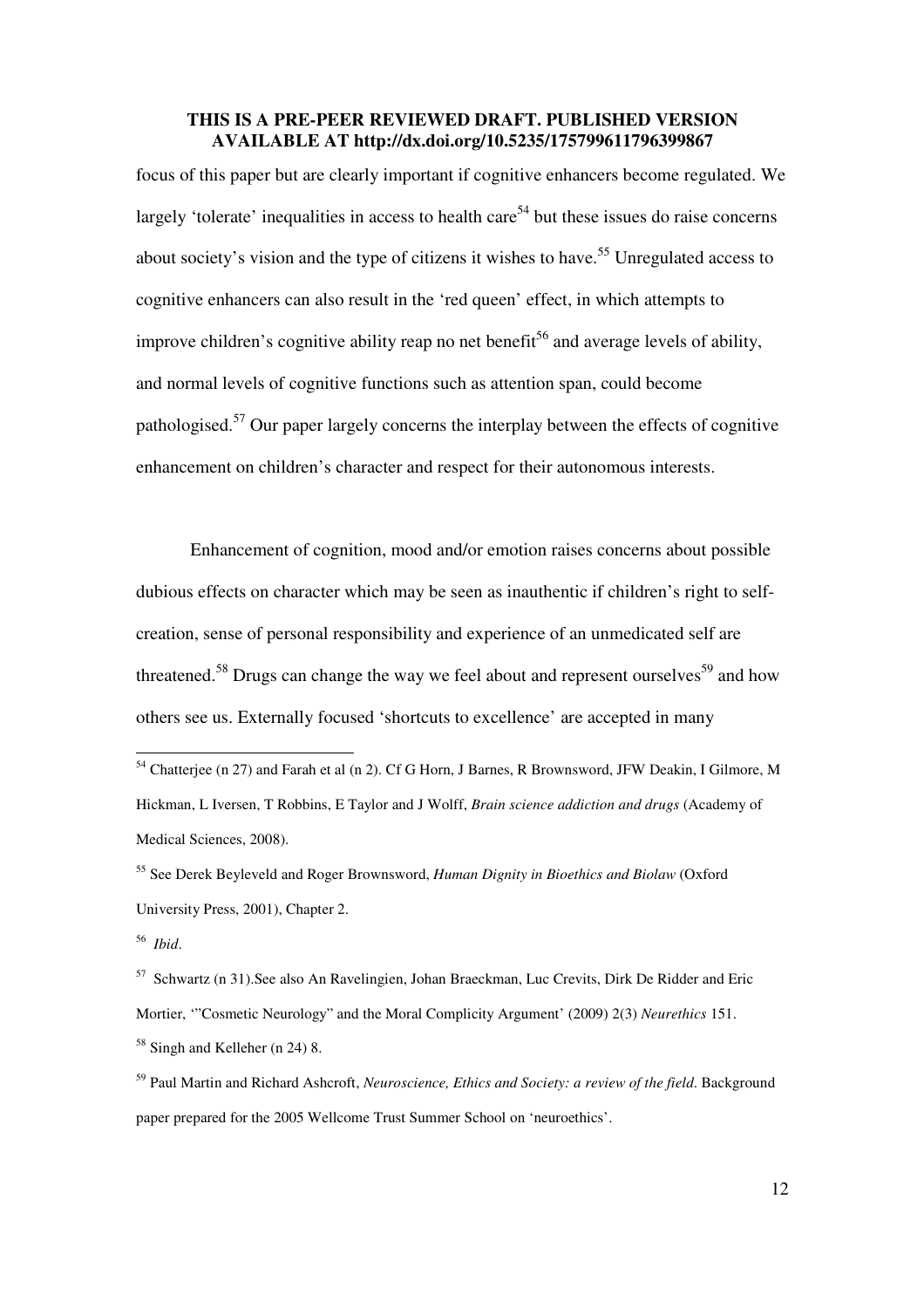domains,<sup>60</sup> and there can be an increased sense of agency on the part of young people.<sup>61</sup> However, others suggest that internally focused cognitive enhancement 'break[s] some unwritten rules<sup> $62$ </sup> and involves cheating thus giving children the right to refuse it because it seems unfair. Even young children understand morals $63$  and the ethical implications of cheating.<sup>64</sup> If enhancement is *not* regarded as cheating, children may regret being enhanced in later life: 'cognitive performances are not only valued as such, but are also valued for the manner in which they are achieved'.<sup>65</sup> When cognitive enhancement divorces performance from effort, the risk is that the individual can become dehumanised $^{66}$  and their dignity compromised.<sup>67</sup>

-

<sup>62</sup> See eg Maartje Schermer, `On the argument that enhancement is "cheating"', (2008) 34(2) *Journal of Medical Ethics* 85.

<sup>&</sup>lt;sup>60</sup> Nick Bostrom and Anders Sandberg, `Cognitive Enhancement: Methods, Ethics, Regulatory Challenges' (2009) 15(3) *Science and Engineering Ethics* 311.

 $61$  Singh and Kelleher (n 24) 8.

<sup>&</sup>lt;sup>63</sup> Judith Dunn, Jane Brown and Mary Maguire, 'The development of children's moral sensibility: Individual differences and emotion understanding' (1995) 31 *Developmental Psychology* 649 and Nicholas Lake, Sophie Lane and Paul L Harris, 'The expectation of guilt and resistance to temptation' (1995) 4 *EarlyDevelopment and Parenting* 63.

<sup>64</sup> Lake et al *ibid* and Matt Woolgar, Howard Steele, Miriam Steele, Susan Yabsley and Peter Fonagy 'Children's play narrative responses to hypothetical dilemmas and their awareness of moral emotions' (2001) 19(1) *British Journal of Developmental Psychology* 115.

<sup>65</sup> Schermer (n 62) 87.

<sup>66</sup> Leon R Kass, *Life, Liberty and the Defense of Dignity: The Challenge for Bioethics* (Encounter Books: 2002) at 12 in particular.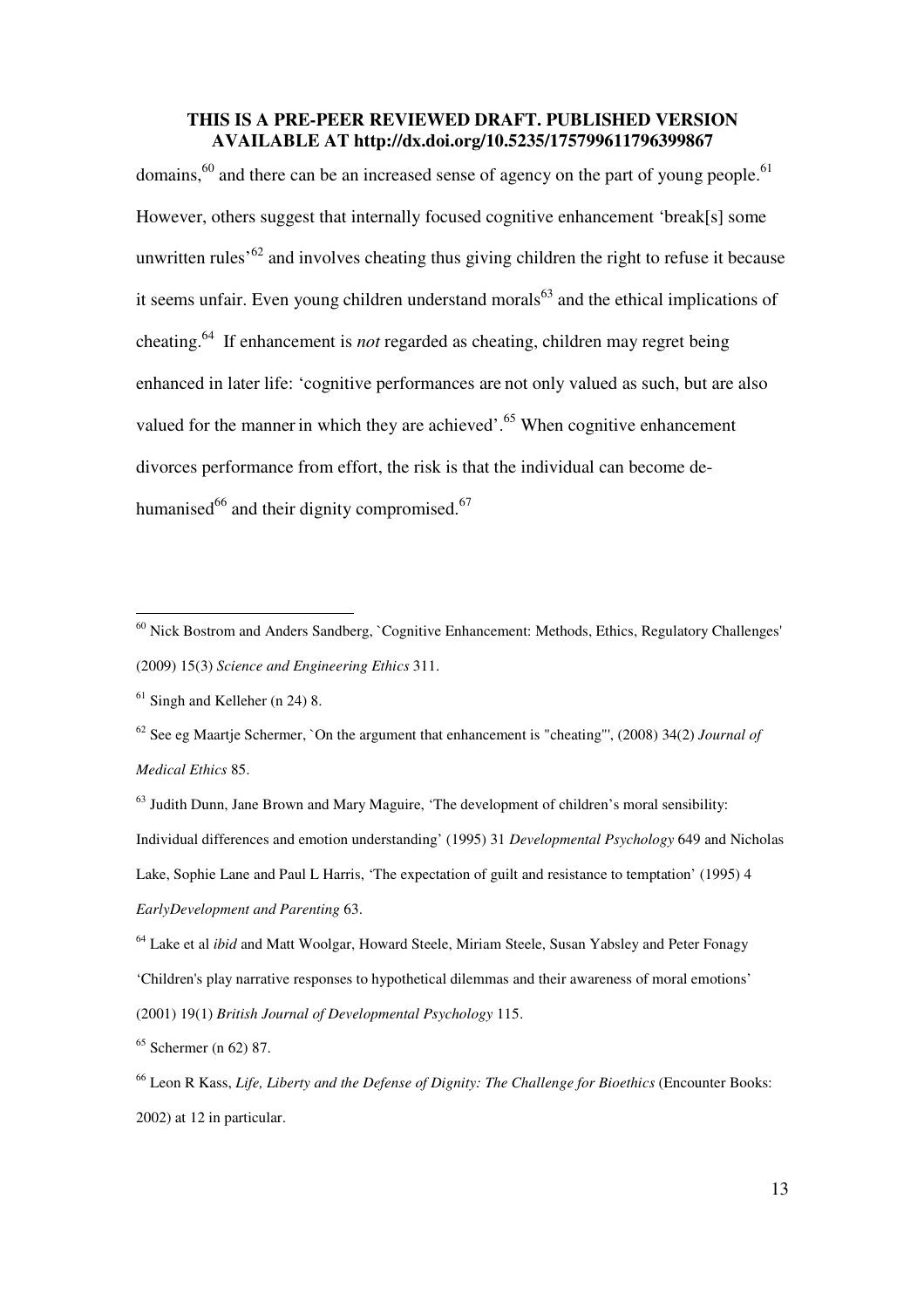Enhancement could also 'undermine senses of identity and what gives meaning to our lives<sup>'68</sup> given personality traits and cognitive abilities are strong determinants of individual character. They refer to '. . . those characteristics of the person that account for consistent patterns of thinking, feeling and behaving.'<sup>69</sup> Traits have become a dominant model in psychology because they are core aspects of the person and show impressive stability across the lifespan.<sup>70</sup> A range of personality traits and other individual differences are part of species-typical functioning.<sup>71</sup> Changing this variation could be hazardous. Natural selection may have favoured a balance between different personality traits, some helpful and some harmful, depending on the environment and situation. Cognitive enhancement may attempt to target a narrow range of traits, removing important individual differences from the population. Even 'undesirable' traits, such as low cognitive ability, may have adaptive features which have evolved over time<sup>72</sup> and

l

 $71$  BMA (n 12) 24.

 $67$  Dignity is variously conceptualised in the medico-legal field. Beyleveld and Brownsword's 'dignity as constraint' incorporates the idea that it is as wrong to compromise one's own dignity as much as that of others is apposite.Beyleveld and Brownsword (n 55) Chapter 1.

<sup>68</sup> Chatterjee (n 27) 111.

<sup>&</sup>lt;sup>69</sup> Lawrence Pervine, Daniel Cervine and Oliver John, *Personality: Theory and Research* (Wiley, 9<sup>th</sup> edn 2004) 6.

 $70$  Stephen Soldz and George E Vaillant, 'The Big Five personality traits and the life course: A 45-year longitudinal study' (1999) 33 *Journal of Research in Personality* 208.

 $72$  Nicholas B Allen and Paul BT Badcock, `Darwinian models of depression: A review of evolutionary accounts of mood and mood disorders' (2006) 30(5) *Progress in Neuro-Psychopharmacology and Biological Psychiatry* 815.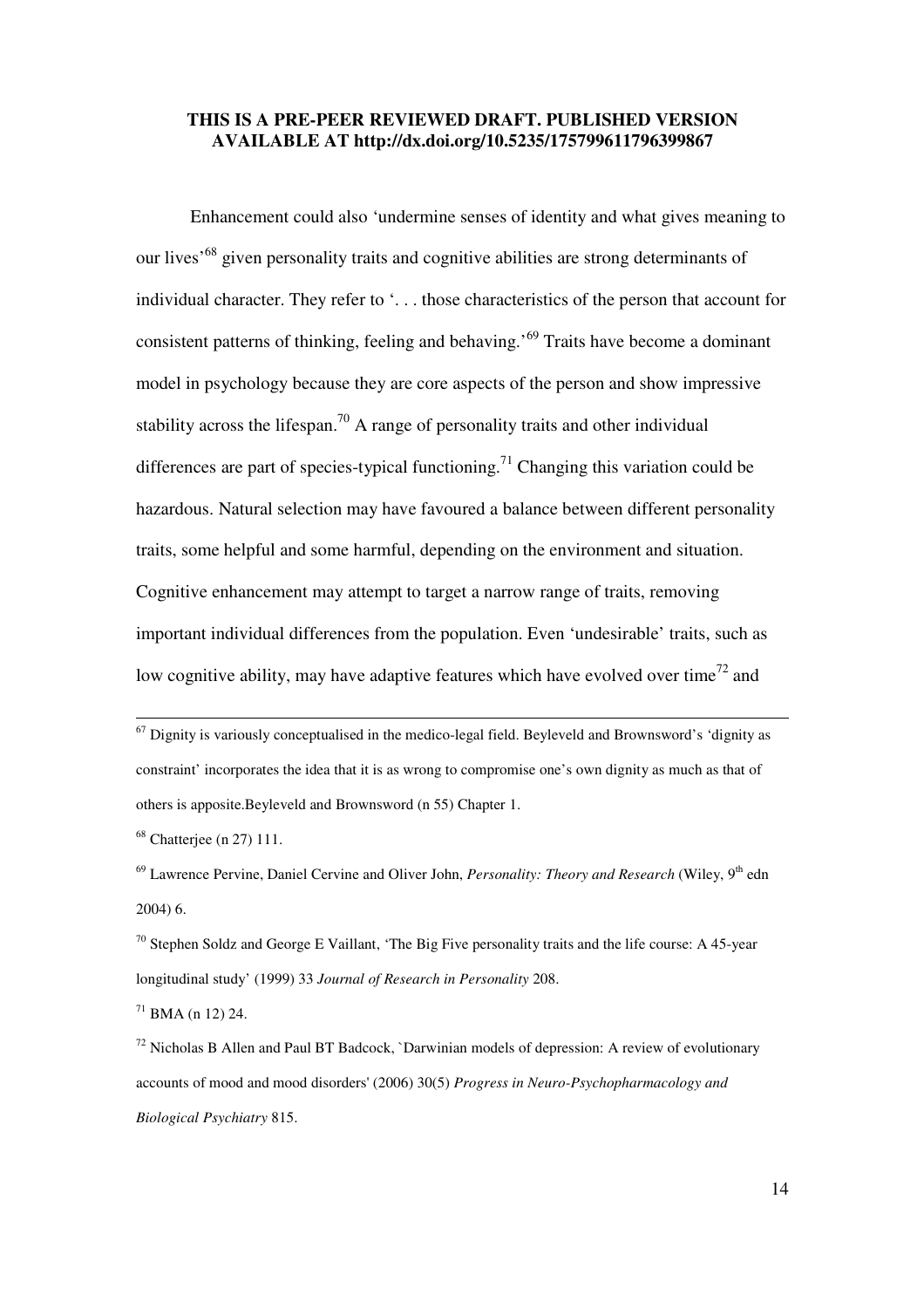eliminating them may have unintended consequences. Highly intelligent individuals may possess maladaptive personality traits, for example: [a]n individual with brilliant intellectual skills may not necessarily be happy and could still be prejudiced, intolerant or socially inept' ... '[society does] not need only very highly intelligent people'.<sup>73</sup> There are probably benefits for the population from having a mixture of traits between individuals even if we do not fully understand the evolutionary reasons for this.

There are particular concerns about the potential for cognitive enhancements to be used as 'techniques of exercising control over children, since parents are more likely to desire to help their children fit the mold and conform to the conventional pattern than to seek social conformity for themselves'.<sup>74</sup> Unprecedented opportunities to make children conform to conventional standards could also reduce mankind's receptiveness to a range of human dispositions, thwarting the potential for children's individuality to a more dramatic extent than has hitherto been possible.

As Turner argues, the brain deserves ethical consideration because '. . . we primarily define and distinguish ourselves as individuals by our behaviour and personality.'<sup>75</sup> Cognitive abilities and personality traits are 'fragile, fragmented and embedded' concepts.<sup>76</sup> Modifying these changes people, so enhancing the cognition of

<sup>73</sup> BMA (n 12) 18-19.

<sup>74</sup> President's Council (n 23) 90.

<sup>75</sup> Turner and Sahakian (n 12) 116.

<sup>&</sup>lt;sup>76</sup> Ilina Singh, 'Will the "real boy" please behave: dosing dilemmas for parents of boys with ADHD' (2005) 5 *American Journal of Bioethics* 34.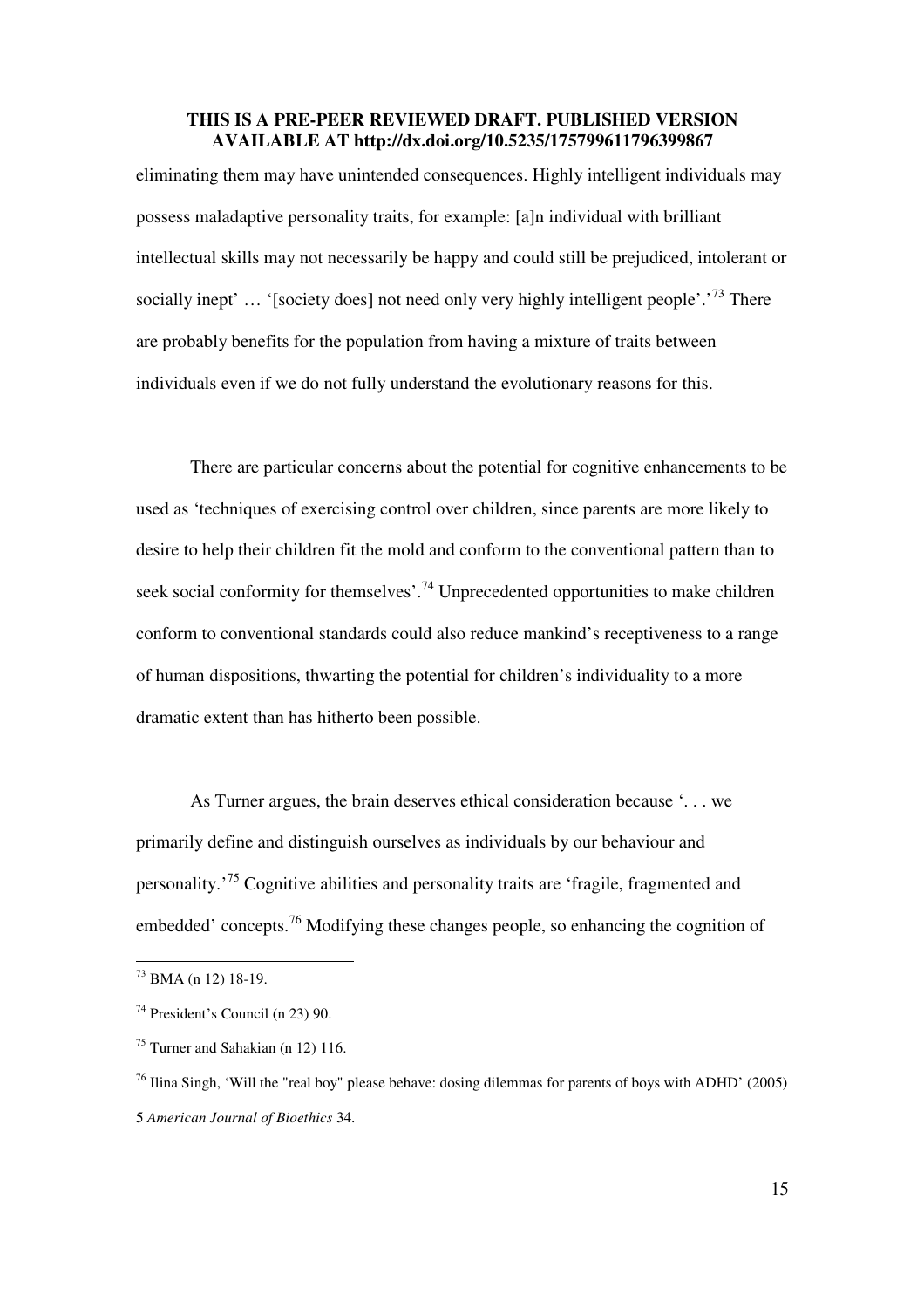children need to be evaluated in terms of possible violations of the principles of autonomy, dignity and respect for the individual. It could be perceived as improving control of cognitive abilities. However, cognition is 'intrinsically linked with our personality and individuality<sup>77</sup> so decisions to enhance cognition in children may infringe their identity and there is established evidence that young people have a clear sense of their unique, distinctive features. $^{78}$ 

While there is unease about safety, the preceding discussion highlights how the benefits and risks of taking cognitive enhancement will become more apparent. Here, the main concern is in relation to the effect they may have on the character and personal identity of children. If the risks are shown to be minimal, there is at least an argument that cognitive enhancement could have positive outcomes for children.

It has been argued that concerns about cognitive enhancements outlined above are simply 'spectres'<sup>79</sup> and commentators such as Harris<sup>80</sup> propose that there is a moral obligation to pursue optimal enhancement and confer even small benefits when these become known: this is the purpose of conducting medical research to discover

 $77$  BMA (n12) 3.

<sup>78</sup> Marjorie Rutter and Michael Rutter, *Developing Minds: Challenge and Continuity across the Life Span* (Penguin, 1993) 253-254.

<sup>79</sup> Editorial, `Enhancing, not cheating'. (2007) 450(7168) *Nature* 320.

<sup>80</sup> John Harris, *Wonderwoman and Superman*, (Oxford University Press, 1992), John Harris, 'Is there a coherent social conception of disability?' (2006) 26(2) *Journal of Medical Ethics* 95 and Harris (n 36) *passim*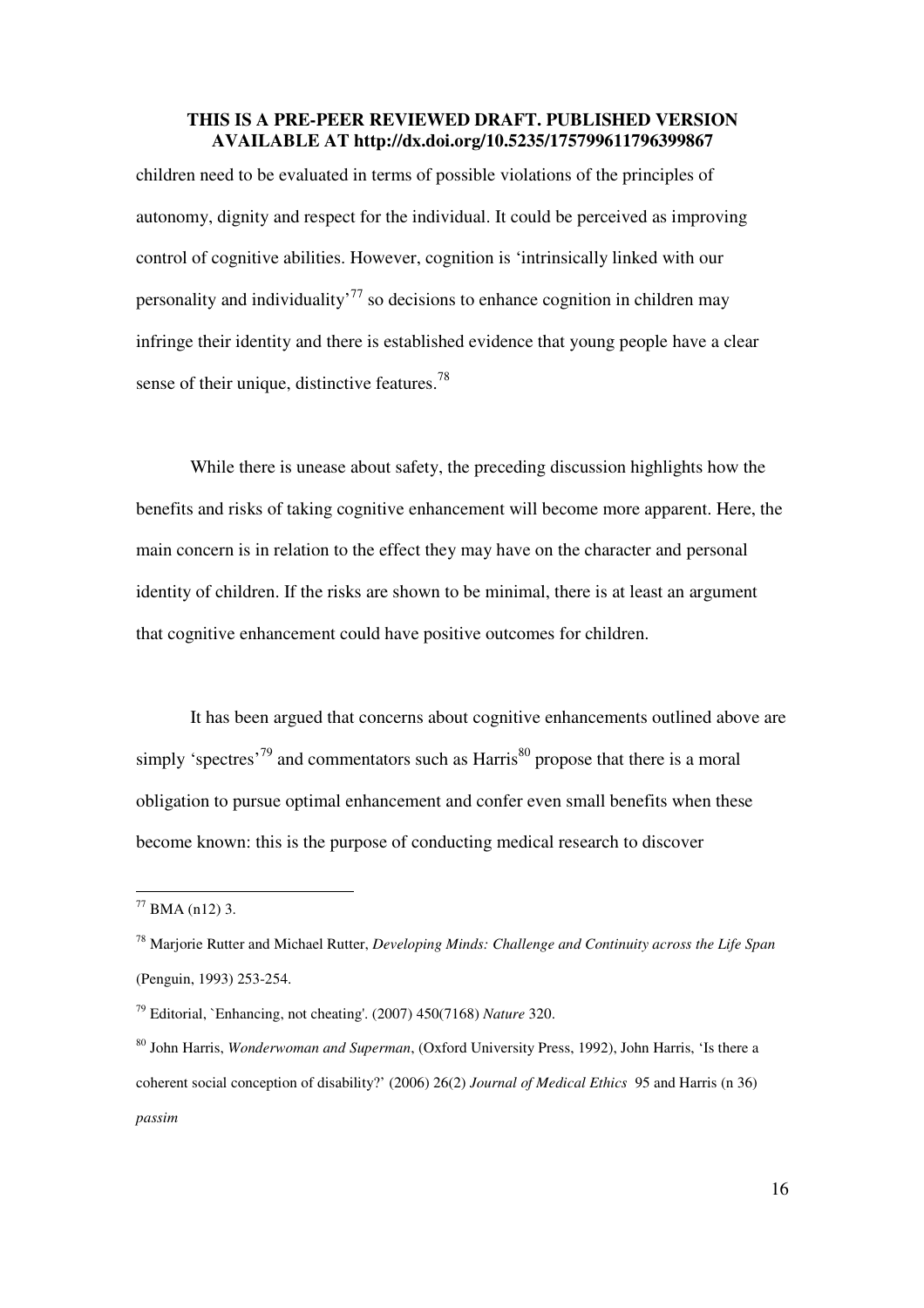treatments.<sup>81</sup> He emphasises that such opportunities must undergo a risk assessment but avoid the use of the precautionary principle so prevalent in current debate.<sup>82</sup> Opposition to enhancement, taken to its logical conclusion, would mean that diseases of old age will no longer be addressed.<sup>83</sup> For him, the moral imperative in using technology to improve people's life chances includes cognitively enhanceing intellectual performance:<sup>84</sup> the only discussion should be about the level of risk that is acceptable for both individuals and society.

Hopkins<sup>85</sup> proposes a means by which cognitive enhancement can be viewed as a human right. He rejects pure, content-free autonomy claims as immature and 'vapidly libertine<sup>86</sup> in preference for a version that is both rational and practical.<sup>87</sup> Hopkins

-

<http://www.practicalethics.ox.ac.uk/Pubs/Savulescu/moral\_enhancement.pdf> accessed 14 March 2011. See also Turner and Sahakian (2006) (n 45) and Farah et al (n 2) who advocate a more precautionary stance.

<sup>81</sup>*Ibid*.

<sup>&</sup>lt;sup>82</sup> For adherents of a more precautionary approach, see Ingmar Persson and Julian Savulescu, 'The perils of cognitive enhancement and the urgent imperative to enhance the moral character of humanity' (2010) *Journal of Applied Philosophy*(forthcoming):

 $83$  Harris (n 34) and Daniels (n 33).

<sup>84</sup> John Harris, *Enhancing Evolution: The Ethical Case for Making Better People* (Princeton University Press, 2007) *passim.* 

<sup>85</sup> Patrick D Hopkins, 'Is enhancement worthy of being a right?' (2008) 18(1) *Journal of Evolution and Technology* 1.

<sup>86</sup> *Ibid* 2. See also John Coggon, 'Varied and Principled Understandings of Autonomy in English Law: Justifiable Inconsistency or Blinkered Moralism?' (2007) 15(3) *Health Care Analysis* 235.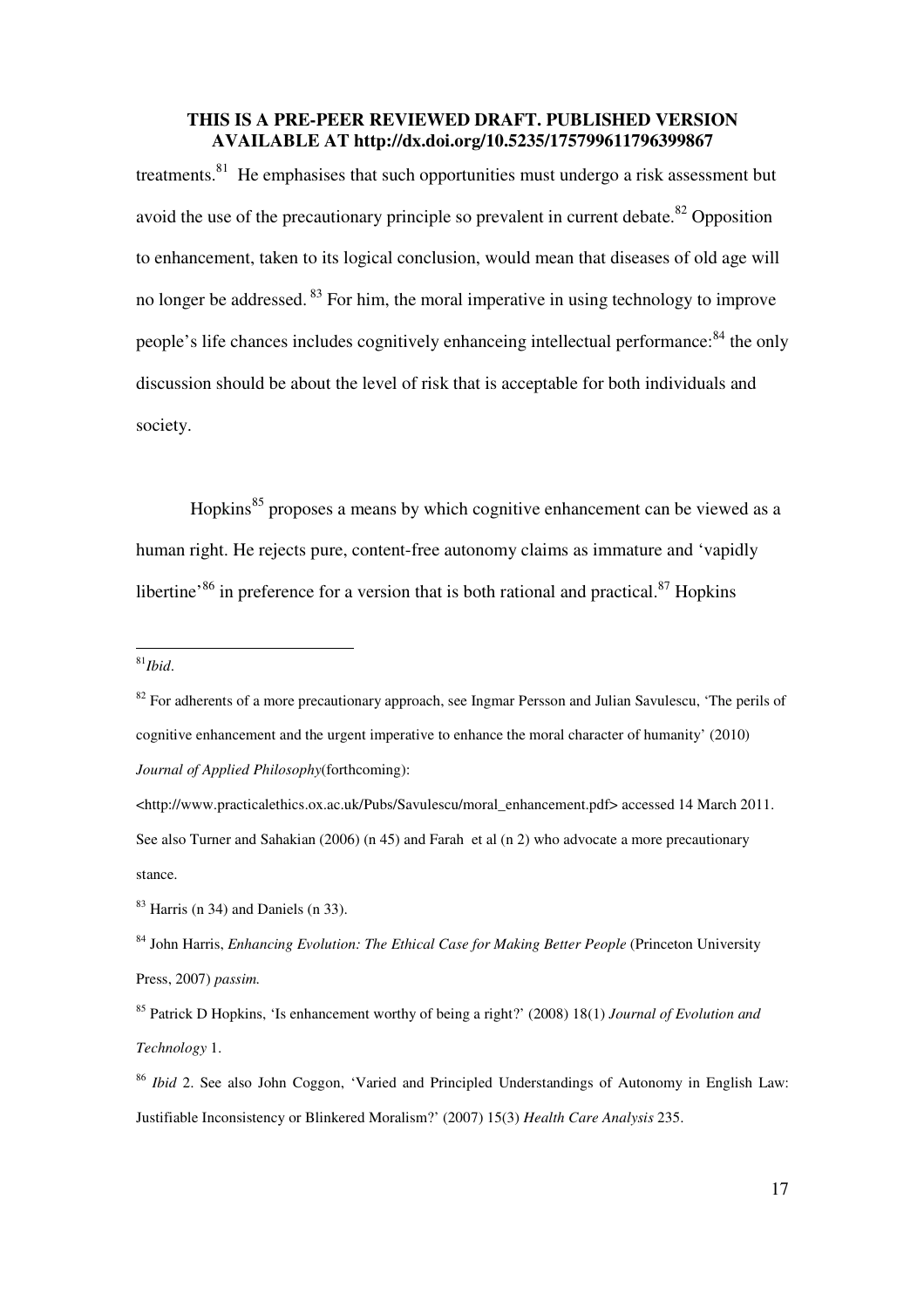believes that an appeal to important, worthwhile and reasonable interests is more grounded, serving to realise the potential goodness of our lives. The pursuit of knowledge (as represented by cognitive enhancement) is a legitimate claim, and one that is aligned with the classic values of natural law. It is worth re-iterating his note of caution that to be recognised as a right, cognitive enhancement must *be* worthwhile, dignified and noble, not merely perceived as such.<sup>88</sup> We must be more rigorous if we wish to defend cognitive enhancement and avoid the shorthand of (shallow) autonomy claims, but it is a useful starting point given its legal recognition in cases affecting adults and children.<sup>89</sup>

Our intention is not to raise a new 'spectre'. We believe neurotechnologies could affect children's dignity and autonomy, not simply because of their possible implications but also because of the potential lack of involvement in decision-making. The decision to enhance has implications for safety, inequality, character and autonomy, and this is why legal clarification on the extent to which children should be involved is essential. Part of any deliberations about the use of cognitive enhancement must note the difficulties associated with the unintended side-effects, and that some affected personality traits, while commonly perceived to have negative qualities, may prove to have adaptive functions in the longer term. Perhaps this potential should preclude the possible gains to the individual in the short term. If we agree with advocates for cognitive enhancement,

l

<sup>87</sup> Gerald Dworkin, *The Theory and Practice of Autonomy* (Cambridge University Press, 1988) 6 where he lists the broad range of meanings attributed to autonomy and Coggon *ibid.*

 $88$  Hopkins (n 85) 6.

<sup>89</sup> Eg *Re B (Adult: refusal of medical treatment)* [2002] 2 FCR1 and *Mabon v Mabon et al* [2005] 3 WLR 460 whereThorpe LJ commented that there should be increased recognition of children's autonomy.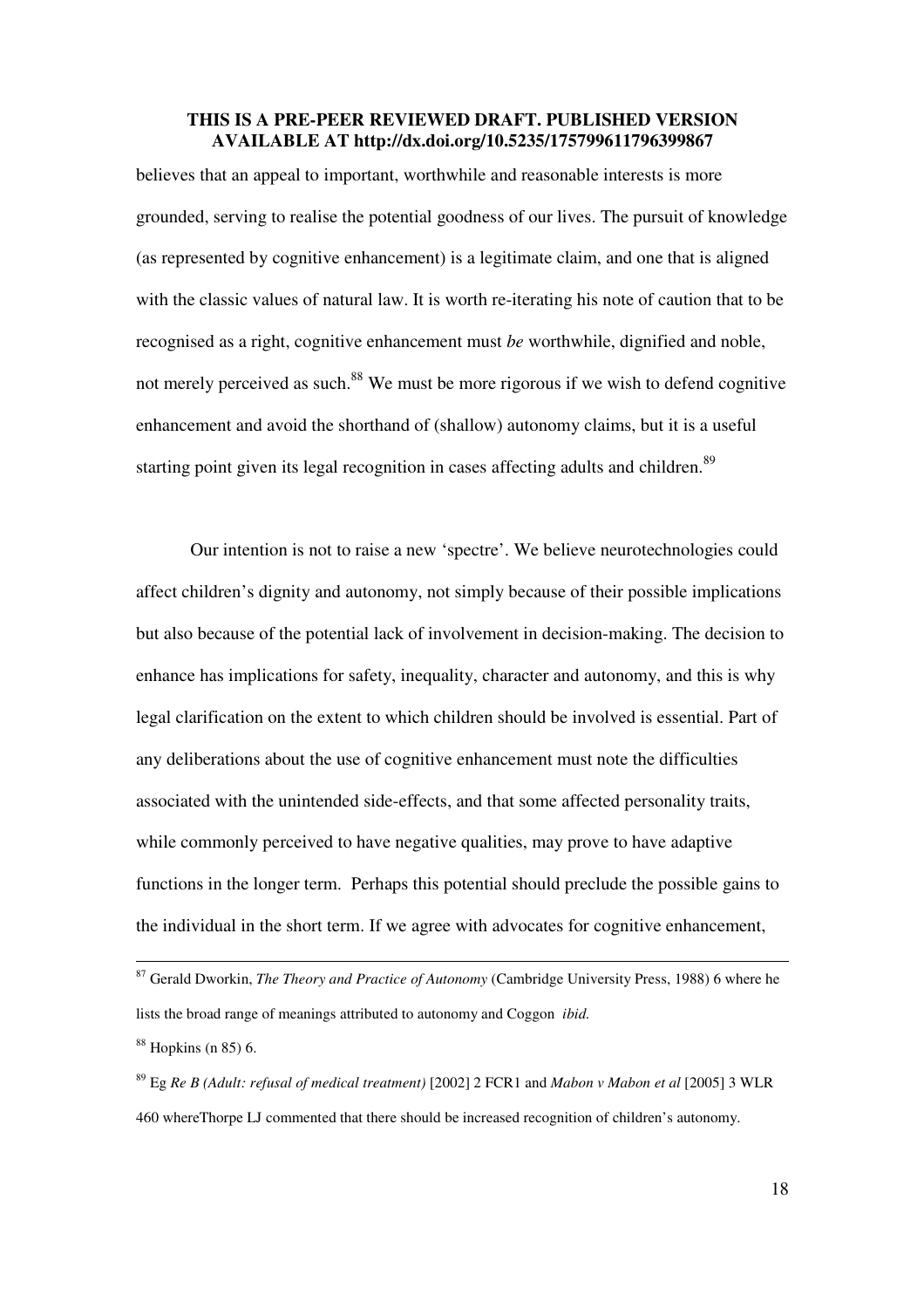should parents be permitted to enhance their children at will? The important issue for us, regardless of eventual outcomes, is that decisions to use cognitive enhancement requires a more robust approach than is currently the case. The following section explores briefly the rationale for involving children as much as possible in the decision-making process.

# III. CHILDREN'S INVOLVEMENT IN DECISION-MAKING

#### **A. Children and Personal Decision-making**

In the case of younger children who lack legal competency,<sup>90</sup> the decision to give them cognitive enhancement is likely to be made by parents. The fact that parents should act in a child's best interests is a well-established legal principle.<sup>91</sup> On this basis, making children eat their greens, do their homework and receive treatments for psychological and physical illnesses would be acceptable.<sup>92</sup> Attempts to give children a competitive edge are considered customary,  $93$  though the pressures from these are not always in the child's

<sup>90</sup> Ie do not satisfy the *Gillick* test as having 'sufficient understanding and intelligence' to make a decision: *Gillick v West Norfolk and Wisbech Area Health Authority* [1986] AC 112, 189.

<sup>91</sup> *Ibid* 184 per Lord Scarman.

 $92$  See the discussion of best interests in Lynn Hagger, 'Parental Responsibility and Children's Health Care Treatment ' in Rebecca Probert, Stephen Gilmore and Jonathan Herring (eds), *Responsible Parents and Parental Responsibility* (Hart, 2009).

 $93$  As Chatterjee notes, it is not unusual for professionals to work 80 or 90 hours a week, while their children enrol in several sports and after school music programmes .to ensure they can make competitive applications to colleges: Chatterjee (n 27) 111.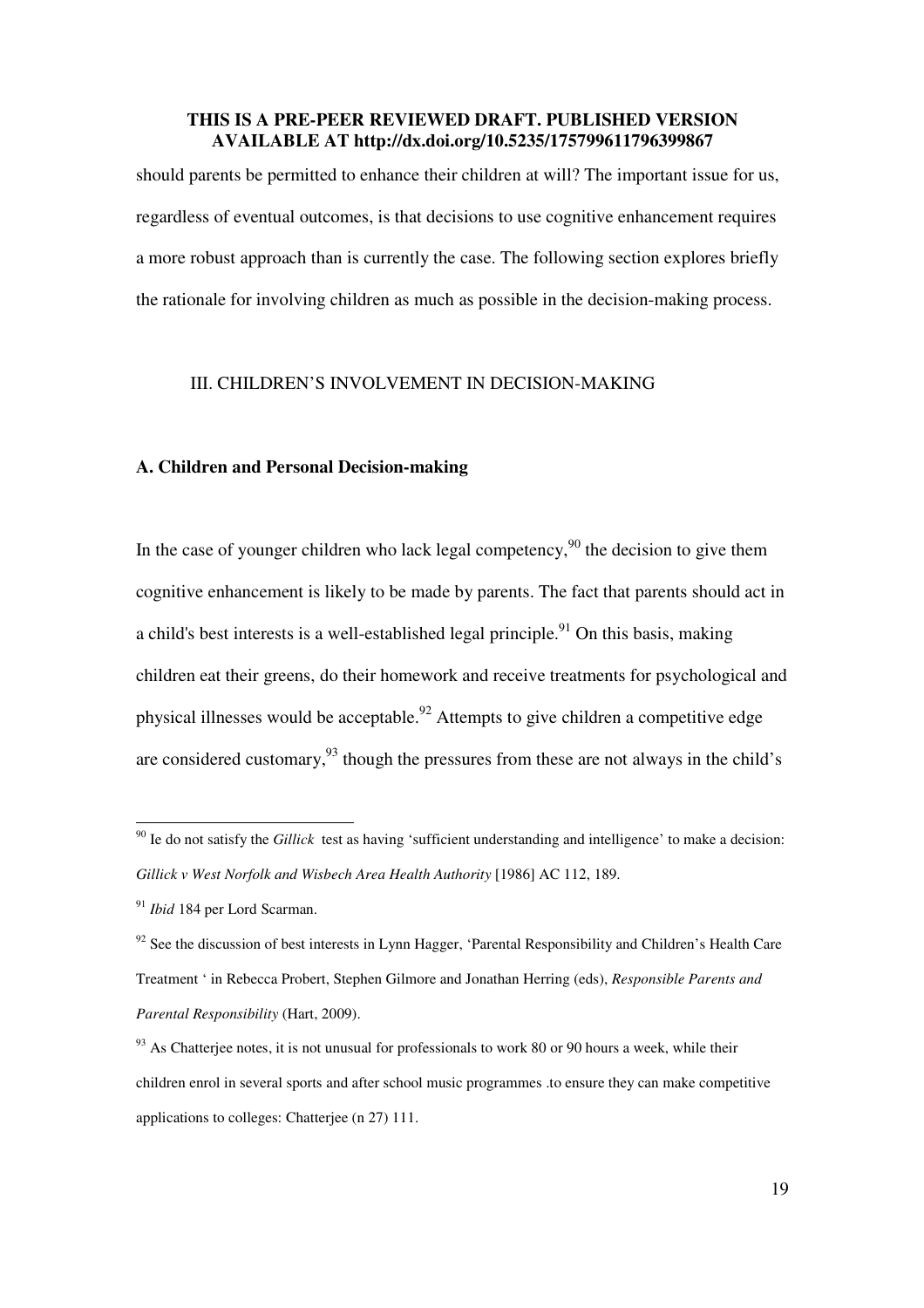best interests<sup>94</sup> and they may reflect the interests of the parents.<sup>95</sup> Potential adverse side effects of cognitive enhancement have yet to be given the oxygen of wide publicity,  $96$  so parents could view it as providing a positive benefit to their children or at least a risk worth taking all things being equal. It is also arguable that all that a parent is required by the law to do is act in a way which is not against a child's best interests.<sup>97</sup> This could be seen as a dilution of the welfare principle<sup>98</sup> and could render non-therapeutic interventions lawful provided they do not cause significant harm.<sup>99</sup> This means that even if portraying cognitive enhancement as a *clearly* beneficial intervention presents

-

<sup>96</sup> Anjan Chatterjee, 'Is it acceptable for people to take methylphenidate to enhance performance? No' (2009) 338 *British Medical Journal* b1956 where she discusses evidence of abuse and dependence, sudden death, cardiovascular adverse events and cardiac arrhythmia in older people.

<sup>97</sup> See *S v S* [1972] AC 24 where it was considered that to allow paternity testing against the mother's wishes would not be against the child's interests and was justifiable in the general public interest.

<sup>98</sup> Marie Fox and Jean McHale, 'In Whose Best Interests?' (1997) 60 *Modern Law Review* 700.

<sup>99</sup> Shaun D Pattinson, *Medical Law and Ethics* (Sweet and Maxwell, 2006) 65. One example of where parents may consent to a non-therapeutic intervention can be found in ritual circumcision where there is no clinical need for the operation. See John M Hutson, 'Circumcision: A Surgeon's Perspective' (2003) 30 *Journal of Medical Ethics* 238 who discusses the possible protective effects of circumcision and their alternatives and further exploration of the issue in Lynn Hagger, *The Child as Vulnerable Patient: Protection and Empowerment* (Ashgate, 2009), Chapter 3.

<sup>&</sup>lt;sup>94</sup> Deborah A Phillips, 'Socialization of Perceived Academic Competence among Highly Competent Children' (1987) 58(5) *Child Development* 1308.

<sup>95</sup> See e.g. Meir Statman and Jessica A Weng, 'Investments across Cultures: Financial Attitudes of Chinese Americans', (2010) 11(1) *The Journal of Investment Consulting* 38 and <http://genxfinance.com/love-andmoney-between-parents-and-children/> accessed 14 March 2011 for an example of different cultural expectations.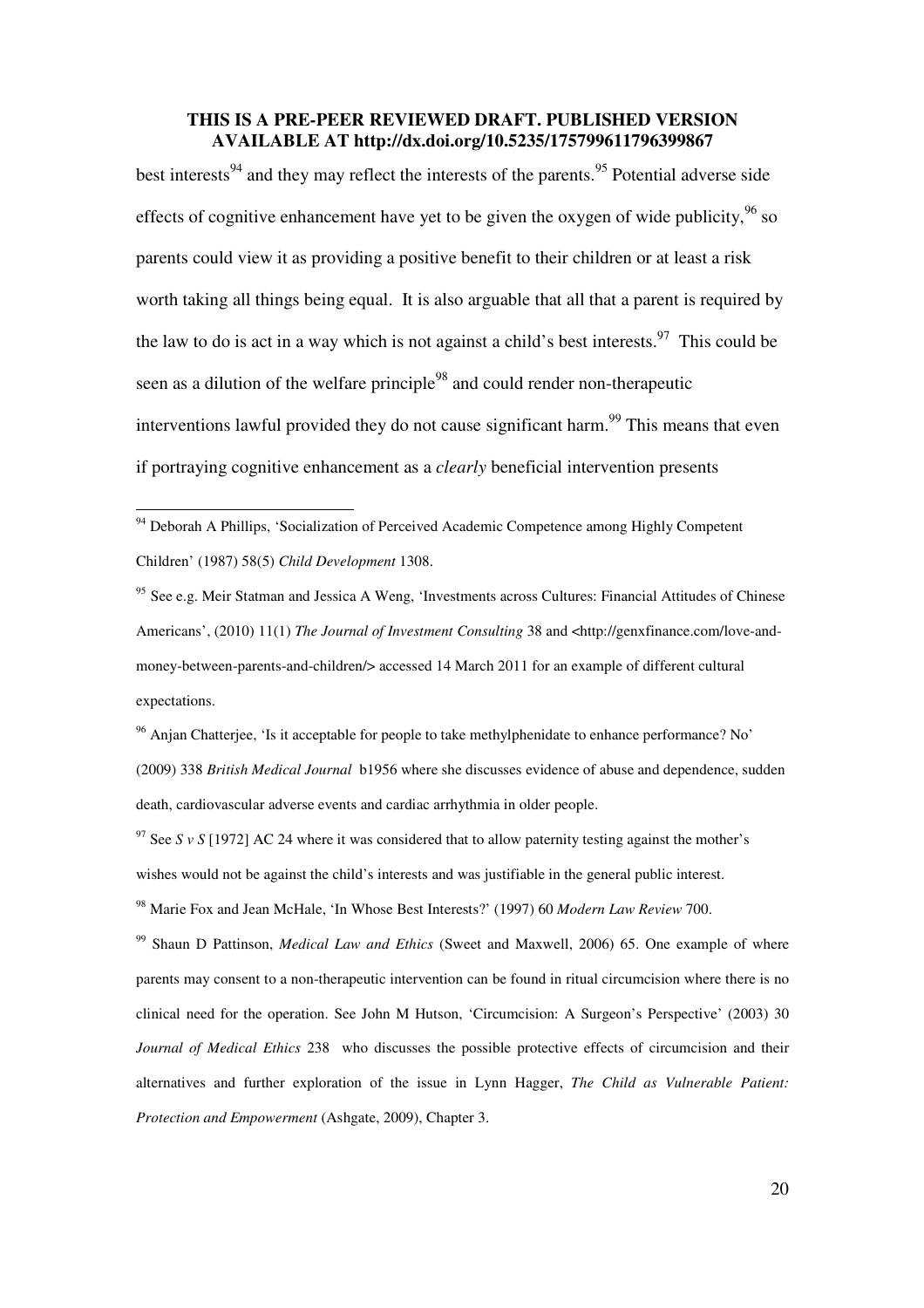difficulties, the lack of evidence of longer term substantial harm is likely to be seen as legally permissible.

We should not be too hasty to depart from the view that parents have a fundamental interest in their children's welfare, although, clearly, parents do sometimes harm their children.<sup>100</sup> Generally, they have a stake in the child's well-being and possess unique, detailed knowledge of their child as well as high levels of empathy.<sup>101</sup> It may be thought that the idea that parents would consider giving their children cognitive enhancement with both known and unknown side effects is far-fetched. However, these doubts can be dispelled.<sup>102</sup> Salvemini<sup>103</sup> discusses the risks of children taking growth hormone and notes that 42 percent of prescriptions are off-label in the US which indicates that parents are willing to take these risks. She describes parents' aesthetic preferences for taller children,  $104$  even where their children are only two standard deviations below the mean for height, but still part of the normal distribution of height.<sup>105</sup> They are prepared to give these drugs to their children even though they carry significant risks

<sup>&</sup>lt;sup>100</sup> David P Southall, Michael C Plunkett, Martin W Banks, Adrian F Falkov and Martin P Samuels,

<sup>&#</sup>x27;Covert Video recordings of Life-Threatening Child Abuse' (1997) 100 *Paediatrics* 735.

<sup>&</sup>lt;sup>101</sup> See the discussion in *An NHS Trust v MB* [2006] 2 FCR 319 discussed further in Hagger (n 99).  $102$  Singh and Kelleher (n 24) 9.

<sup>&</sup>lt;sup>103</sup> Vita M Salvemini, 'Idiopathic Short Stature or Just Plain Short: Why the Federal government Should regulate the Administration of Human Growth Hormone to healthy Children' (2003) 38 *Georgia Law Review* 1105.

<sup>104</sup> *Ibid* 1109.

<sup>105</sup> *Ibid* 1113.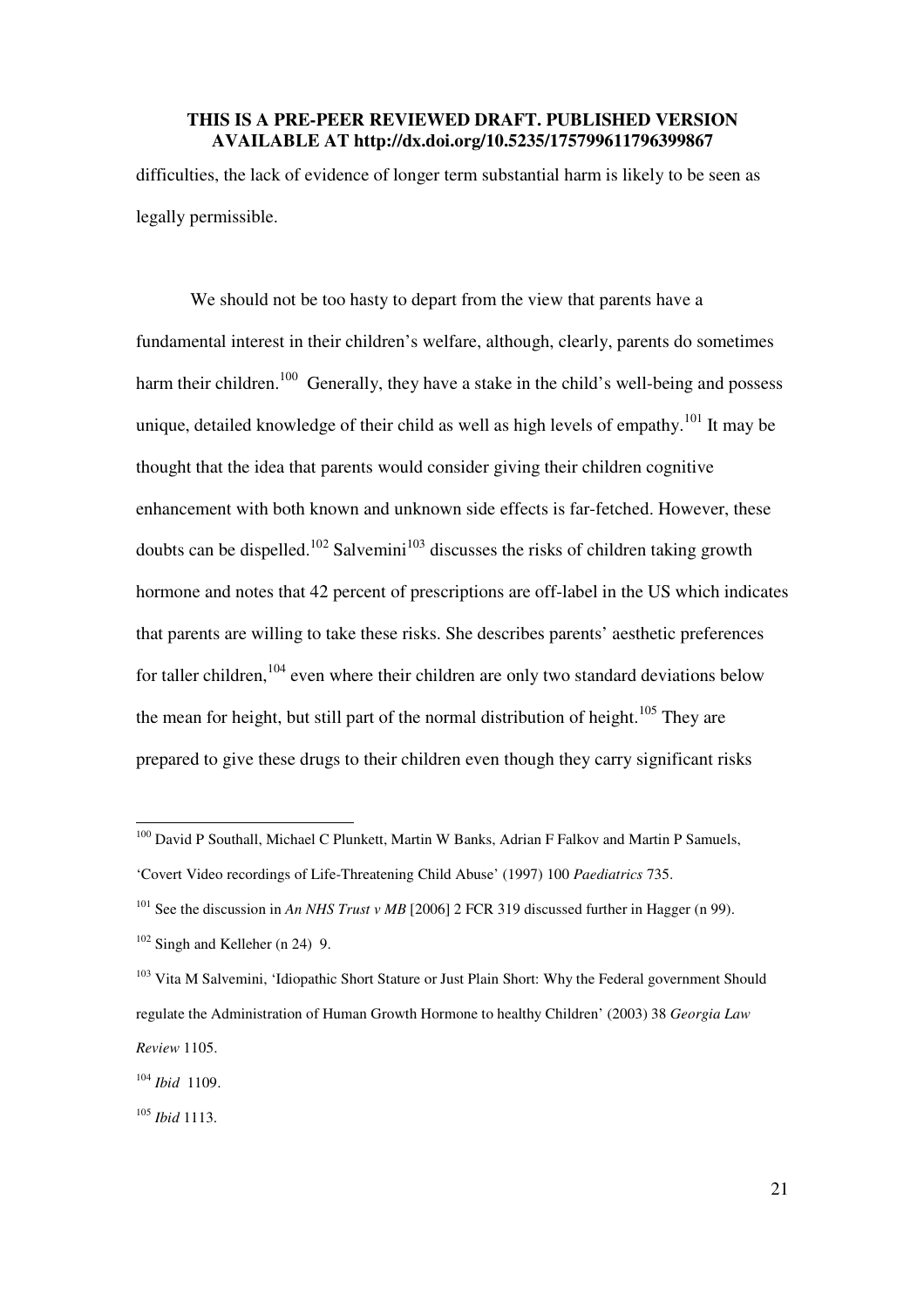such as kidney failure.<sup>106</sup> The evidence of increasing use that is fuelled by parental requests has led to a call for ethical approval for such uses.<sup>107</sup> Given that parents are willing to enhance their offspring in this way, despite the possibility of dangerous side effects, it follows that many would be willing to cognitively enhance.

Diaz<sup>108</sup> notes the increasing use of Prozac in the US, which is not approved for use in children but is prescribed off-label, so parents should have been informed that the risks of taking this drug in a young, growing body and developing brain are yet to be definitively determined. There is some evidence that it does little to relieve childhood depression and can precipitate 'psychotic panic' in seriously troubled children.<sup>109</sup> Powers echoes some of these concerns when noting parents' role in the 'race for perfection' and the influence of parents' ideals.<sup>110</sup> In striving to optimise their child's life-chances as they see it, parents will go to great lengths: Chiumino describes a case where parents campaigned against a nurse's refusal to prescribe Ritalin despite the known and unknown side effects.<sup>111</sup> This echoes Albright's concern about parents making poor choices in

<sup>106</sup> *Ibid* 1130.

<sup>107</sup> *Ibid* 1143.

<sup>&</sup>lt;sup>108</sup> Letitia M Diaz, 'Regulating the Administration of Mood-Altering Drugs to Juveniles: Are We Legally Drugging Our Children?' (2001) 25 *Seton Hall Legislative Journal* 83, 103.

<sup>109</sup> *Ibid* 105.

<sup>110</sup> Therese Powers, 'Race for Perfection: Children's Rights and Enhancement Drugs' (1998) 13 *Journal of Law and Health* 141, 152.

<sup>&</sup>lt;sup>111</sup> Ann Chiumino, 'Class Action Suits Prompt Governmental Action to Examine Ritalin Use and Regulation' (2001) 13(4) *Loyola Consumer Review* 380, 391.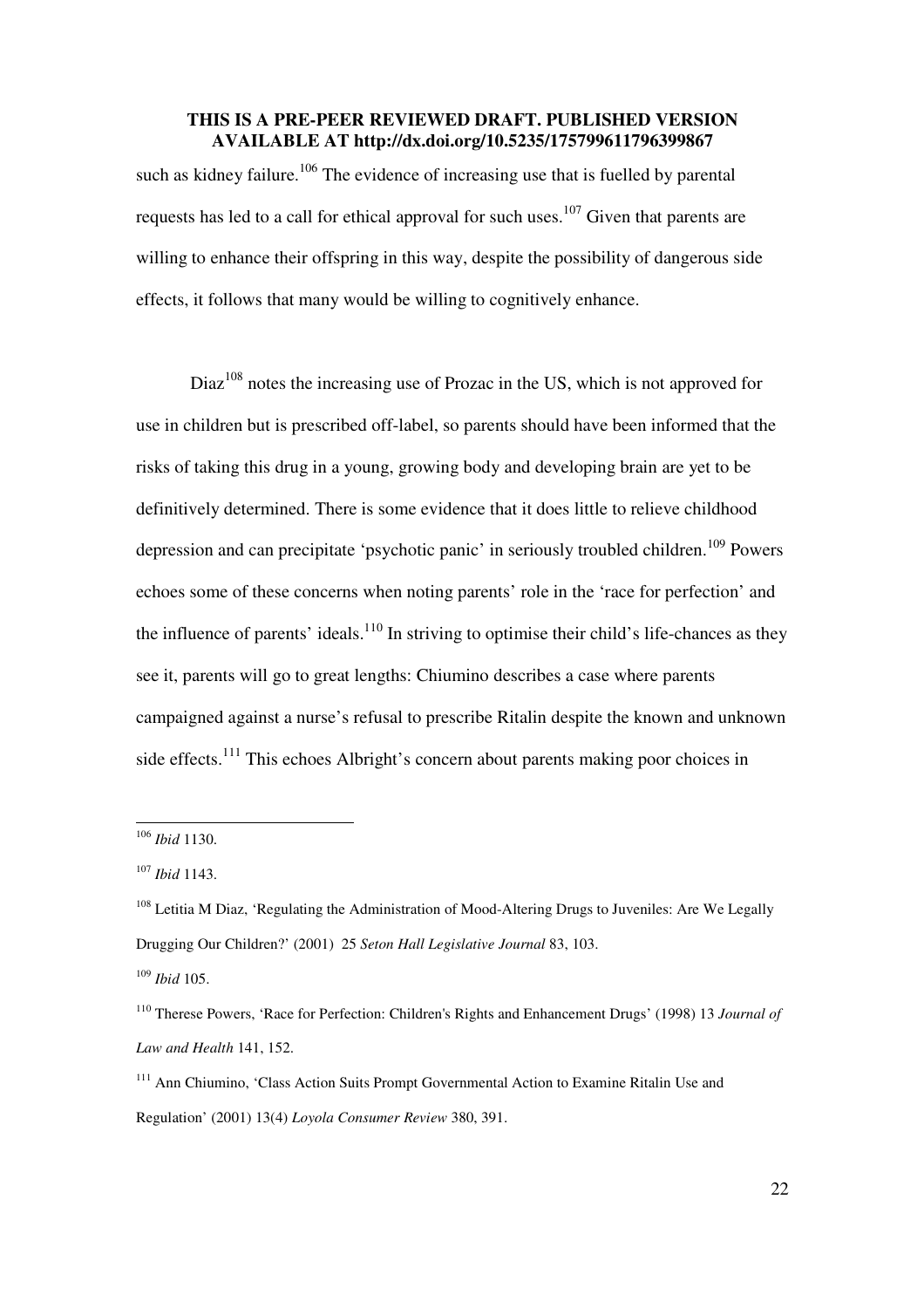relation to the use of psychotropic drugs in their children to improve their academic success.<sup>112</sup>

It is not hard to imagine that doctors can just as easily succumb to parental pressure in the UK and be willing to prescribe cognitive enhancing drugs.<sup>113</sup> Some doctors will have concerns about long-term risks and/or have doubts about the ethical justification for their use while others will be persuaded by arguments that support their use. Although the NHS is unlikely to fund drugs that are not clinically indicated, private prescriptions could be readily available.

Where there are disputes about whether parents are acting in the child's best interests, the courts will be the final arbiter. For cases decided under the Children Act 1989, section 1(3) provides a checklist to guide the court in assessing what course of action would be in the child's best interests: in medical cases this is seen as synonymous with the welfare of the child.<sup>114</sup> A wide range of factors should be taken into account as a matter of good practice $115$  adopting the formulation of best interests as it is applied to incompetent adults with respect to medical treatment.<sup>116</sup> Here we see a broad reading of

<sup>&</sup>lt;sup>112</sup> Jennifer Albright, 'Free Your Mind: The Right of Minors in New York to Choose Whether or Not to be Treated with Psychotropic Drugs' (2006) 16 *Albany Law Journal of Science & Technology* 169, 188-193.  $113$  Singh and Kelleher (n 24) 12.

<sup>&</sup>lt;sup>114</sup> *Re A (Children) (Conjoined Twins: Surgical Separation)* [2001] 2 WLR 480, 512.

<sup>115</sup> *Re J* [1999] 2 FCR 345 (circumcision) and *Re C* [2003] EWCA Civ 1148 (immunisation).

<sup>&</sup>lt;sup>116</sup> Wyatt and another v Portsmouth Hospital NHS Trust and another [2005] EWCA Civ 1181, para 79.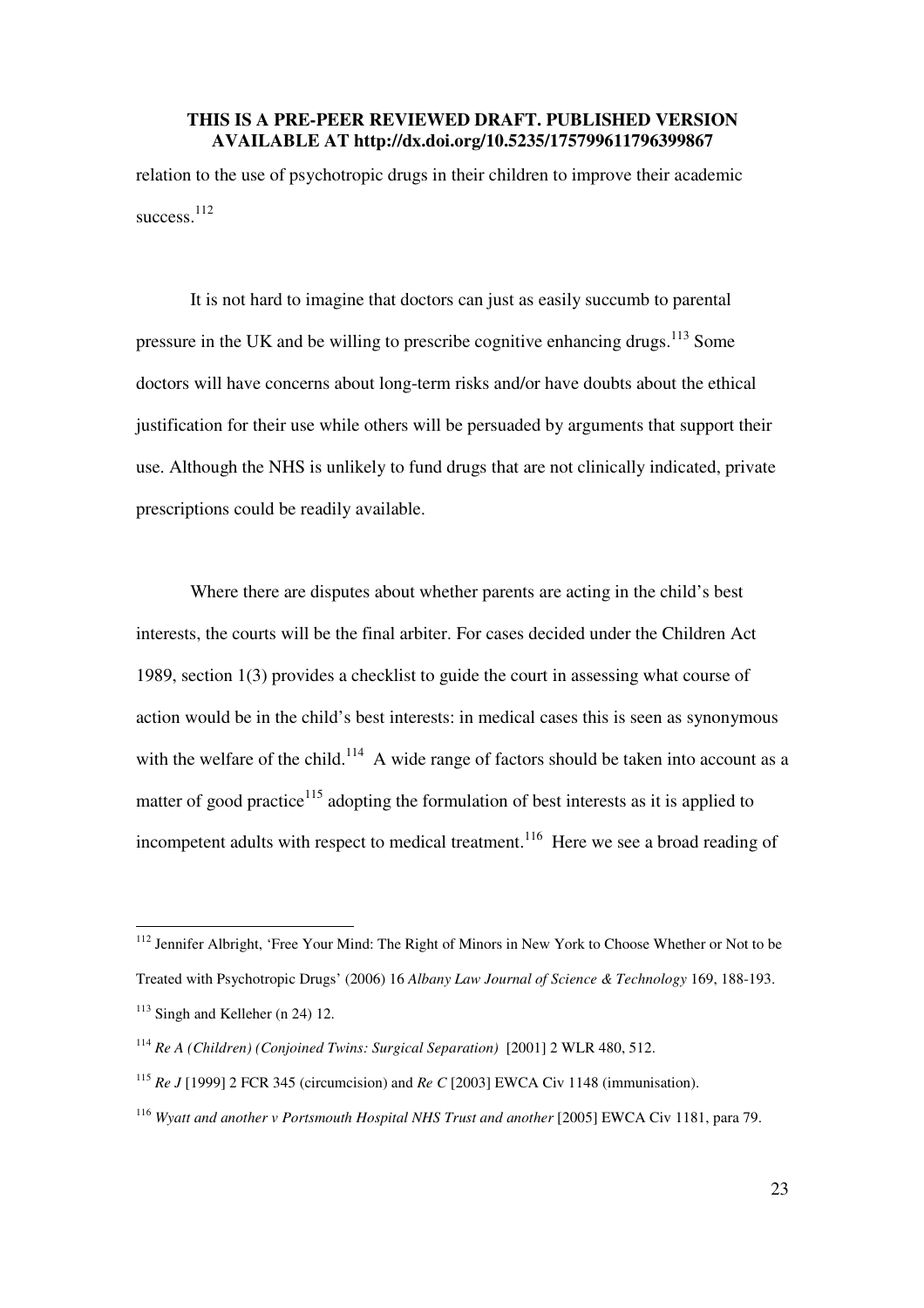the best interests' principle encompassing medical, emotional and other welfare factors<sup>117</sup> including the psychological and social benefit to the individual.<sup>118</sup> The potential effects of cognitive enhancement incorporate all these aspects and would need to be given serious consideration.

The court must have regard to the wishes and feelings of the child concerned as far as they can be ascertained according to their age and understanding.<sup>119</sup> This should help to inform about their needs,<sup>120</sup> their particular characteristics<sup>121</sup>as well as the likely effect of any proposed intervention.<sup>122</sup> Decision-making needs to be more structured in relation to cognitive enhancement. It carries more significant implications than other decisions parents take to improve children's life chances. Music lessons and private education are not of the same order: $^{123}$  [t]he new forms of neuroenhancement can nonetheless be distinguished in terms of proximity to the neural level and the more direct, immediate and long-term effects on the brain they will likely have.<sup> $124$ </sup> Participatory decision-making can be used with very young children, even where they are deemed to

 $119$  S 3(1) (a).

 $120$  S 3(1) (b).

<sup>-</sup><sup>117</sup> *Re A (Male Sterilisation)* [2000] 1 FLR 549 per Dame Butler-Sloss P, 555.

<sup>&</sup>lt;sup>118</sup> *Re Y* [1997] 2 WLR 556, 562. Latterly, the courts have been enthusiastic about adopting a balance sheet approach whereby a list is drawn up of benefits and burdens of proposed courses of action: see, for example, *Wyatt* ( n 116).

 $121$  S 3(1) (d).

 $122$  S 1 (3) (c).

<sup>123</sup> Cf BMA (n 12) 23.

 $124$  Ravelingien et al (n 57) 152.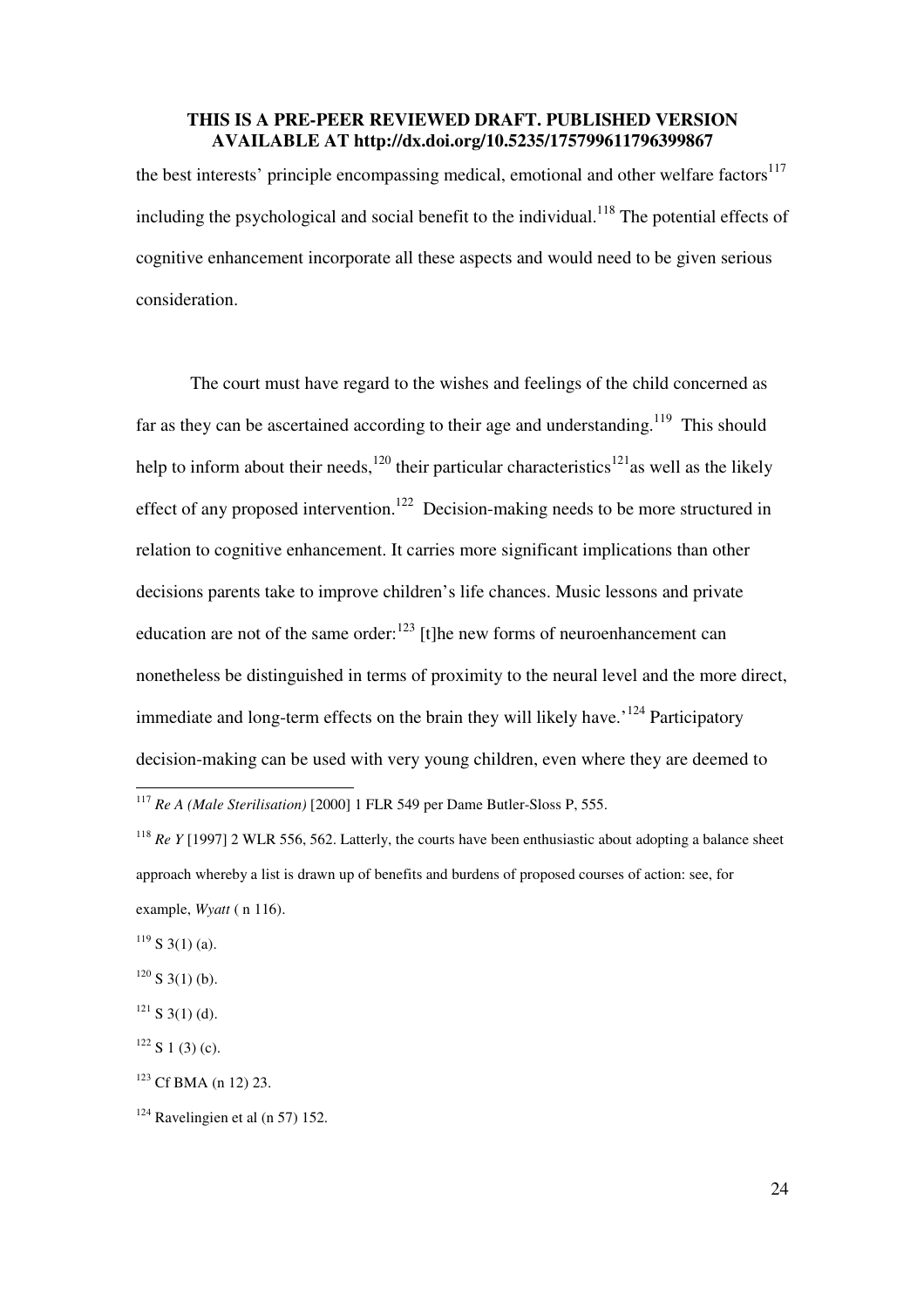be legally incompetent because they still bear interests that should be taken into  $account<sup>125</sup>$  and empirical evidence suggest that children can make significant decisions even at a very young age.<sup>126</sup>

A note of caution seems apposite here. It should not be assumed that the guiding light of the welfare principle provided by the Children Act 1989 will necessarily lead to the correct decision. The welfare principle can be seen as unpredictable, lacking in substance, susceptible to bias, and can mean a child's interests are insufficiently acknowledged.<sup>127</sup> As James has pointed out,<sup>128</sup> the courts can be only too ready to 'deny children's ability to behave and decide responsibly and to set aside their wishes and feelings, it also demonstrates the power of the language of welfare and how it can be used to deny children's agency.<sup>129</sup>

As far as older, potentially competent children are concerned, interfering with their decision to take cognitive enhancement (or to impose it upon them) interferes with

<sup>&</sup>lt;sup>125</sup> See Jane Fortin, *Children's Rights and the Developing Law* (Butterworths, 2<sup>nd</sup> edn 2003) for a useful survey of the development of the notion of children's rights, particularly Chapter 1.

<sup>&</sup>lt;sup>126</sup> Discussed further in Hagger (n 99), Chapter 2.

<sup>127</sup> Helen Reece, 'The Paramountcy Principle: Consensus of Construct?' (1996) 49 *Current Legal Problems* 267, 303.

<sup>&</sup>lt;sup>128</sup> Adrian James, 'Responsibility, Children and Childhood' in Jo Bridgeman, Heather Keating and Craig Lind (eds) *Responsibility, Law and the Family* (Ashgate, 2008) discussing *Re W (Contact: Joining Child as Party* [2001] EWCA Civ 1830.

<sup>129</sup> *Ibid* 153.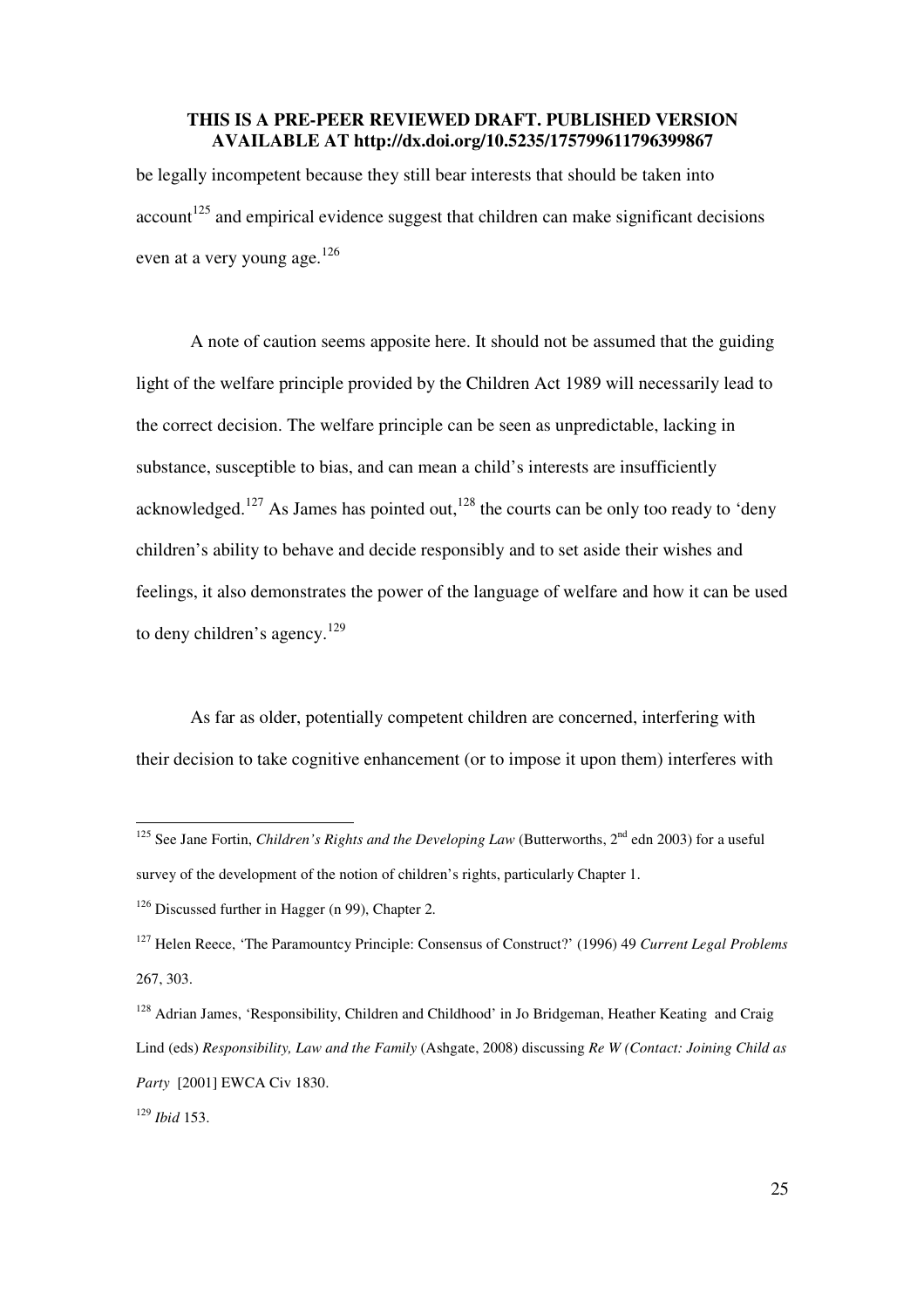their autonomy.<sup>130</sup> It may seem unlikely that parents will impose cognitive enhancement on older children but coercion takes many forms and we have seen the US evidence that parents will take risks with respect to the medication of their children.<sup>131</sup> There is no reason to believe that parents in the UK are not prepared to undertake similar risks. Duress or other interference in such decision-making may not only violate children's autonomy, but prevent them from 'owning' their own educational success and maintain their cognitive abilities and personality traits. This gives children a particularly strong case to be involved in decisions about whether they should take cognitive enhancers or not. The call for mature children to make their own decisions has many proponents, because there is persuasive empirical evidence that children are more capable than is generally thought to be the case: they can understand the implications of what they are deciding.<sup>132</sup> This plea has a particular force where the intervention is not clinically necessary, as in the case of cognitive enhancement.

 The capacity of anyone over 16 is now determined under the empowering Mental Capacity Act 2005 (MCA).<sup>133</sup> There is a rebuttable presumption of capacity under the

 $130$  For a discussion of children's right to autonomy and its scope see Hagger (n 99), Chapter 2. <sup>131</sup> See n 102ff.

<sup>132</sup> See eg Priscilla Alderson, *Children's Consent to Surgery* (OUP, 1993); Christine Eiser, 'Changes in understanding of illness as the child grows' (1985) 60 *Archives of Disease in Childhood* 489-492 and Katy Sutcliffe, Priscilla Alderson and Katherine Curtis, *Children as Partners in Their Diabetes Care* (Institute of Education, University of London, 2004) <http://eppi.ioe.ac.uk/ssru\_docs/DiabetesReportFinal.pdf > accessed 14 March 2011and Hagger (n 99), Ch 2.

 $133$  S 2(5).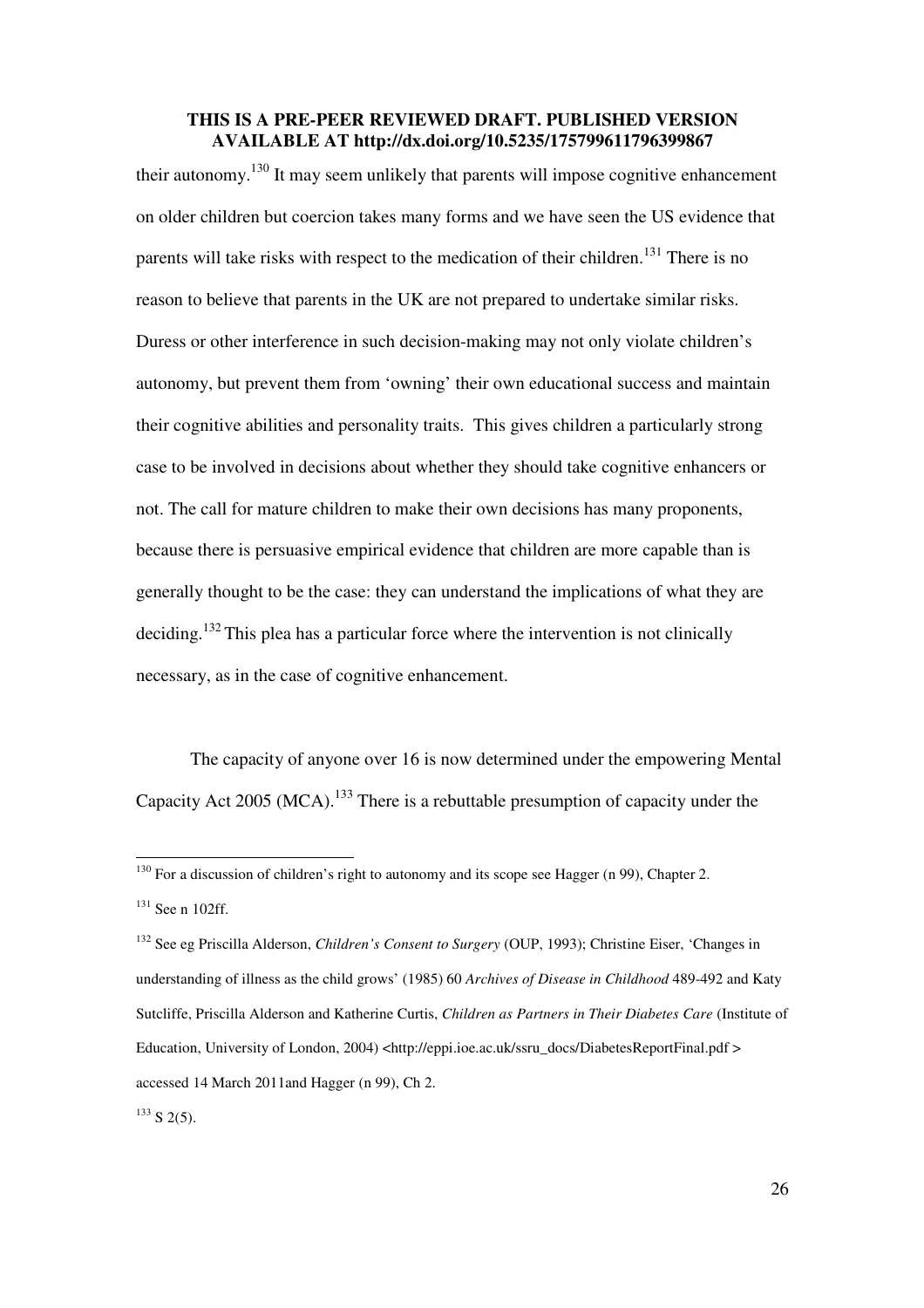$MCA<sup>134</sup>$  and a requirement to take all practicable steps to help the individual make that decision,<sup>135</sup> which may be significant.<sup>136</sup> *Gillick*<sup>137</sup> provided a precedent for furthering the interests of children under 16, because it established their right to consent to medical interventions provided they have 'sufficient understanding and intelligence to enable him or her to understand fully what is proposed' even in the face of parental opposition.<sup>138</sup> Subsequent cases retracted from this empowering decision by not allowing competent children to refuse treatment.<sup>139</sup> The Human Rights Act 1998 (HRA) has begun to emphasise the importance of children's autonomy. By largely incorporating the provisions of the European Convention on Human Rights (ECHR), the HRA provides an opportunity to challenge traditional notions of children's ability to make decisions.<sup>140</sup> Articles 3 and 8 have particular relevance in relation to cognitive enhancement.

 $134$  S 1(2).

 $135 S 1(3)$ .

<sup>&</sup>lt;sup>136</sup> Discussed in Hagger (n 99). There are onerous requirements contained in Part 2, Chapter 3 of the Code of Practice in some detail as to what might be expected including appropriate settings and the use of aids. Additionally, a person is not to be assumed to lack capacity merely because of their age or appearance (s.  $2(3)$ ), or because others believe they have made an unwise decision (s. 1(4)) thus capturing the common law approach in *Re W* [2002] EWHC 901) for example.

<sup>&</sup>lt;sup>137</sup> *Gillick* (n 90) 127 and discussed further in Hagger (n 99).

<sup>138</sup> *Gillick* ibid per Lord Lord Scarman, 189.

<sup>139</sup> Eg *Re R (A Minor) (Wardship: Consent to Medical Treatment)* [1991] 4 All ER 177.

<sup>&</sup>lt;sup>140</sup> See Hagger (n 99) for further discussion on this point.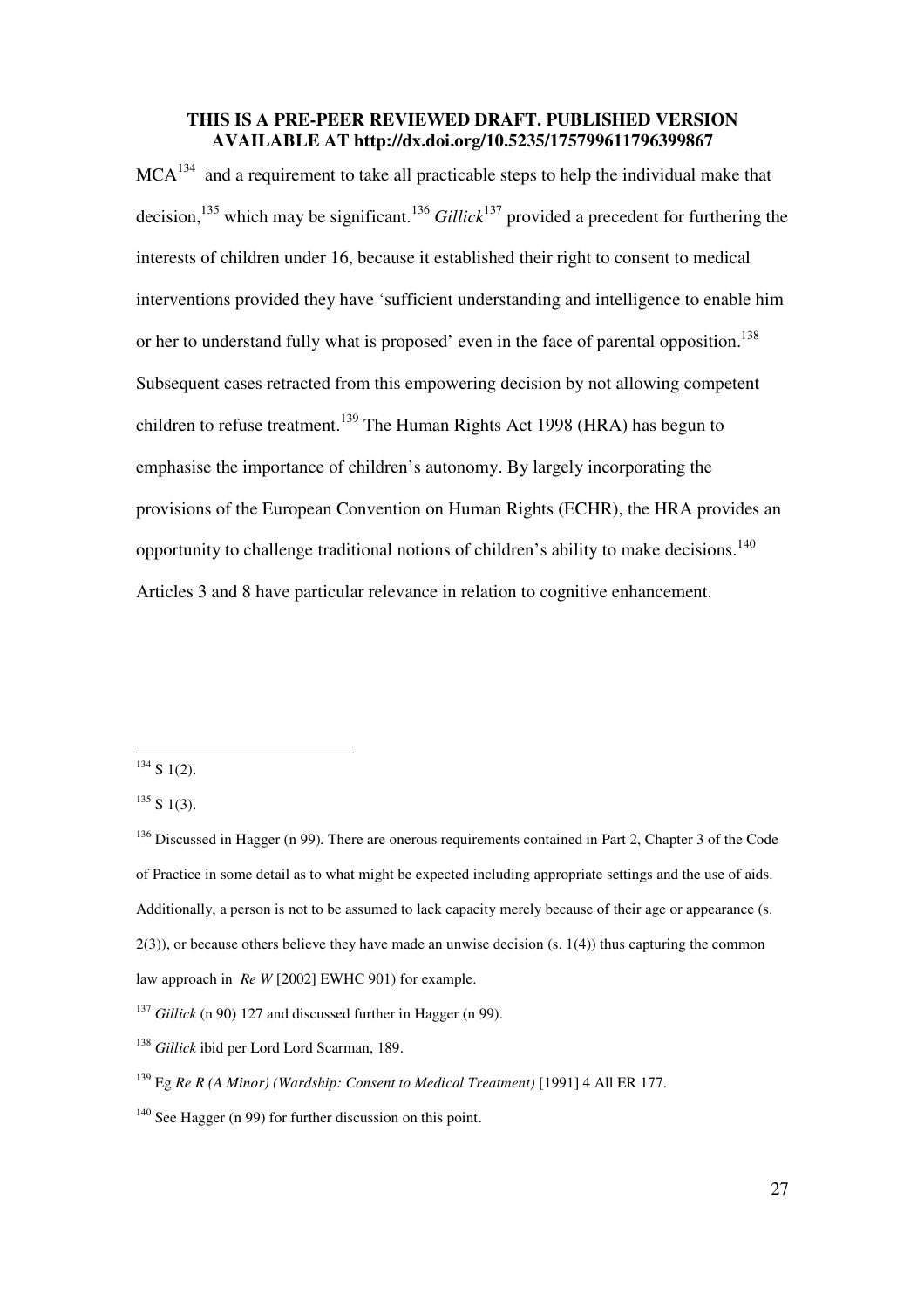Dignity is protected by Article 3 of the ECHR. This prohibits the infliction of inhuman and degrading treatment but is likely to be infringed only in extreme cases.<sup>141</sup> Currently, a failure to assess competence accurately is unlikely to constitute a breach, but if this is followed by very significant medical intervention, then it could be regarded as a form of harm. Generally, therapeutically *necessary* treatment without consent would not constitute inhuman and degrading treatment.<sup>142</sup> Conversely, the imposition of enhancement (by definition an intervention that is not clinically indicated and one that potentially interferes with identity), without appropriate consultation with the child and/or without sufficient risk information, could easily fall foul of Article 3. This is even more likely to be the case if there is any element of compulsion.<sup>143</sup> Of course, many might assert that the practical reality is that parents and/or doctors are unlikely to force young people to take cognitive enhancing drugs against their will when life is not at risk, but there is a need to be alert to different levels of coercion. Pushing children to excel can be subtle or overt as can be seen from the US evidence.<sup>144</sup>

The focus here is on Article 8(1), which requires respect for private and family life. This would be at the centre of any claim now made by the mature minor who

<sup>141</sup> See eg *D v United Kingdom* (1997) 24 EHRR 423 and *Z v UK* [2001] 2 FLR 612.

<sup>142</sup> *Herczegfalvy v Austria* (1992) 15 EHRR 437.

<sup>&</sup>lt;sup>143</sup> Case law under the Mental Health Act 1983 illustrates how the HRA adds a further protection to existing barriers to compulsory treatment in cases where patients resist it. See eg *R (on the application of PS) v G (RMO) and W (SOAD)* [2003] EWHC 2335 (Fam) regarding unnecessary compulsory treatment and *Keenan v UK* (2001) EHRR 38 with respect to unreasonable physical force.  $144$  N 102ff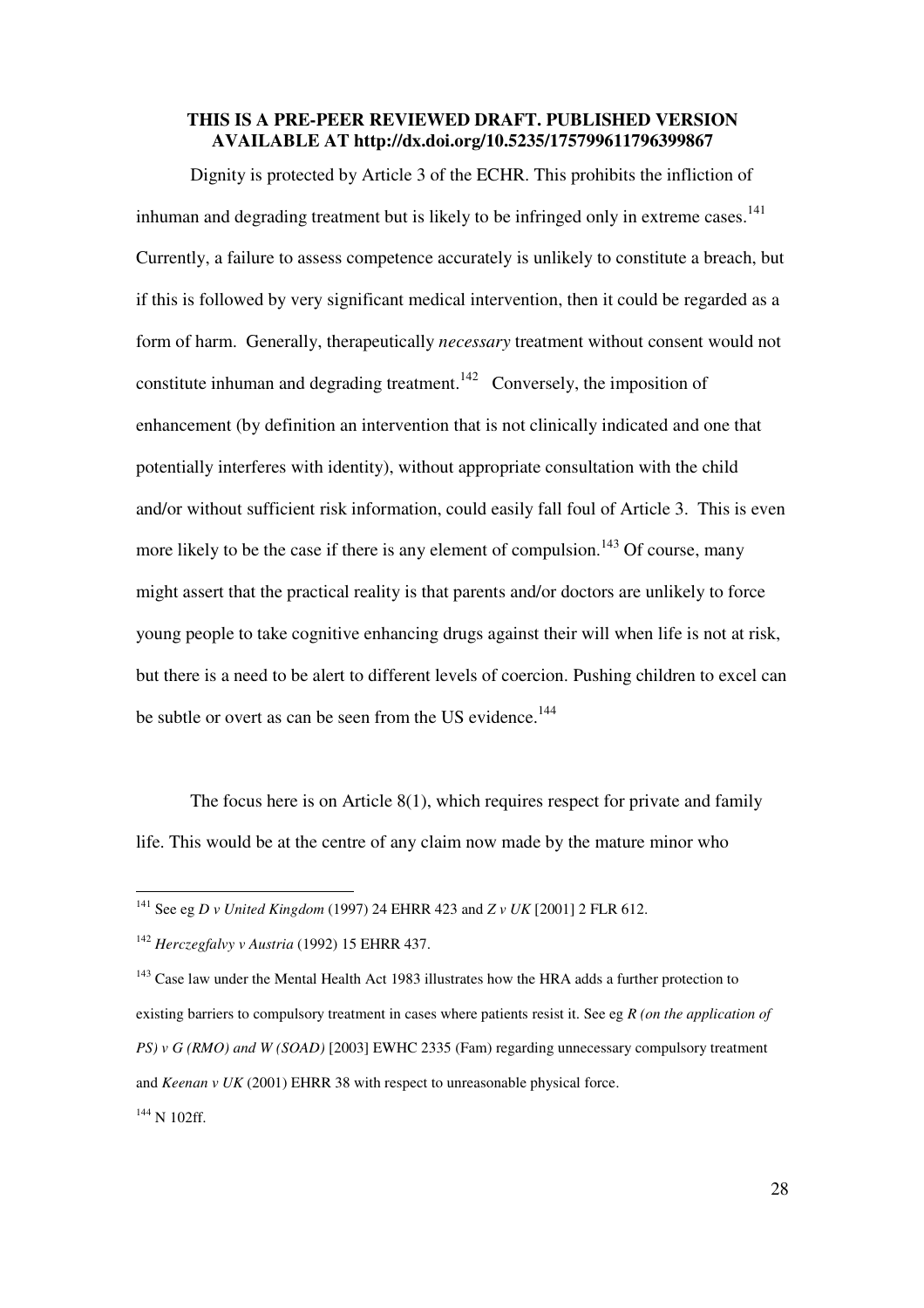believes their autonomy has received insufficient recognition: there may have been a failure to consult them on their views or they may wish to argue that their refusal of enhancement should not be overridden by the court and/or their parents. Not only is Article 8(1) particularly important because it can support a child's autonomy, but also because it protects the right to dignity<sup>145</sup> which may be affected by cognitive enhancement. If we accept that personality traits are a core aspect of identity<sup>146</sup> which may be altered by cognitive enhancement intentionally or otherwise, this can be seen as an infringement of dignity. A person's psychological integrity may be disrupted by changing the way they feel and represent themselves<sup>147</sup> and traits may be removed that have important values that may not yet be discovered.<sup>148</sup> As the Strasbourg court said in *Pretty v United Kingdom*:<sup>149</sup>[t]he very essence of the Convention is respect for human dignity and human freedom.<sup>150</sup> Commenting on the 'physical and psychological integrity' point raised in *Botta v Italy*, <sup>151</sup>, Munby J in *R (on application of A, B, X, & Y) v East Sussex County Council (No. 2)*, <sup>152</sup> took the view that this, *inter alia*, embraced the concepts of human dignity. Thus dignity has clear protection under the law. The broad

<sup>&</sup>lt;sup>145</sup> See the discussion at n 67ff on how this may be conceived.

<sup>&</sup>lt;sup>146</sup> Soldz and Vaillant (n 70).

 $147$  Martin and Ashcroft (n 59).

<sup>&</sup>lt;sup>148</sup> Eg Paul J Watson and Paul W Andrews, `Toward a revised evolutionary adaptationist analysis of depression: the social navigation hypothesis' (2002) 72(1) *Journal of Affective Disorders* 1.

 $149$  (2002) 35 EHRR 1.

 $150$  At para 65.

<sup>151</sup> *Botta v Italy* (1998) 26 EHRR 241.

<sup>152</sup> [2003] EWHC 167 (Admin).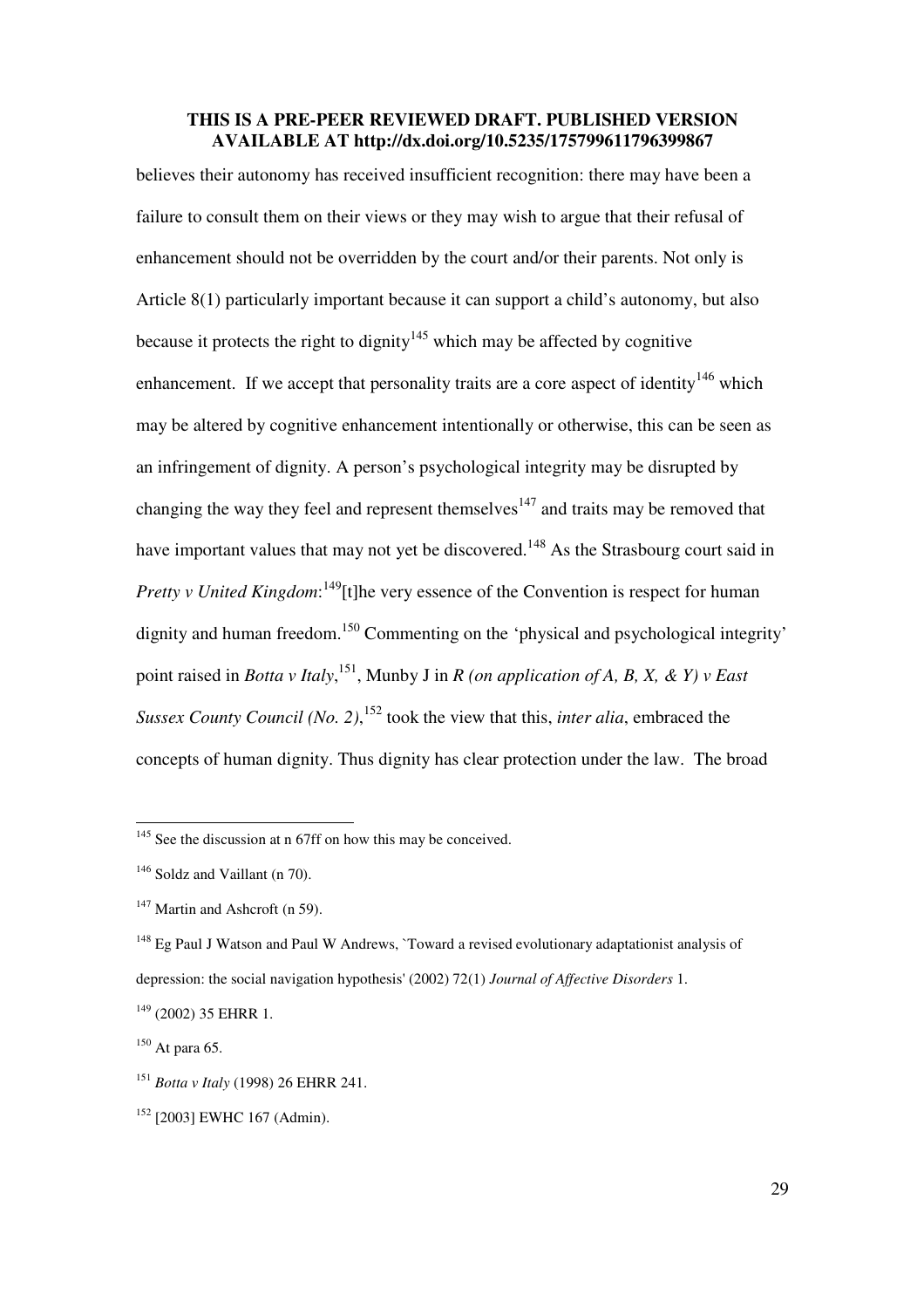reading given to Article 8(1) includes 'attacks on his physical or mental integrity or his moral or intellectual freedom'.<sup>153</sup> In the context of children, this is relevant because the imposition of cognitive enhancement can undermine their right to make such a decision for themselves.

The judiciary has begun to adopt a stance towards the mature minor's autonomy that is more aligned to the liberal interpretation of *Gillick*. In *R (Axon) v Secretary of State for Health (Family Planning Association intervening)*, <sup>154</sup> *Gillick* was revisited in the light of Mrs Axon's right to family life under Article  $8(1)$  of the HRA<sup>155</sup> in that she wished to be informed if either of her daughters, then aged 12 and 15, sought an abortion. Silber J indicated that the international instruments illustrate: '... that the right of young people to make decisions about their own lives by themselves at the expense of the views of their parents has now become an increasingly important and accepted feature of family life.' $156$ 

<sup>&</sup>lt;sup>153</sup> Jacques Velu, 'The European Convention on Human Rights and Right to Respect for Private Life, the Home and Communications' in Arthur H Robertson (ed), *Privacy and Human Rights* (Manchester University Press, 1973) 12, 92.

<sup>154</sup> *R (Axon) v Secretary of State for Health (Family Planning Association intervening)* [2006] EWHC 37 (Admin).

<sup>&</sup>lt;sup>155</sup> In relation to Guidance for Doctors and other Health Professionals on the Provision of Advice and Treatment to Young People under 16 on Contraception, Sexual and Reproductive Heath (29 July 2004), Gateway Reference No 3382. Relevant parts of the Guidance are set out at [2006] EWHC 37 (Admin), at paras 22 - 24.

<sup>156</sup> *Axon* (n 154) citing Articles 16(1) and 12(1) of the United Nations Convention on the Rights of the Child 1989 (UNCRC) and the judgment of Thorpe LJ in *Mabon v Mabon* (n 89).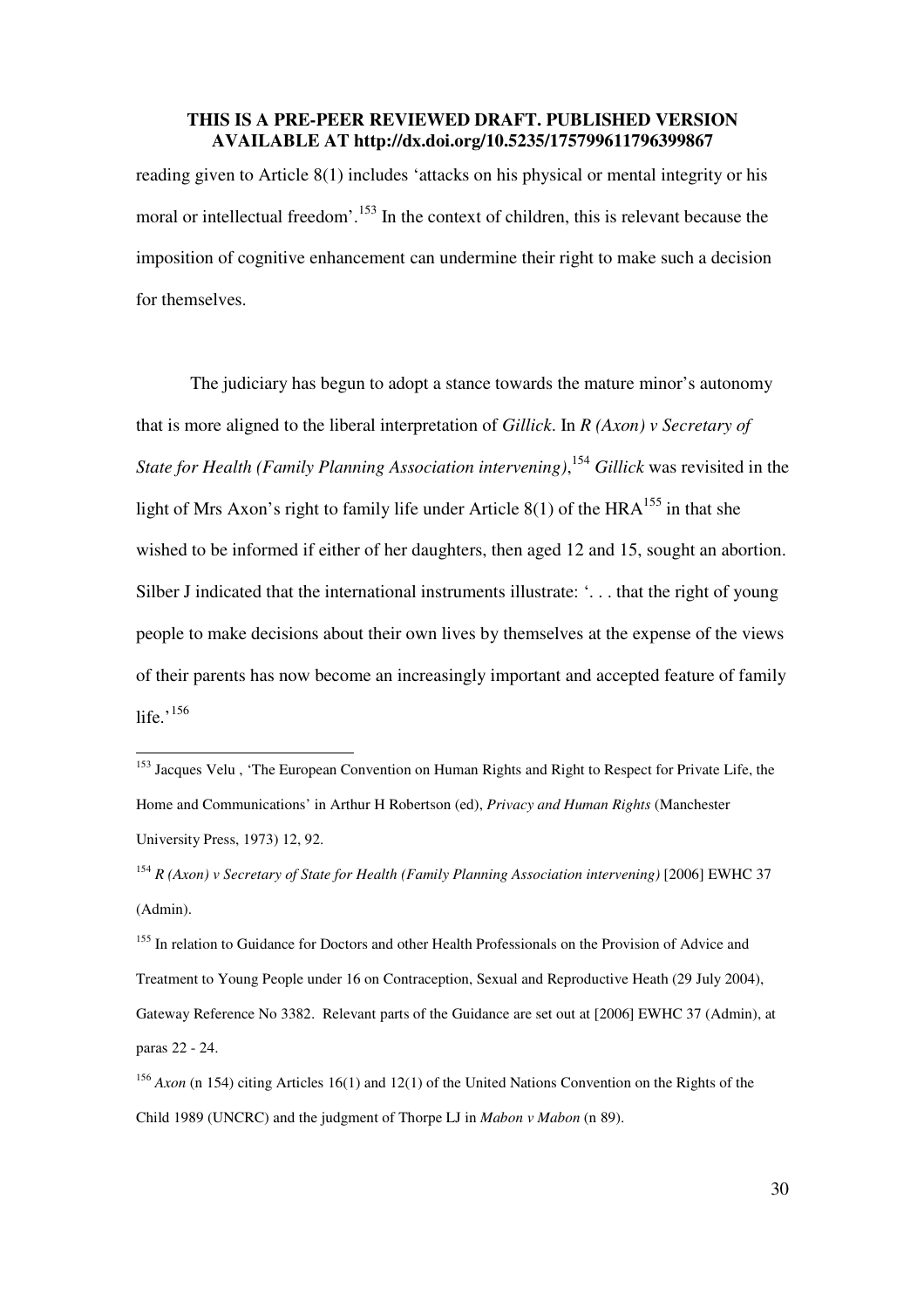More recently, in  $Re P$ <sup>, 157</sup> Johnson J was prepared to acknowledge that there *might* be cases where older children would be permitted to refuse to receive blood products. Further cases decided less unequivocally would encourage a further shift in attitudes because these cases, which purportedly protect child autonomy, also have a strong focus on child welfare.<sup>158</sup> In addition, Silber J's judgment in *Axon*<sup>159</sup> suggests that the Fraser guidelines for assessing competence<sup>160</sup> require a very high level of understanding of the decision to be made, and that the decision is in the child's best interests if it is made without parental knowledge or consent.

Using *Gillick* cautiously in determining children's competence is dubious. Using age<sup>161</sup> and traditional measures of general intelligence alone is a poor measure of a child's capacity to understand and meaningfully engage with medical information.<sup>162</sup>

<sup>157</sup> *Bro Morgannwg NHS Trust v 'P' and others* [2003] EWHC 2327 (Fam) (*Re P*).

<sup>158</sup> *Mabon* (n 89) para 29.

 $159$  *Axon* (n 154).

<sup>&</sup>lt;sup>160</sup> Laid down in *Gillick* (n 90). As Lord Fraser explained, '[s]ocial customs change, and the law ought to, and does in fact, have regard to such changes when they are of major importance' and, explaining current perceptions of the parent/child relationship, he said that 'most wise parents relax their control gradually as the child develops and encourage him or her to become increasingly independent' and 'the degree of parental control actually exercised over a particular child does in practice vary considerably according to his understanding and intelligence', at 171F and 171 D-F respectively.

 $161$  As suggested by s  $1(3)(a)$  CA.

<sup>162</sup> Priscilla Alderson and Jonathan Montgomery, *Health Care Choices: Making Decisions with Children* (IPPR, 1996) discovered this to be the case based on a 1993 research project generally.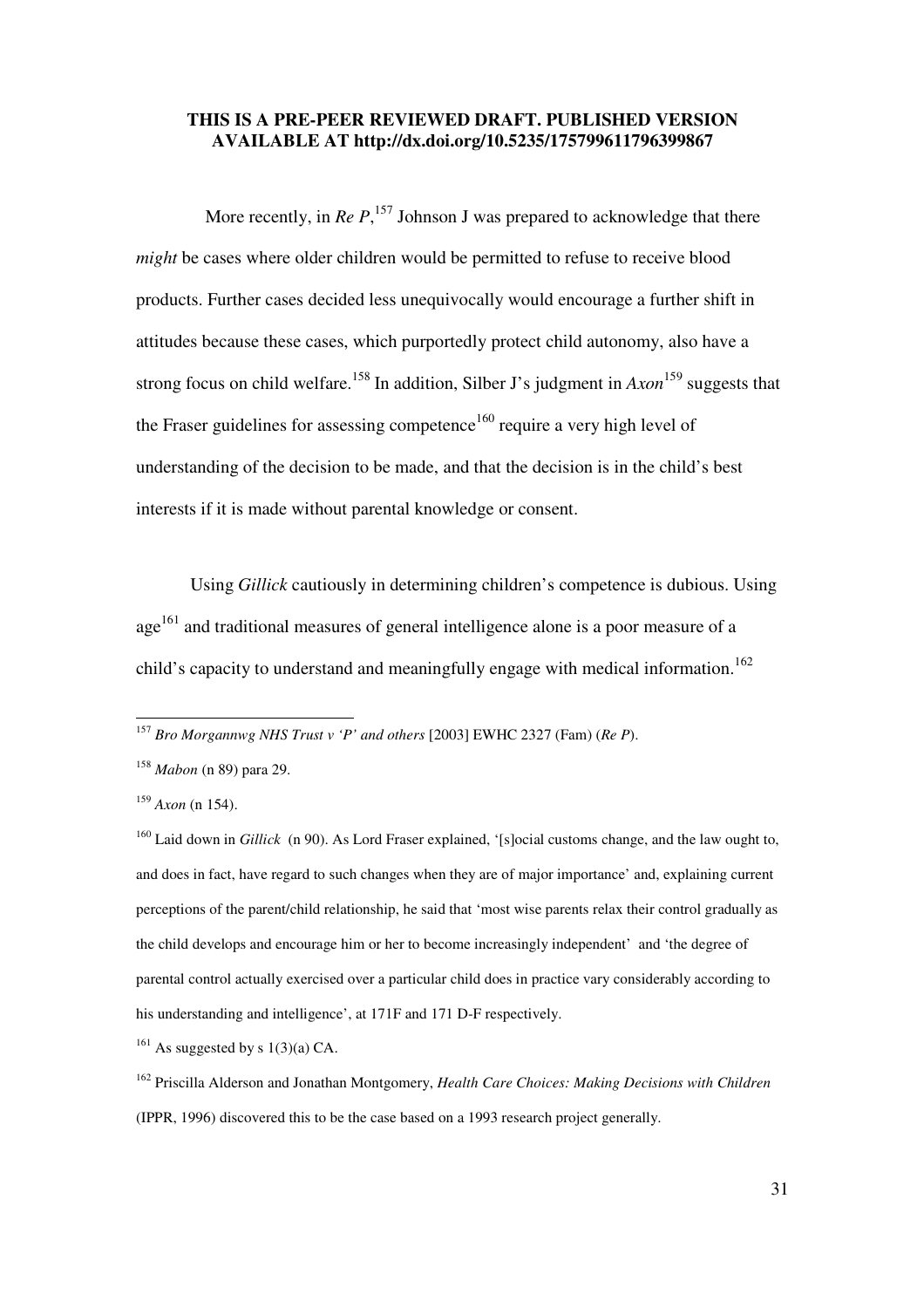Notwithstanding the emphasis the judiciary places on understanding the implications of a decision in cases concerning mature minor's competence to consent, the evidence is that using age to determine capacity continues even in institutions that purport to focus on the individual child's rights.<sup>163</sup> Such a position fails to acknowledge the importance of contextual factors in cognitive development including any particular perspective a child may have gained. <sup>164</sup> Evidence suggests that experience of illness, disability and treatment is a more indicative factor in assessing competency than age.<sup>165</sup> Cognitive maturity is often related directly to age but this provides a very general indicator of a child's cognitive competence because children develop at different rates across a range of situations.<sup>166</sup> Research<sup>167</sup> highlights how young children's cognition appears to be 'hardwired' enabling them to process and interpret the demands of their world at a very early age. Psychologists, who adopt contemporary mainstream thinking in this area, prefer to assess profiles of children's cognitive competencies in both broad and specific abilities.<sup>168</sup>

<sup>163</sup> BMA working party on children's consent < http://www.bma.org.uk/ap.nsf/Content/consenttk2> accessed 14 March 2011. This seems to be the case even in specialist children's settings: see Healthcare Commission's *State of Healthcare*, 2007, 71.

<sup>164</sup> Alderson (n 132) 123.

<sup>165</sup> Louise Hammond, *Children's Decisions in Health Care and Research* (Institute of Education, 1993. <sup>166</sup> John H Flavell, 'Stage-related properties of cognitive development' (1971) 2(4) *Cognitive Psychology* 421..

<sup>167</sup> See eg Jean M Mandler, 'A new perspective on cognitive development in infancy' (1990) 78 *American Scientist* 236 and Stephen Pinker, *The Blank Slate: The Modern Denial of Human Nature* (Penguin Books, 2002).

<sup>168</sup> *Ibid*.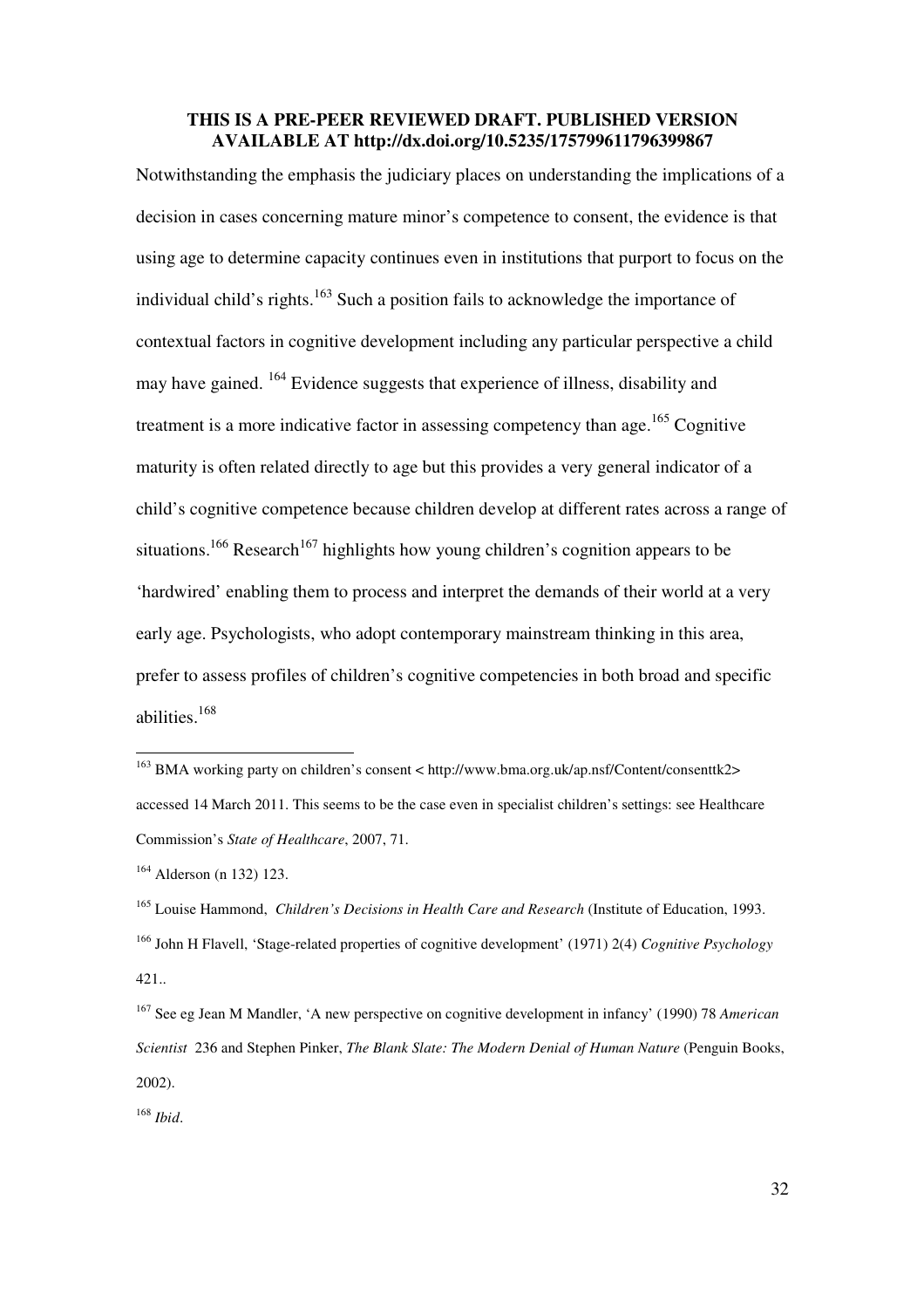There is anecdotal and other evidence that where parents and health professionals agree with a child who does not wish to receive even life-saving treatment, the child's decision is allowed to stand<sup>169</sup> but practice is inconsistent.<sup>170</sup> Of course, notwithstanding the support for children's involvement in decision-making preferred here, there will always be those who adopt a more protectionist stance. Some commentators believe that encouraging children to make mature decisions unnecessarily redraws the boundary between childhood and adulthood and that the focus should be on the child in the present.<sup>171</sup> Similarly, Feinberg argues that intervening in the lives of children for the sake of the child's future autonomy, their 'right to an open future',  $^{172}$  where a child's decision

**<sup>169</sup>** One of the authors has had wide contact with a range of health professionals across the UK over the last 22 years. See also 'Tributes paid as Joanne, 19, dies after refusing double transplant', *Northern Echo*  (Darlington 5 March 2007) which publicises how Joanne Vincent was allowed to refuse a life-saving heartlung transplant at the age of 12 years because she wished to enjoy the time she had left with her family. This is supported by the comments in Emily Jackson, *Medical Law: Texts, Cases and Materials* (Oxford University Press, 2006) 247. Of course, agreement amongst all those involved means that the matter does not need judicial resolution but may give a more balanced picture of actual practice. However the autonomy of the mature minor is not always this protected. What is needed is *consistent* protection where the necessary conditions for autonomy are present.

<sup>&</sup>lt;sup>170</sup> Alderson, and Montgomery (n 162); BMA and Healthcare Commission (n 163) and personal communication from Dr. Jerry Wales, Consultant Paediatrician, Sheffield Children's NHS Foundation Trust.

<sup>&</sup>lt;sup>171</sup> Tom Campbell, 'The Rights of the Minor' in Philip Alston, Stephen Parker and John Seymour (eds), *Children, Rights and the Law* (Clarendon Press, 1992).

<sup>172</sup> Joel Feinberg, *Freedom and Fulfilment: Philosophical Essays* (Princeton University Press, 1992) 76-98.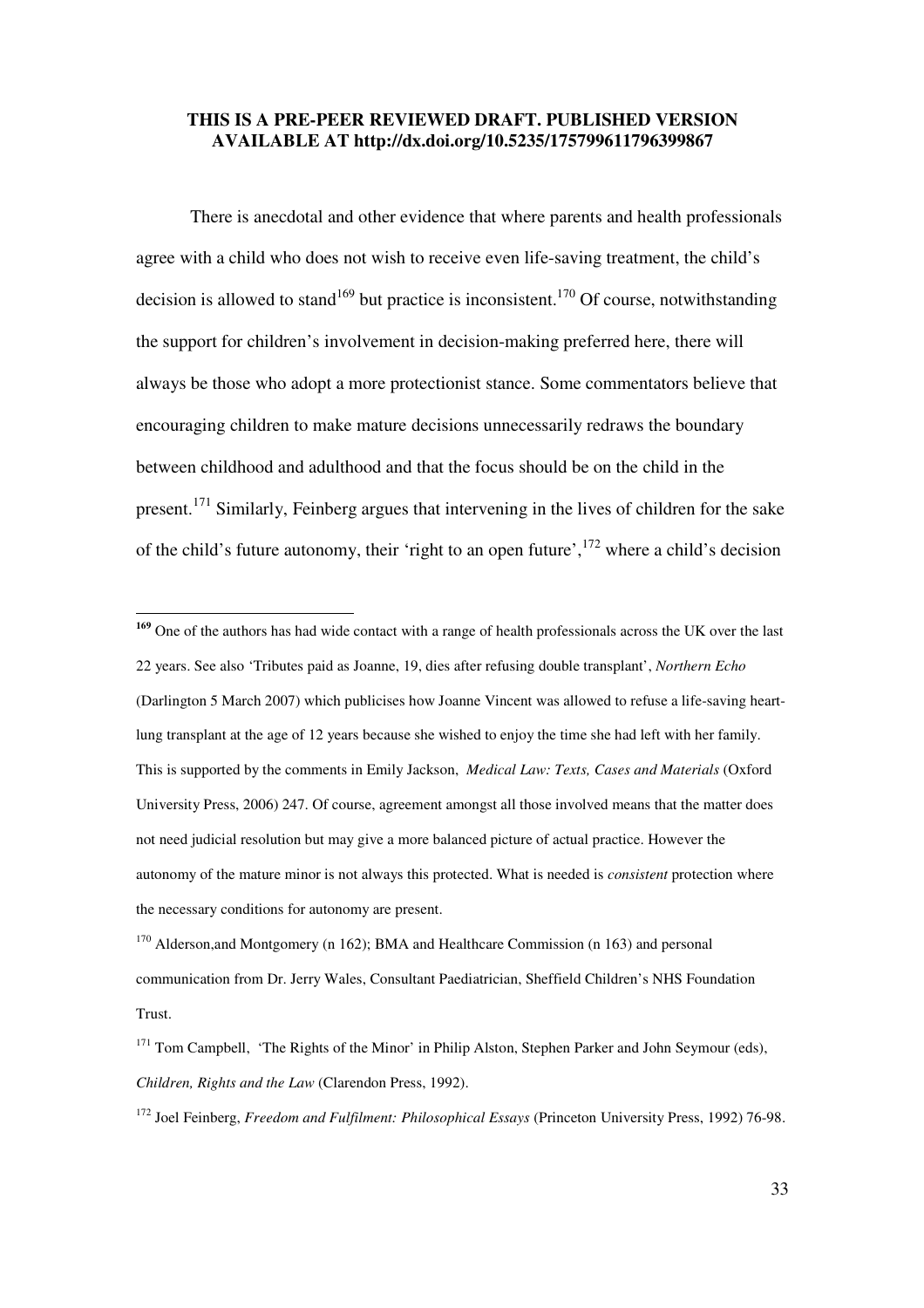or behaviour is such that it threatens her own future is justified. Mental ability is demonstrably affected by cognitive enhancement and other commentators have proposed a more precautionary approach for its use with children more specifically.<sup>173</sup>

The paternalistic arguments outlined above fail to convince. There will always be a need to strike a balance between a child's need for protection vis-à-vis the importance of promoting their capacity for self-determination.<sup>174</sup> Account must always be taken of the physical and mental differences between children and adults, but these are not always accurately assessed.<sup>175</sup> The argument here is that a child's autonomy should be respected where the child has demonstrated that they clearly meets the legal standard for establishing capacity and that the process for doing so takes account of the broad range of factors affecting cognitive maturity alluded to here. Sophisticated measures of cognitive social maturity<sup>176</sup> can introduce a welcome element of objectivity into any assessment of whether a child can satisfy a requirement to be able not only to understand information, but to weigh it up when reaching a decision. Given decisions about cognitive

<sup>&</sup>lt;sup>173</sup> Turner and Sahakian (2006) (n 45) and Farah et al (n 2).

<sup>174</sup> See Michael Freeman, *The Rights and Wrongs of Children* (Pinter, 1983) Chapter 2 and Hagger (n 99) for an outline of what may constitute a child's right to autonomy.

<sup>&</sup>lt;sup>175</sup> Mary Donnelly, 'Capacity assessment under the Mental Capacity Act 2005: Delivering on the functional approach?' (2009) 29(3) *Legal Studies* 464.

<sup>176</sup> Eg Carolyn E Levers-Landis, Rachel N Greenley, Chris Burantand Elaine Borawski, 'Cognitive Social Maturity, Life Change Events, and Health Risk Behaviors among Adolescents: Development of a Structural Equation Model' (2006) 13(2) *Journal of Clinical Psychology in Medical Settings* 111.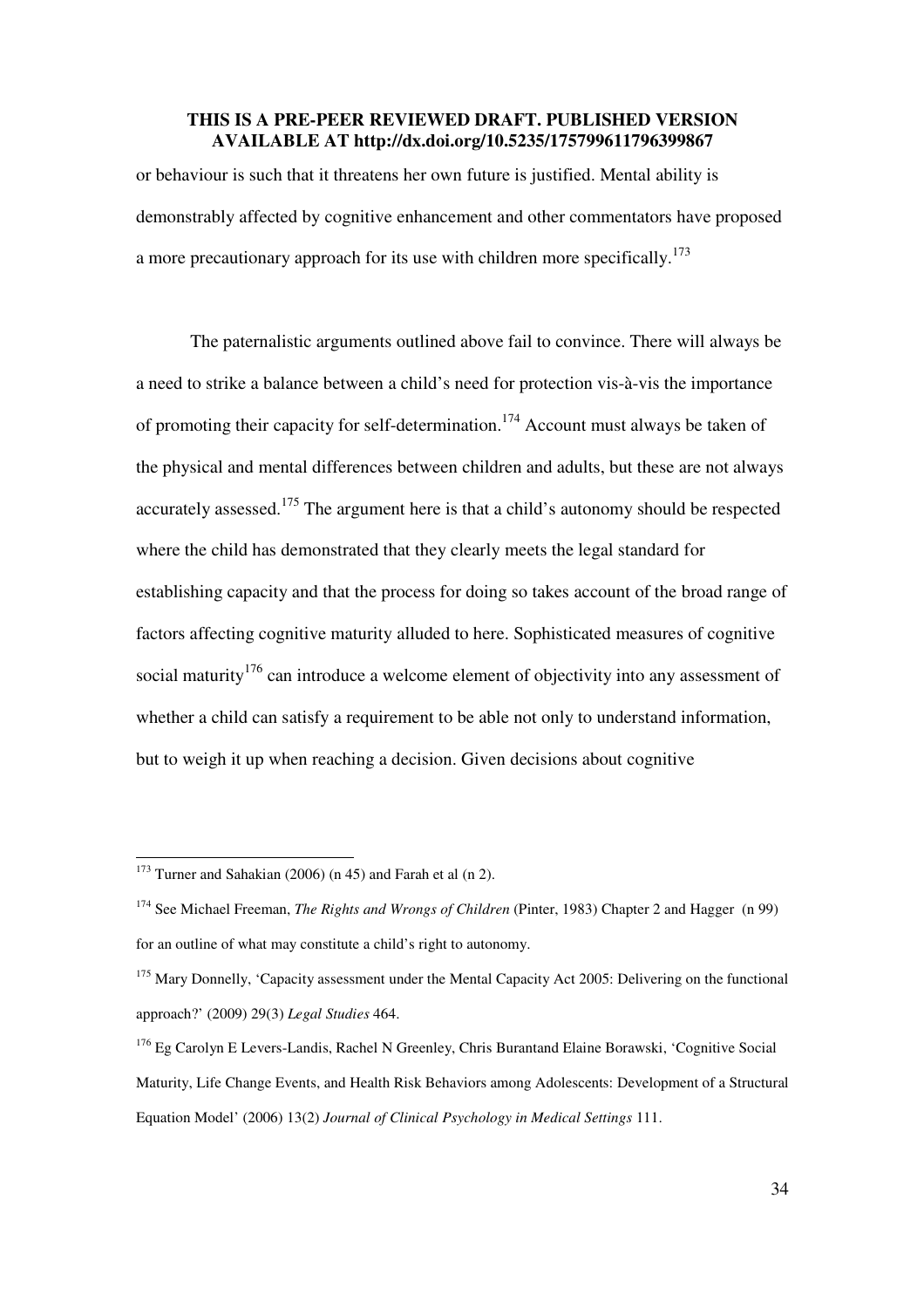enhancement involves calculations about future risk-benefit ratios, levels of competence will need to be suitably high. $177$ 

Putting pressure on a mature minor to accept cognitive enhancement or preventing them from taking it is an irrevocable step that cannot be ameliorated by allowing them to take such decisions on their own in the future. Any sense of violation of their autonomous interests may not subside and makes no logical sense because they will not become more legally competent in the future.

As well as ensuring children and young people are as involved as possible in personal decisions about taking cognitive enhancement, opportunities should be provided to be engaged in policy formulation about its use more generally.<sup>178</sup> Not only do they have the ability to be meaningfully involved at this level, any resulting policies are likely to be more pertinent to this age group. More importantly, children's views about health and health services differ from those of their parents and professionals with whom they are in contact.<sup>179</sup> Therefore adopting their perspective will lead to more appropriate healthcare as perceived by *them*.

 $177$  Singh and Kelleher (n 24) 7.

<sup>178</sup> Allison James, Chris Jenks and Alan Prout, *Theorising Childhood* (Polity Press, 1999).

 $179$  For a discussion of the evidence see Hagger (n 99), Chapter 8.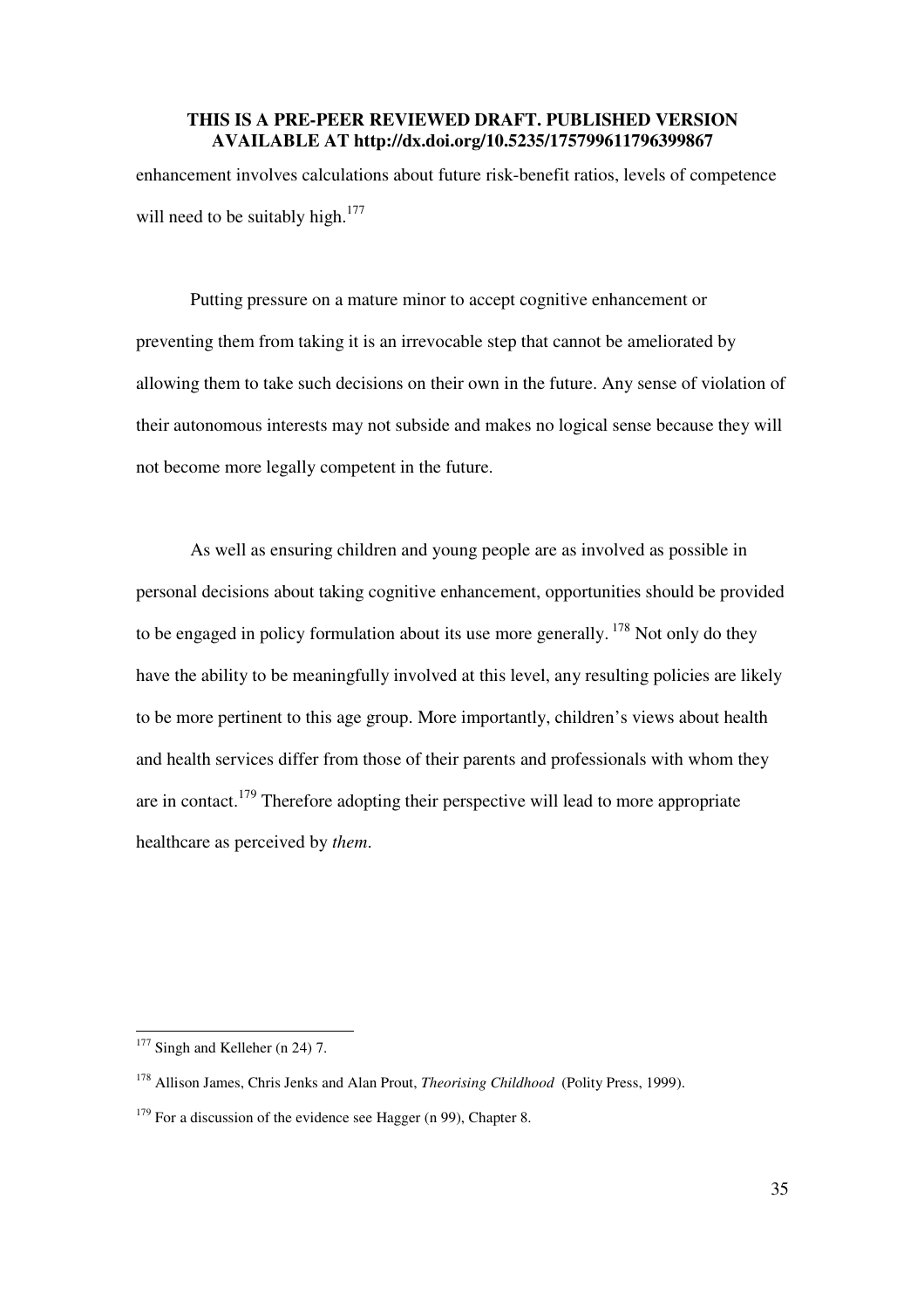#### **B. Children and Policy-Making**

In the light of evidence that children are competent social actors, there should be more concerted efforts to involve them in policy making. The United Nations Convention on the Rights of the Child 1989 (UNCRC) is seen as pivotal in relation to the call for greater recognition of children and young people to not only express their views but also to have these acted upon.<sup>180</sup>

The Convention underpins the United Kingdom's approach to children but some of its key Articles are not reflected fully in law, policy and practice, in common with most other jurisdictions.<sup>181</sup> Some changes in the representation of young people in the policy arena have taken place and this should be replicated in policy formulation with respect to cognitive enhancement. At this level, as scientific discoveries about the brain are made, medical practice, legal interpretations and health and social policy should be addressed from a wide perspective, along with full involvement by those directly affected. Decision-making is improved when a breadth of opinion is taken into account

<sup>&</sup>lt;sup>180</sup> Articles 12 and 13 in particular.

<sup>&</sup>lt;sup>181</sup> Lothar Krappmann, 'The weight of the child's view (Article 12 of the Convention on the Rights of the Child', (2010) 18(4) *International Journal of Children's Rights* 501. Children's Rights Alliance for England, *Convention on the Rights of the Child: Review of UK Government Action on 2003 Concluding Observations of the UN Committee on the Rights of the Child.* Children's Rights Alliance for England: London and see Allison James and Adrian L James, *Constructing Childhood: Theory, Policy and Social Practice* (Palgrave: Macmillan, 2004), Chapter 4 *passim.*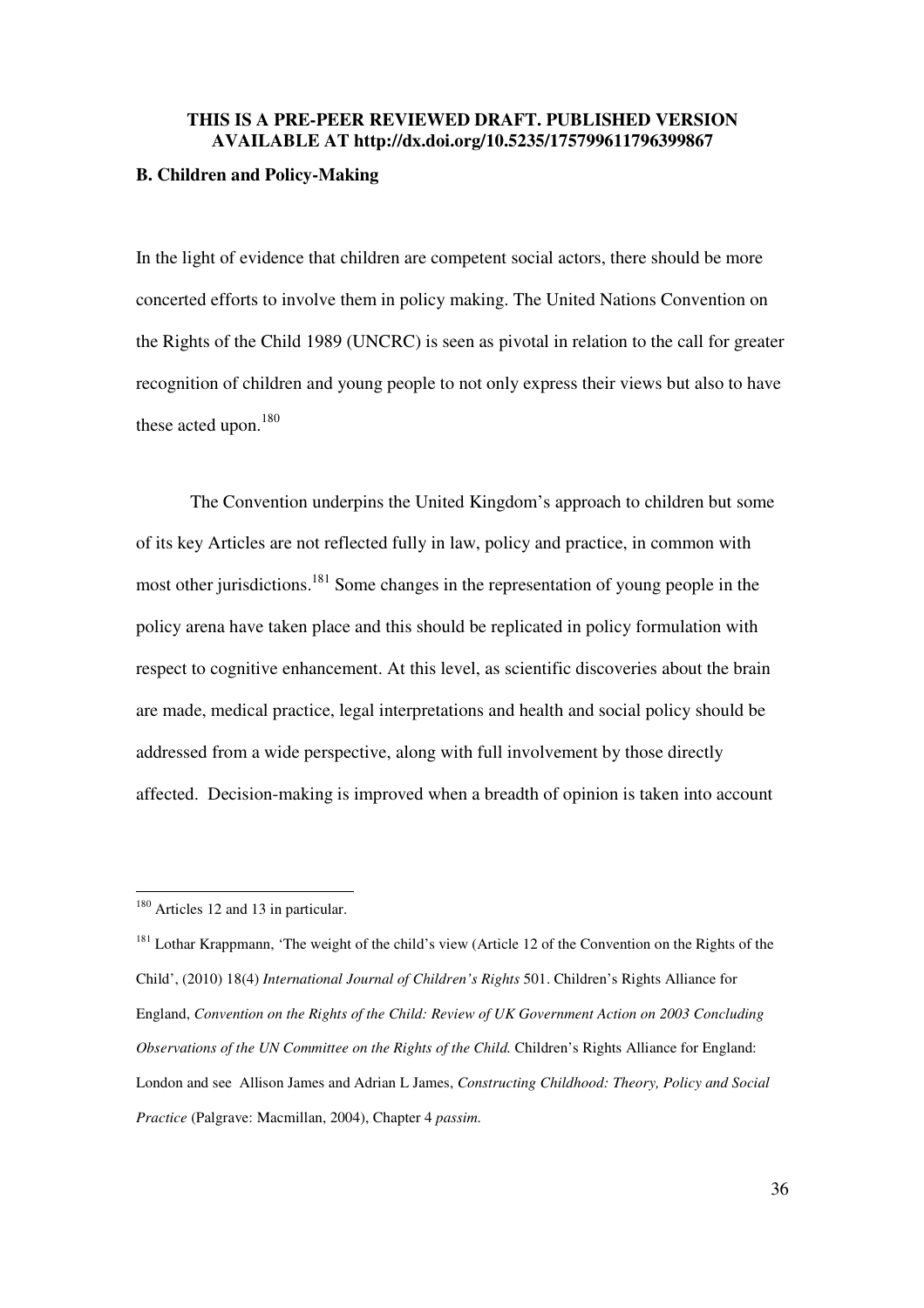by drawing on different areas of expertise.<sup>182</sup> The proposal here is that the child should be a central part of the policy-making process to ensure their interests are fully protected.<sup>183</sup>

There is a growing recognition of a need for participation where health care services are provided for young people in the context of enhanced user involvement more generally,<sup>184</sup> the rights agenda<sup>185</sup> and the growing acknowledgement that children are competent social actors.<sup>186</sup> Young people should also be consulted on issues that concern everyone, not just those that affect them. We need an approach that is child-centred rather than just child-focused, so that children are valued, respected, treated as individuals, accorded the same rights as everyone else and whose engagement is seen as part of a jointly negotiated process.

 $182$  See eg, Gillian Brook, 'Children's competency to consent: a framework for practice' (2000) 12(5) *Paediatric Nursing* 31 in which she discusses how such a framework of practice was established at the Liver Unit, Birmingham Children's Hospital NHS Trust and Y Murray, 'Integrated Care Pathways for Paediatrics: a guide for nurses', Paediatrics 2000 Conference, Olympia, London. <sup>183</sup> See Lynn Hagger 'Foundation Trusts and Children's Participation' (2007) 8(4) *Medical Law International* 325 for the rationale for this type of involvement and for examples of where this has been done successfully.

<sup>184</sup> See eg Department of Health, *A stronger local voice: a framework for creating a stronger local voice in the development of health and social care services*, 2006 that establishes a range of new arrangements to enhance citizen empowerment and engagement in developing services.

<sup>&</sup>lt;sup>185</sup> UNCRC.

<sup>186</sup> James and James (n 181).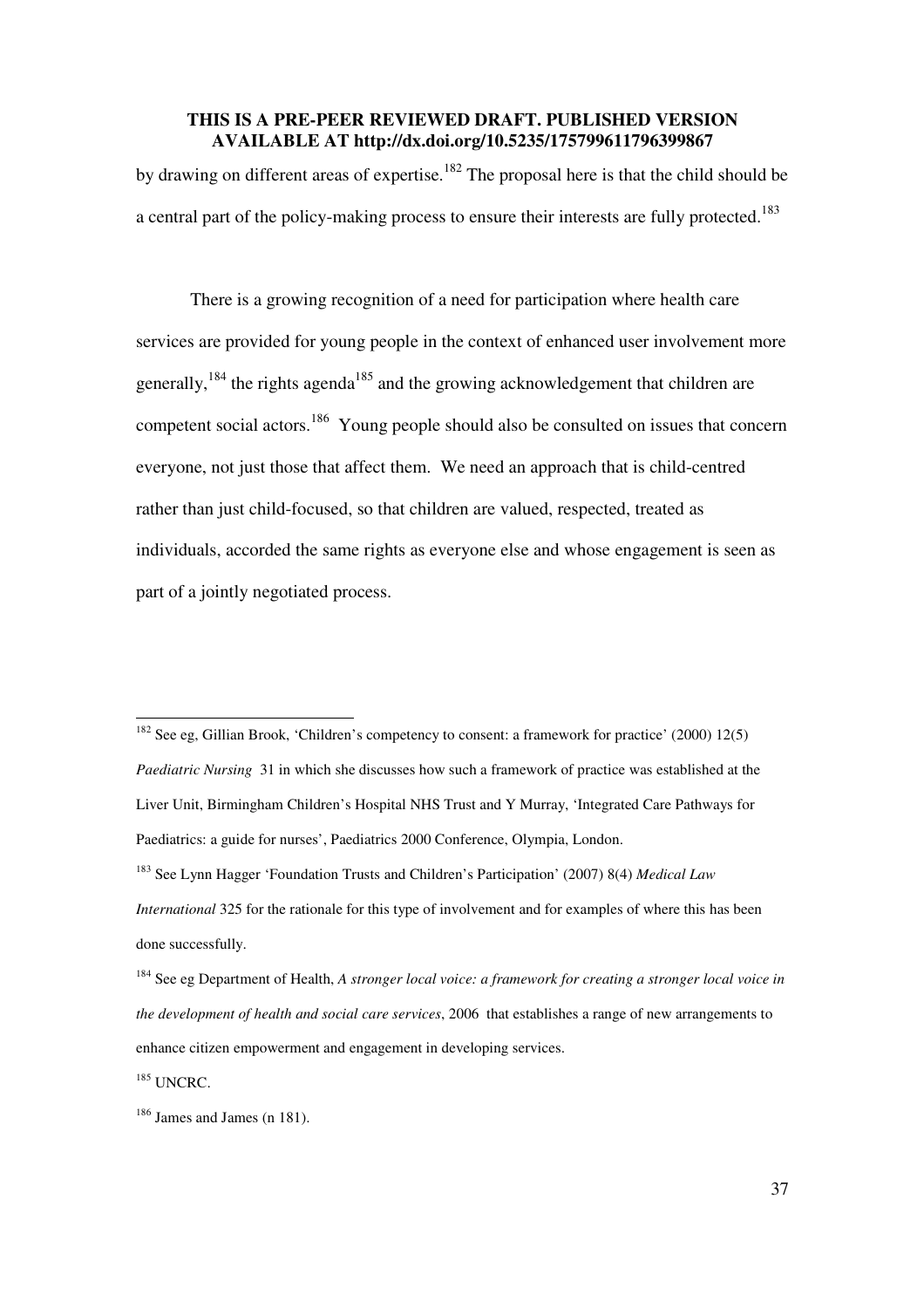Jasanoff $187$  argues that the most powerful argument for wider lay participation in decision-making is the public's 'critical supervision':

[E]xpertise is constituted within institutions, and powerful institutions can perpetuate unjust and unfounded ways of looking at the world unless they are continually put before the gaze of laypersons who will declare when the emperor has no clothes'.<sup>188</sup>

Some organisations have developed a track record in working with participants who are not expected to cope with traditional, formal approaches. To hear the voice of young people presents even greater challenges but there are a number of participation 'frameworks' and benchmarking tools for working with children and young people.<sup>189</sup> The specific engagement of children in the citizenship agenda has been encouraged because it prepares them for the appropriate exercise of adult rights, rather than to empower them to exercise political influence in their own right.<sup>190</sup> Young people do care about policies as they affect them and even quite young children can articulate their

<sup>&</sup>lt;sup>187</sup> Sheila Jasanoff, 'Breaking the waves in science studies: comment on H.M. Collind and R. Evans "The Third Wave of Science Studies"' (2003) 33 *Social Studies of Science* 389.

<sup>188</sup> *Ibid*, 398.

<sup>189</sup> Eg Hart's Ladder of Youth Participation used by UNICEF: Roger Hart, *From Tokenism to Citizenship*  (UNICEF Innocenti Research Centre, 1992)*.*

<sup>190</sup> Malcolm Hill, John Davis, Alan Prout and Kay Tisdall, 'Moving the Participation Agenda Forward' (2004) 18 *Children and Society* 77. See also Department of Health ,*Our health, our care, our say*, 2006 published after a significant consultation exercise with the public on the direction they wished health services to go*.*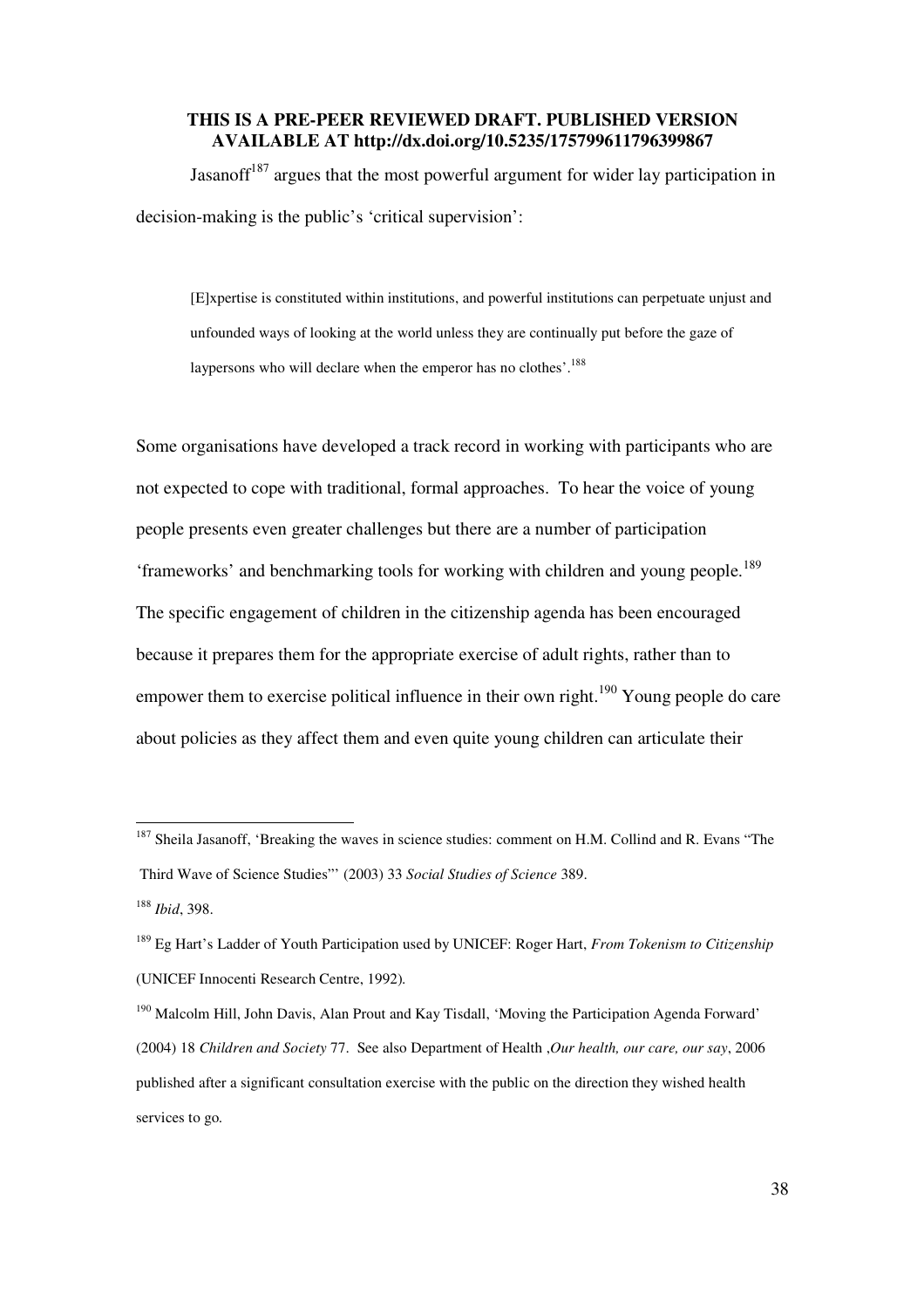views.<sup>191</sup> They can develop to the point where they also care about issues where they are less directly affected<sup>192</sup> so they must be seen as full partners listened to as they are now and not merely because of the person they will become. Examples of organisations that have begun to use children and young people effectively include the Carnegie Young People Initiative which aims to increase the breadth of young people's participation in public decision-making and improve its quality.<sup>193</sup> The establishment of a Children and Young People's Unit in 2001 within the Department of Education and Skills, which advises the Government on the development of policies for children and young people, has been welcomed as providing a key impetus for their involvement in policy, service design and delivery. Funky Dragon's (the Welsh Youth Council and the Children and Young People's Assembly for Wales)<sup>194</sup> main task is to make sure that the views of children and young people are heard, particularly by the Welsh Assembly Government. It has been quoted as an exemplar by the previous Children's Commissioner for England.<sup>195</sup>

<sup>191</sup> See eg Moira Borland, Ann Laybourn, Malcolm Hill and Jane Brown, *Middle Childhood* (Jessica Kingsley, 1998).

<sup>&</sup>lt;sup>192</sup> Donna Koller, "Making a Difference": Youth Participation in Education and Health Care' presentation at the University of Sheffield, Centre for the Study of Childhood and Youth: 'Childhood and Youth: Choice and Participation International Conference, 2006 highlighting the Children's Council of the Toronto Hospital for Sick Children where 10 to 18-year-old children are involved in aspects of service delivery and are seen as a resource for staff.

<sup>193</sup> The Carnegie United Kingdom Trust, *Measuring the Magic? Evaluating and researching young people's participation in public decision-making*, 2002, 2*.*

<sup>194</sup> Funky Dragon Annual Report and Accounts, 2008-9.

<sup>&</sup>lt;sup>195</sup> Personal communication from Sir Al Aynsley Green, England's first Children's Commissioner.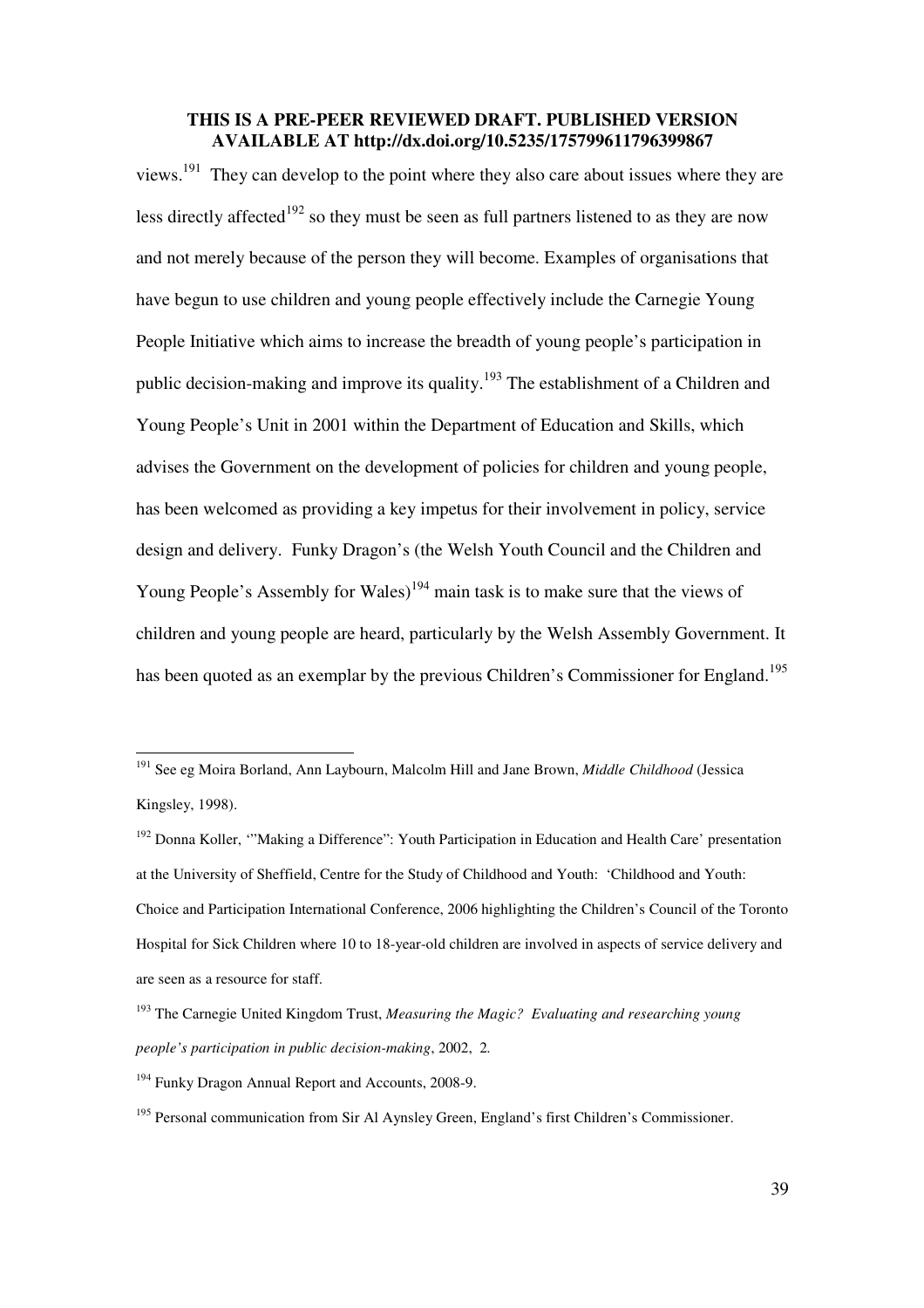Public involvement in the health agenda specifically, apart from the limited participation within National Institute for Health and Clinical Effectiveness,<sup>196</sup> takes place mainly at a local level. The Care Quality Commission's regional teams are building networks of community-based groups and groups led by users through their recent consultation process so that they can engage with local people on issues that concern them.<sup>197</sup> This will increase children and young people's involvement in the healthcare agenda, as will their role as associate governors in foundation trusts, but they need more presence at a national level.

The law needs to establish very clear principles about access to cognitive enhancement. Whatever form this takes, it must take cognisance of the increasing recognition of children's autonomy: in international instruments, empirical evidence of their existing cognitive abilities, developing case law and their involvement in policymaking discussed here. The final section of this paper explores a range of approaches that could be adopted to address access to cognitive enhancement by children.

<sup>&</sup>lt;sup>196</sup> Keith Syrett, 'Nice Work? Rationing, Review and the 'Legitimacy Problem' in the New NHS' (2002) 10 *Medical Law Review* 1.

<sup>197</sup> Care Quality Commission, *Engaging Patients and the Public*, 2010.

http://www.cqc.org.uk/guidanceforprofessionals/nhstrusts/specialreviews/2008/09/patientandpublicengage ment.cfm accessed 14 March 2011.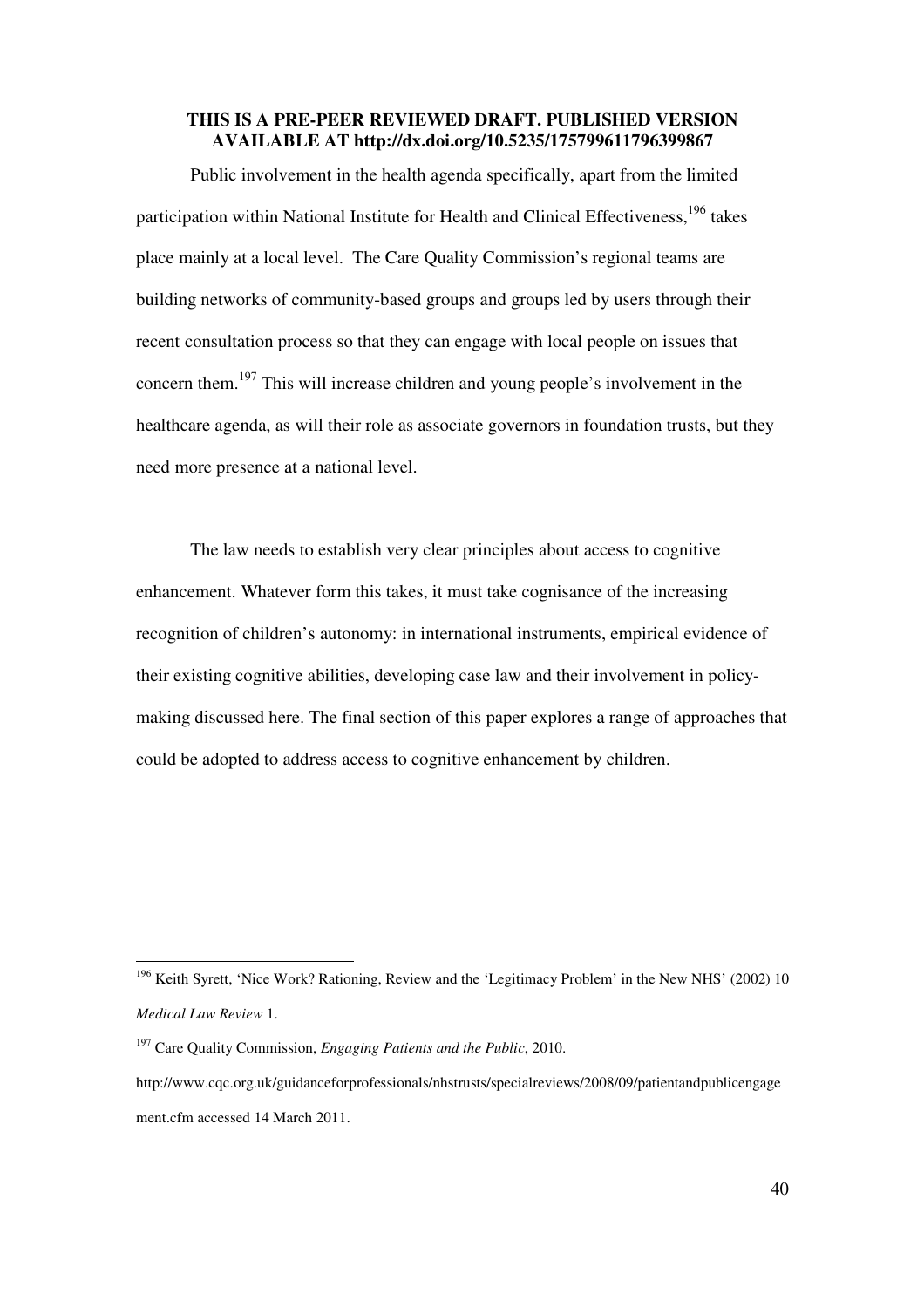#### IV. APPROPRIATE DECISION-MAKING: TO COGNITIVELY ENHANCE OR NOT?

While not wishing to diminish the importance of the ethical debates surrounding cognitive enhancement, especially in relation to children, the focus here is on the process by which decisions are reached. The discussion that follows examines a range of regulatory approaches that could be used to govern access to cognitive enhancement in children.

Conventional law and economics adhere to notions of what Jolls, Sunstein and Thaler<sup>198</sup> term 'consumer sovereignty', whereby citizens are seen as the best judges of what is in their interests with the important caveat that they need reasonable access to relevant information. This could include whether to take cognitive enhancement. However, they note that decisions may be impaired as a result of cognitive and motivational difficulties, such as underestimation of risks even with the provision of adequate information.<sup>199</sup> Further behavioral research has indicated that people's assessment of future experience can be mistaken.<sup>200</sup> In addition, to leave the availability of cognitive enhancement to market forces would offer no means of protecting children's interests, nor would there be any guarantee that sufficient information on possible risks would be provided. Actors, particularly children, do not have equal power.<sup>201</sup> This may

<sup>&</sup>lt;sup>198</sup> Christine Jolls, Cass R Sunstein and Richard Thaler, 'A Behavioral Approach to Law and Economics', (1998) 50 *Stanford Law Review* 1471, 1541.

<sup>199</sup> *Ibid*, 1541 - 2.

<sup>200</sup> *Ibid*, 1542.

<sup>201</sup> James and James (n 181) *passim*.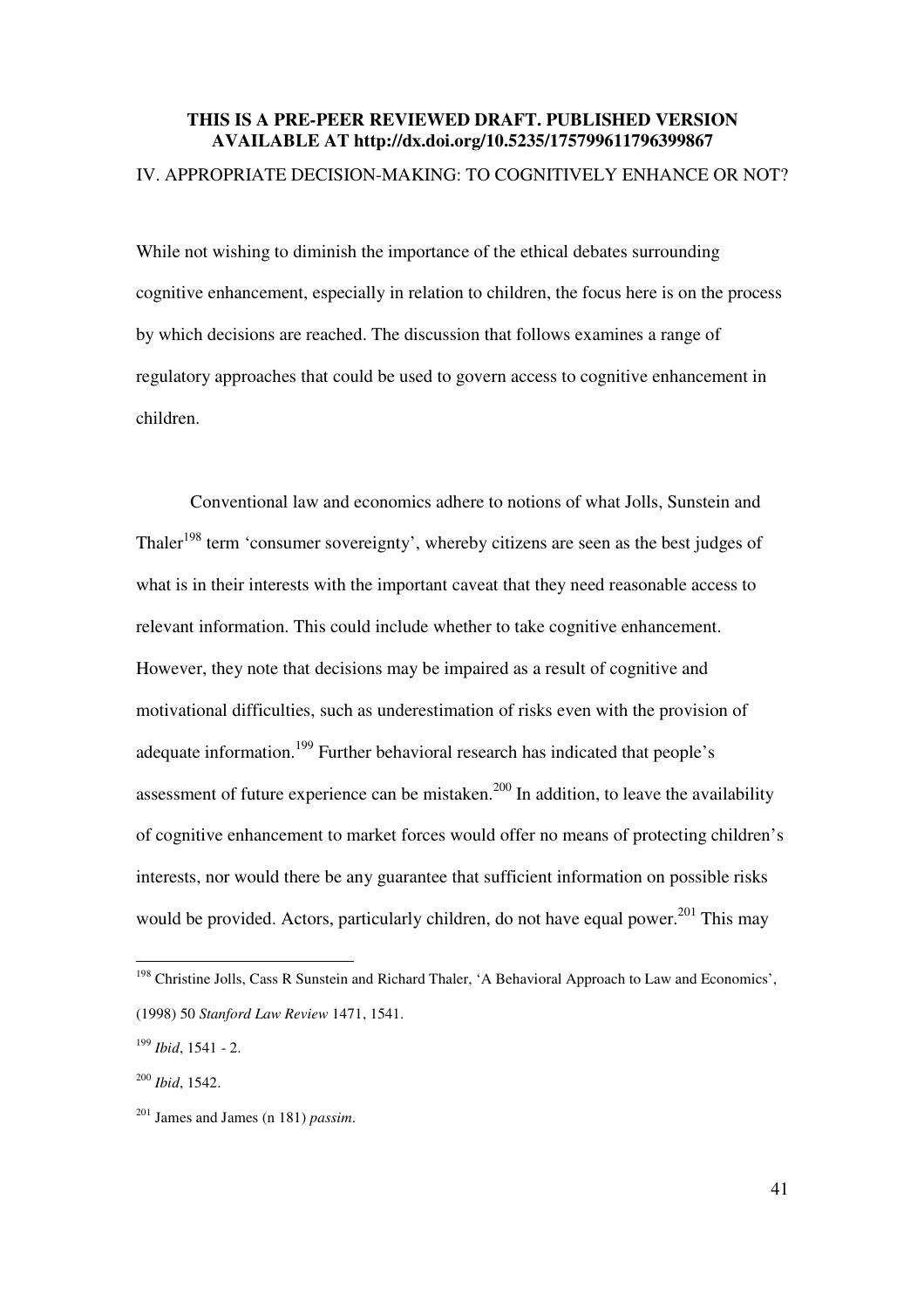be an example of where the community may be prepared to allow some form of regulation for all of these reasons, although it cannot be assumed that government agencies will not have their capabilities similarly impaired albeit to a lesser extent if wide-ranging, relevant views are taken into account.<sup>202</sup>

Coteanu<sup>203</sup> argues that new approaches are required for what she terms 'cyber consumer protection'. This has particular relevance here because of the prevalence of cognitive enhancing drugs advertised on the Internet. Consumer transactions take place in a global marketplace and there needs to be a means of safeguarding reasonable consumer expectations in this context. We agree that there needs to be regulation in this area, but maintain that cognitive enhancing drugs will continue to be sought through other sources not least because concern is increasing about the fraudulent supply of drugs more generally on the Internet.<sup>204</sup> Regulating access to enhancing drugs through the Internet is a possibility and the European Court of Justice is poised to address the issue of international Internet jurisdiction.<sup>205</sup> Problems may nonetheless remain as the tobacco

 $202$  Jolls et al (n 198) 1541-1546.

-

<sup>203</sup> Christina Coteanu, *Cyber Consumer Law and Unfair Trading Practices (Markets and the Law)* (Ashgate, 2005)and George (n 48).

<sup>204</sup> See, for example, Lauren Thompson, 'Fraud alert over fake diet and viagra pills' *The Times* (London 30 January, 2010). WHO has responded to the challenge by creating an international coalition of stakeholders (International Medical Products Anti-Counterfeiting Taskforce) in 2006 to seek solutions to this global challenge and in raising awareness of the dangers of counterfeit medical products: <http://www.who.int/impact/en/index.html> accessed 14 March 2011.

<sup>205</sup> Christian Mensching, 'Limitless or Limited International Internet Jurisdiction within the European Union?' (2010) (21)7 *Entertainment Law Review* 281 and Downer (n 47).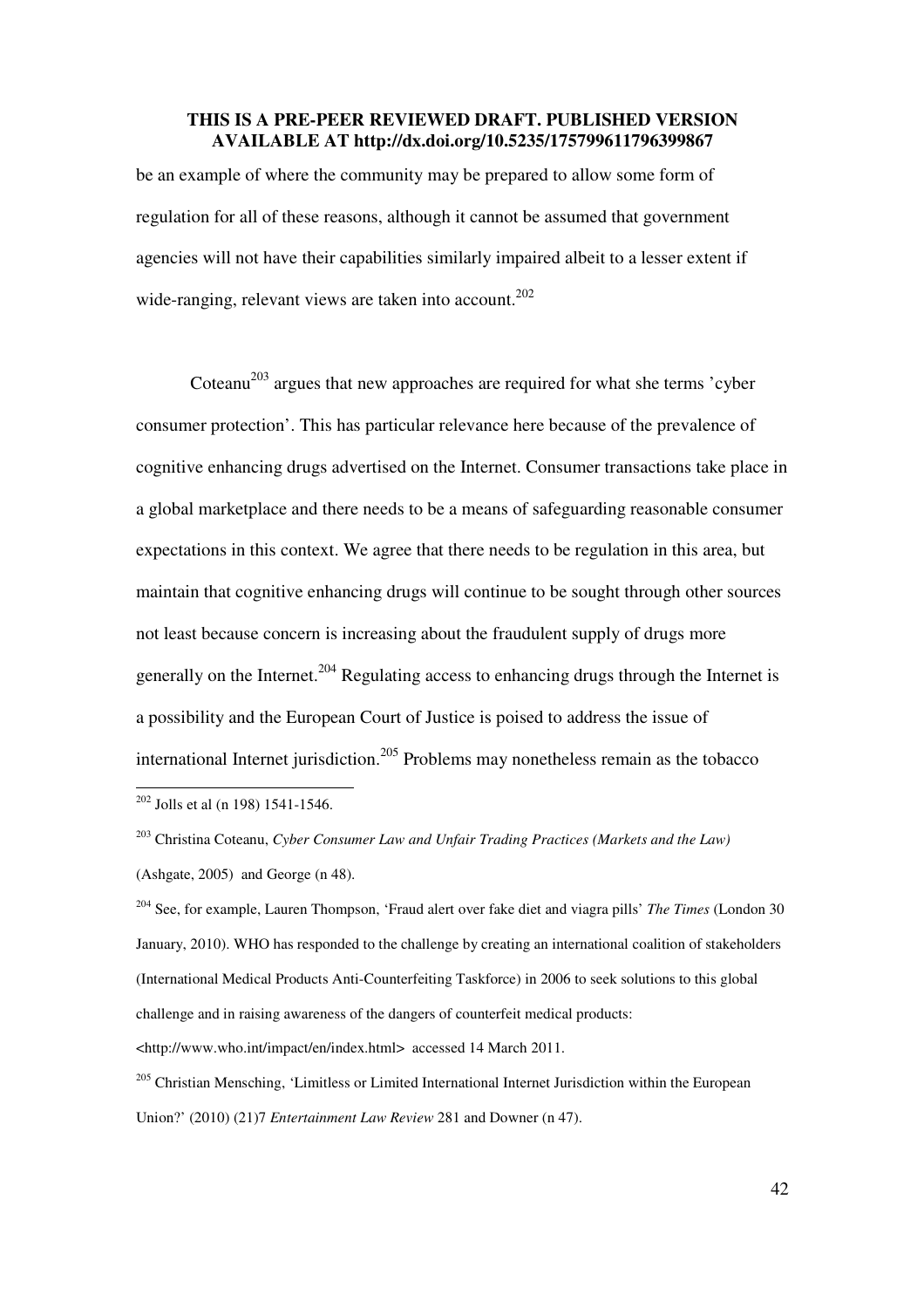advertising example outlined below illustrates and, in the case of cognitive enhancement, the risks are not as clearly established as those in relation to tobacco consumption.

 It might have been thought that the use of cognitive enhancement could be regulated by the European Union (EU) given its broad reach. However, Mossialos, Permanand, Baeten and Hervey<sup>206</sup> note that there is no legislative basis in the EU for a common approach to such public health measures.<sup>207</sup> Any provisions with this goal in mind have been achieved through internal market law, soft law, and also through the use of EU-funded projects to create and disseminate information that is subsequently used in legislative processes to promote public health. Market bans are only effective where they are the result of interest group lobbying that is sufficiently powerful to overcome the converse pressure from the industry. This is proven in the case of tobacco, where bans on advertising failed to have an impact on the industry, because it did not have the effect of reducing market access.<sup>208</sup> Some comfort may be derived from the Council non-binding recommendation<sup>209</sup> that Member States adopt measures to restrict methods of tobacco advertising that have no cross-border effects. Such soft law can sometimes be a precursor

<sup>206</sup> Elias Mossialos, Govin Permanand, Rita Baeten and Tamara K Hervey, *Health Systems Governance in Europe: the Role of EU Law and Policy* (Cambridge University Press, 2010), Chapter 5.

<sup>&</sup>lt;sup>207</sup> Article 129 (now 152) of the EC Treaty expressly excludes the ability to take harmonizing measures for public health purposes.

<sup>208</sup> ASPECT Consortium, *Tobacco or Health in the European Union: past, present and future,* The ASPECT Report (European Communities, 2004) and Jolls et al (n 198) 1516.

 $^{209}$  Council Recommendation on the prevention of smoking and on initiatives to improve tobacco control, OJ [2003] L 22/31.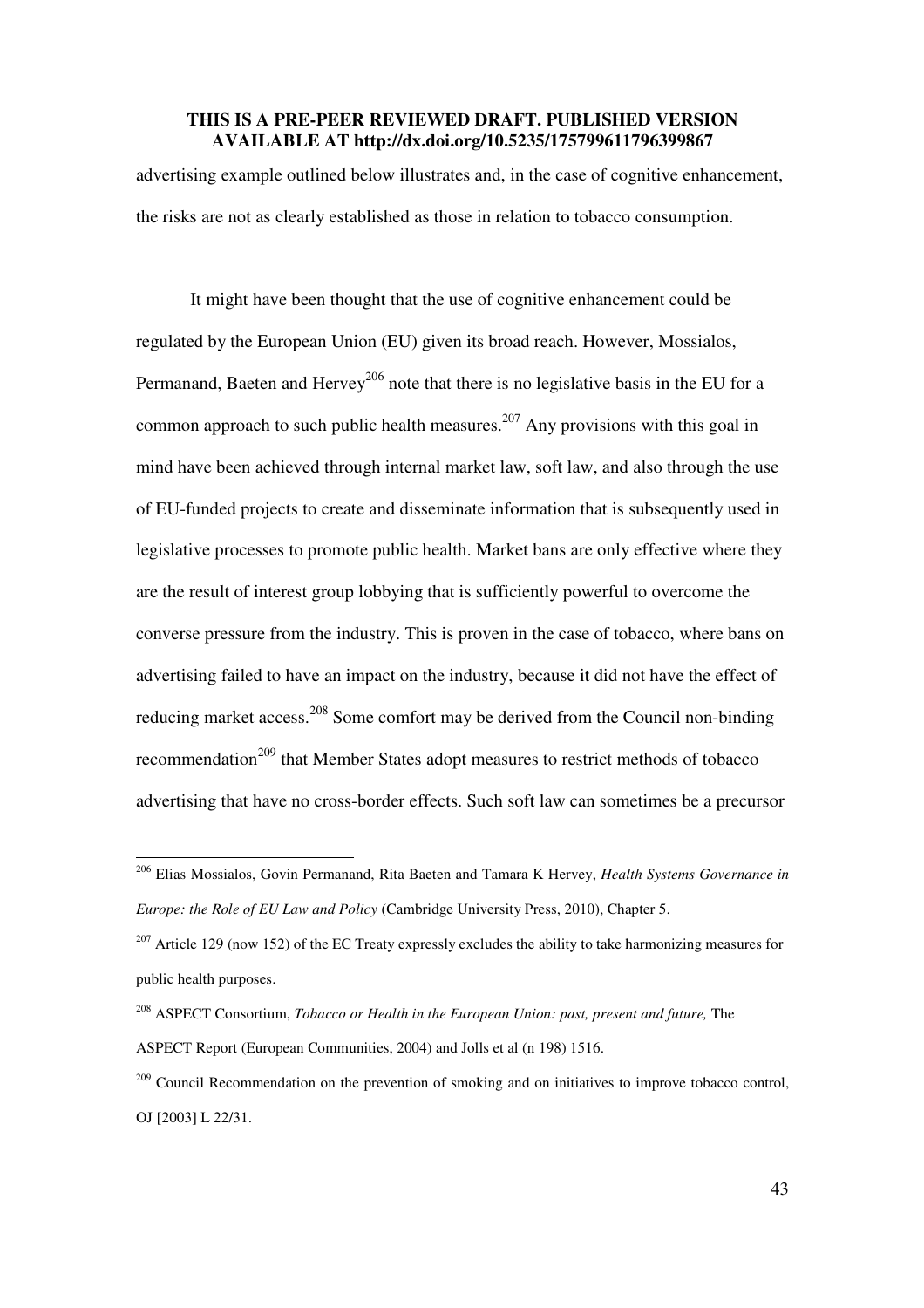to future hard law measures, when the legal and political climate allows;<sup>210</sup> this approach could be deployed with respect to the regulation of cognitive enhancement. In addition, EU governing institutions have achieved some measure of success to achieve public health goals through the judicious use of limited resources in carefully targeted areas. These have sometimes led to larger scale, more integrated sets of policy-making tools and institutions, supported by a long-term financial framework. The EU exercises influence through information collection, dissemination, development of best practice and networking with key stakeholders.<sup>211</sup> If relevant EU institutions decide to focus on cognitive enhancement in such a way and influence some of the UK's organisations discussed below, they may be similarly successful in ensuring a greater likelihood for its appropriate use. Some form of regulation of cognitive enhancement seems desirable at least to ensure that only products from bona fide sources are advertised to deal with concerns about their origins and thus their authenticity.

It is also worth noting that notwithstanding the promising rhetoric arising from the Treaty of Lisbon 2009 where it was stated that the protection of the rights of the child was a core objective of the EU, there is a distinct lack of legal and practical competence in this area.<sup>212</sup> Encouraging the participation of children in policy formulation using the

<sup>&</sup>lt;sup>210</sup> Mossialos et al (n 206). They provide the example in the health field of the 'Blood Safety' Directive 2002/98/EC, which refers to a Commission communication and three Council resolutions in its preamble. <sup>211</sup> *Ibid* Chapter 5.

<sup>212</sup> Helen Stalford and Eleanor Drywood, 'Coming of Age?: Children's rights in the European Union' (2009) 46(1) *Common Market Law Review* 143.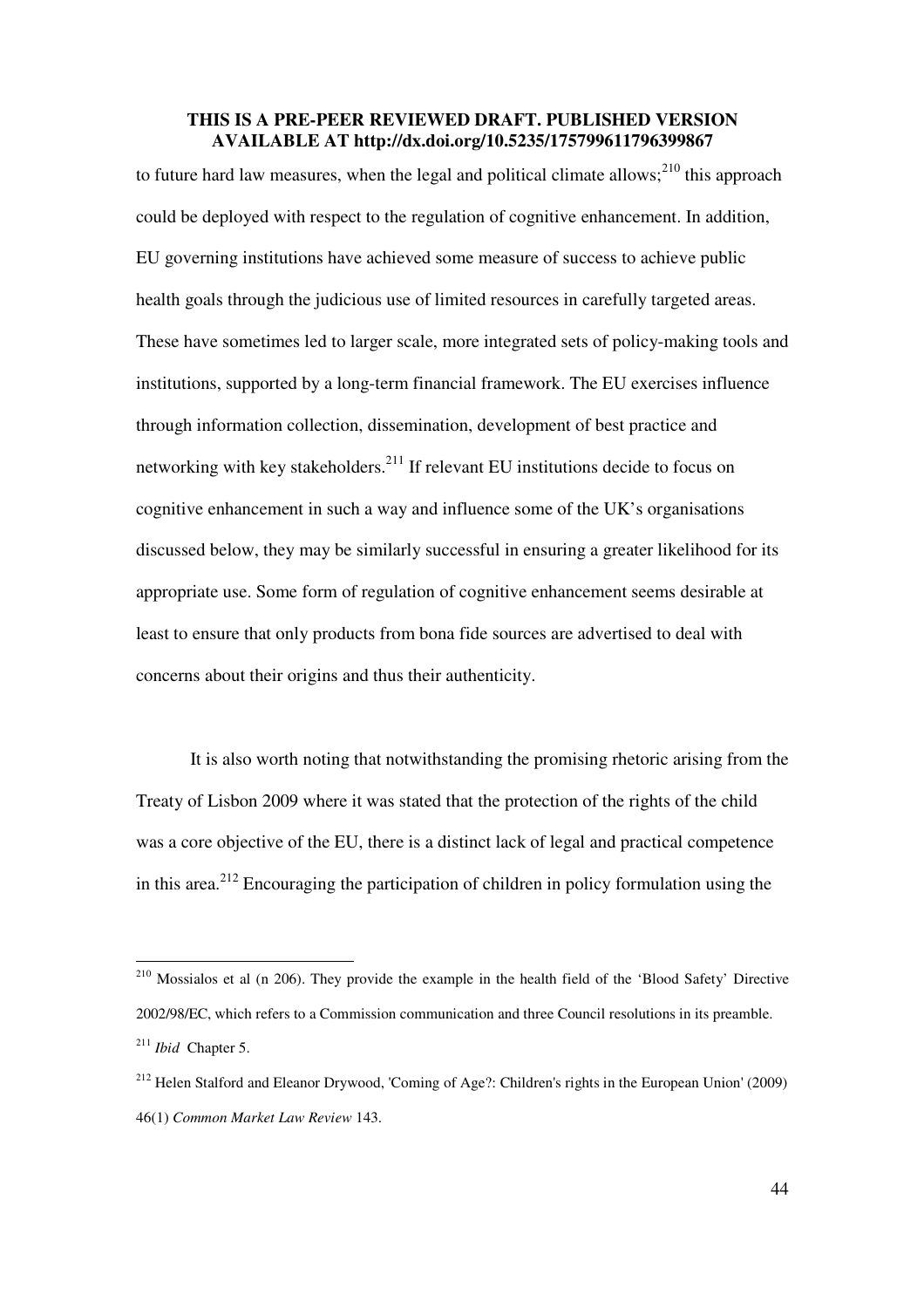soft law approaches outlined above and supported by the European Commission's Strategy on the Rights of the Child may help in this regard. $213$ 

 In the current absence of EU regulation, can the UK adopt a regime that protects children when decisions are being taken about cognitive enhancement? One proposal might be to ban enhancement drugs, but policing illicit drug use already creates huge resourcing difficulties<sup>214</sup> and these drugs are less clearly harmful. Such a ban seems impracticable because access is so easily available on the Internet<sup>215</sup> and there seems to be little appetite for control,  $2^{16}$  notwithstanding calls for global regulation.  $2^{17}$ Nevertheless, many people may prefer a more reliable route to obtain these drugs. If, as has been advocated earlier, parents are not best placed to decide whether children should receive cognitive enhancement, should doctors make the decision?

<sup>-</sup><sup>213</sup> http://ec.europa.eu/justice/policies/children/policies\_children\_intro\_en.htm accessed 14 March 2011. <sup>214</sup> http://www.ic.nhs.uk/pubs/drugmisuse07 accessed 14 March 2011.

 $215$  Bee and Frean and Foster (n 1).

<sup>216</sup> Stephanie Y Crawford, 'Internet Pharmacy: Issues of Access, Quality, Costs, and Regulation' (2003) 27(1) *Journal of Medical Systems* 57. See also John McConnell, 'Internet Subverts European drug regulation' (1998) 352(9141) *The Lancet* 1690; WHO has responded to the challenge by creating an international coalition of stakeholders (International Medical Products Anti-Counterfeiting Taskforce) in 2006 to seek solutions to this global challenge and in raising awareness of the dangers of counterfeit medical products: < http://www.who.int/impact/en/> accessed 14 March 2011.

 $217$  George (n 48).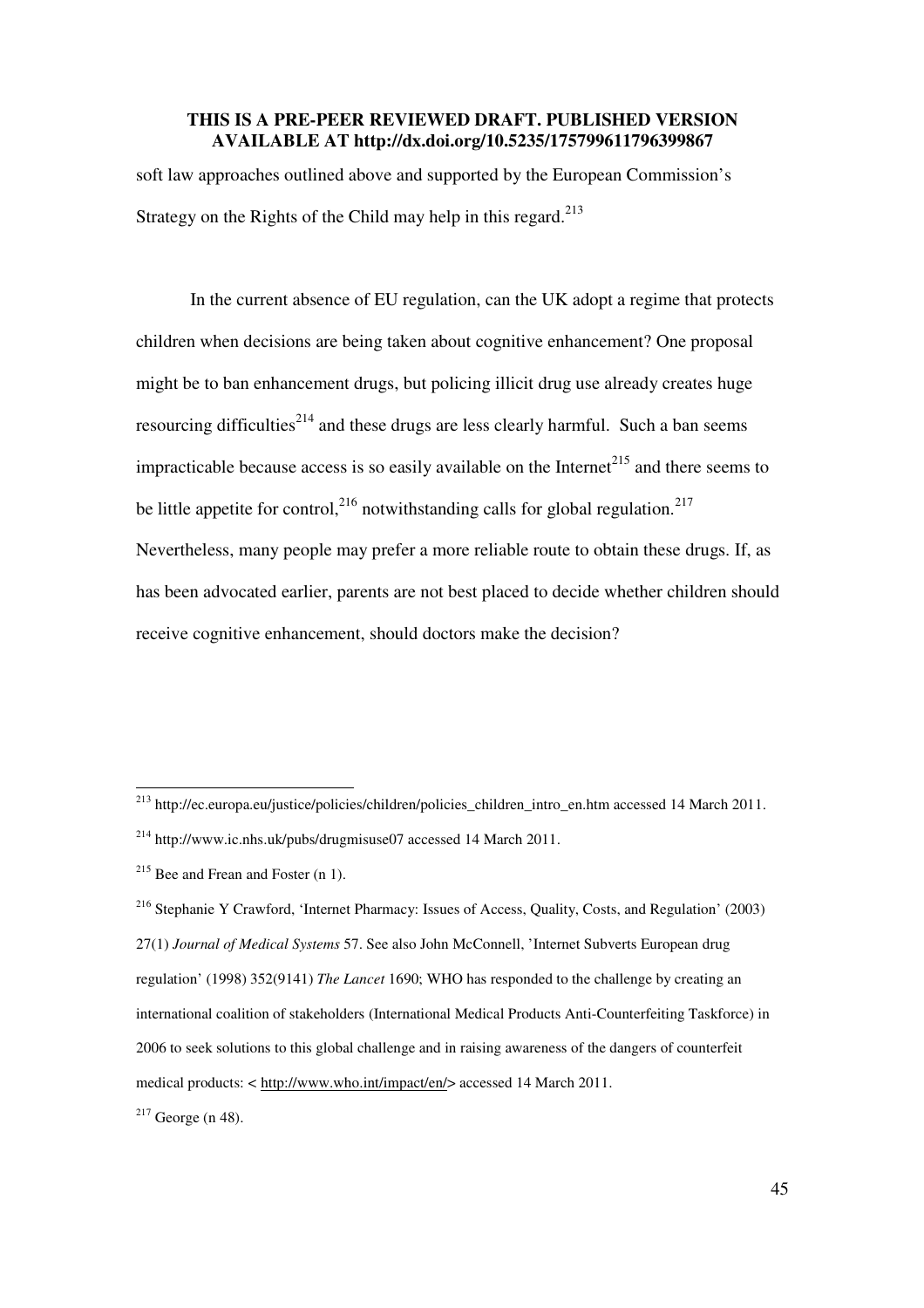Doctors already regulate access to drugs<sup>218</sup> and patients cannot demand treatment against their clinical judgment.<sup>219</sup> Doctors are likely to become ever more cost-conscious as the purchasing power of services within the NHS shifts to them.<sup>220</sup> Cognitive enhancement could be offered by doctors if a broad view is taken of the need to promote patients' quality of life. Their medical knowledge will be invaluable about the long-term impact of enhancement drugs, as such information becomes more available. They may also have an established relationship of trust with their patient. However, leaving the decision-making to doctors alone is problematic because of concerns that doctors already over-prescribe<sup>221</sup> or under-prescribe<sup>222</sup> certain drugs and, more importantly, this is as paternalistic as leaving this to parents. For incompetent children, there is no reason to assume doctors have the skills and knowledge required to make more than a clinical assessment as to what an appropriate intervention might be. The wider factors to be considered in determining best interests require, arguably, a range of views. As

<sup>&</sup>lt;sup>218</sup> Medicines Act 1968, Medicines (Standard Provisions for Licences and Certificates) Regulations 1971 SI 1971/972 and the National Health Service (General Medical Services) Regulations 1992. London: HMSO, 1992: sched 2, para 43. (SI 1992, No 635.)

<sup>219</sup> *Re J (A Minor) (Wardship: Medical Treatment)* [1990] 3 All ER 930.

<sup>&</sup>lt;sup>220</sup> http://www.dh.gov.uk/en/Aboutus/Features/DH\_122384 accessed 14 March 2011.

<sup>221</sup> Nigel Hawkes, *'*Doctors doing more harm than good "by misusing antibiotics"' *The Times* (London 26 July 2007)*.* 

<sup>&</sup>lt;sup>222</sup> 'The true incidence of ADHD in children cannot be determined from prescription stimulant use alone, since, for all of the noted reasons, it is highly likely that Ritalin and similar drugs are both over-prescribed and under-prescribed': President's Council (n 23) 81.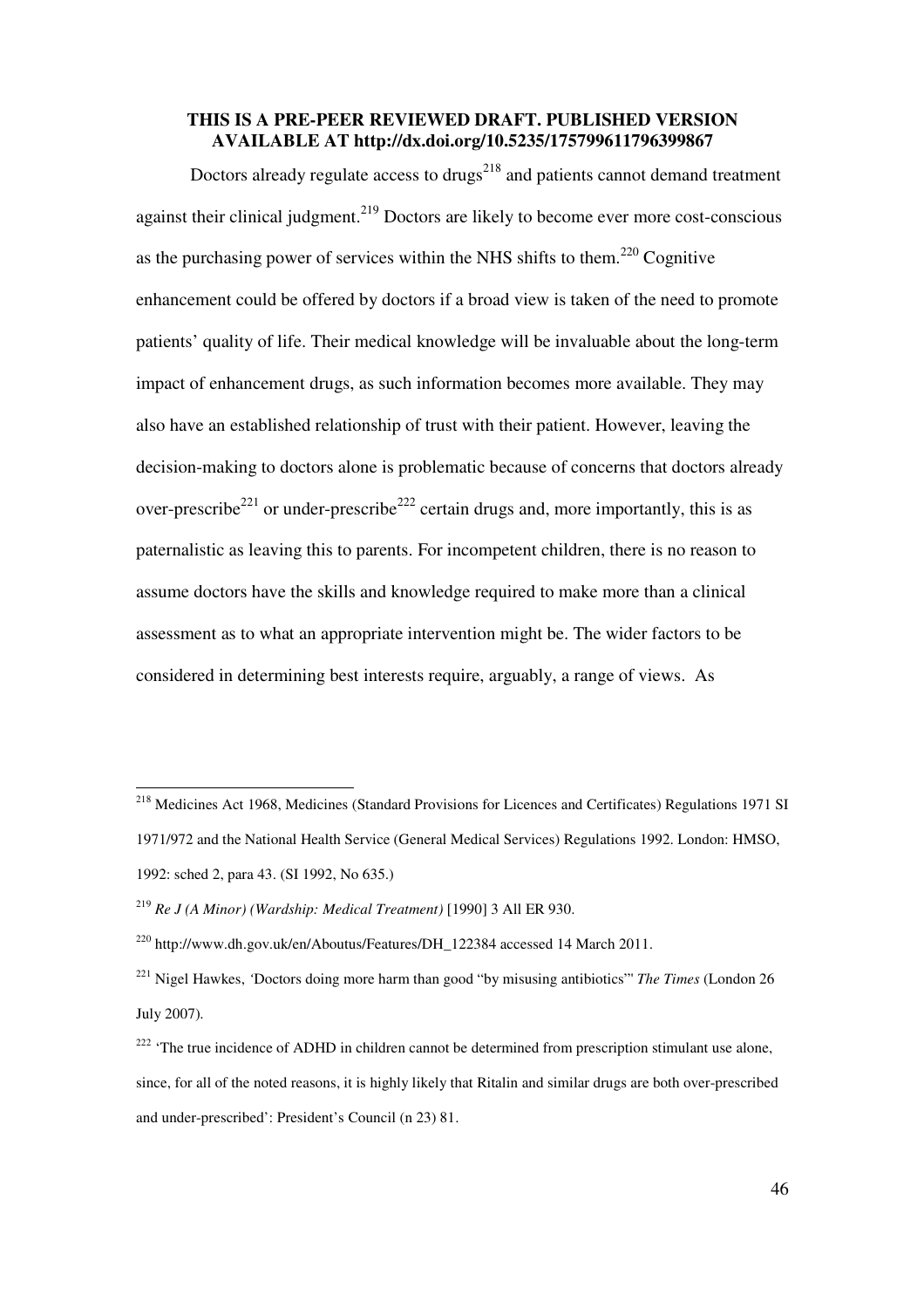Ravelingien et al point out, $^{223}$  the idea that cognitive enhancement is as morally suspect as cosmetic surgery is not clear cut so should not necessarily be resisted by doctors as they act as gatekeepers,. Some may prefer not to carry out this function because of concerns about the ethics of cognitive enhancement or a lack of expertise. Conscientious objection should be available for them. Equally, some may be strongly in support of cognitive enhancement. It should not be within their gift to decide whether cognitive enhancement is a social harm.<sup>224</sup> It is advocated here that only doctors providing the service along the lines discussed below should be accredited to provide the service. The final decision would be for the patient or their parent(s) ideally following a discussion exploring the broad implications of taking cognitive enhancement for themselves and others.<sup>225</sup> Of course, if the doctor has a veto on what is offered, then they are clearly in a dominant position and patients can always refuse treatment a doctor thinks is appropriate.

 If we accept that there will inevitably be medical involvement in decision-making about enhancement.<sup>226</sup> we would support the robust approach advocated by Alderson and Montgomery. They call for legislation supported by a code of practice covering all

 $223$  Ravelingien et al (n 57) and Margaret O Little, 'Cosmetic surgery, suspect norms, and effects of complicity'.in Erik Parens (ed), *Enhancing human traits: ethical and social implications* ( Georgetown University Press, 1998).

 $224$  Ravelingien et al (n 57) 158.

<sup>225</sup> *Ibid* 159.

 $226$  Anjan Chatterjee, 'Cosmetic neurology and cosmetic surgery: predictions and challenges' (2007) 16(2) *Cambridge Quarterly of Healthcare Ethics* 129.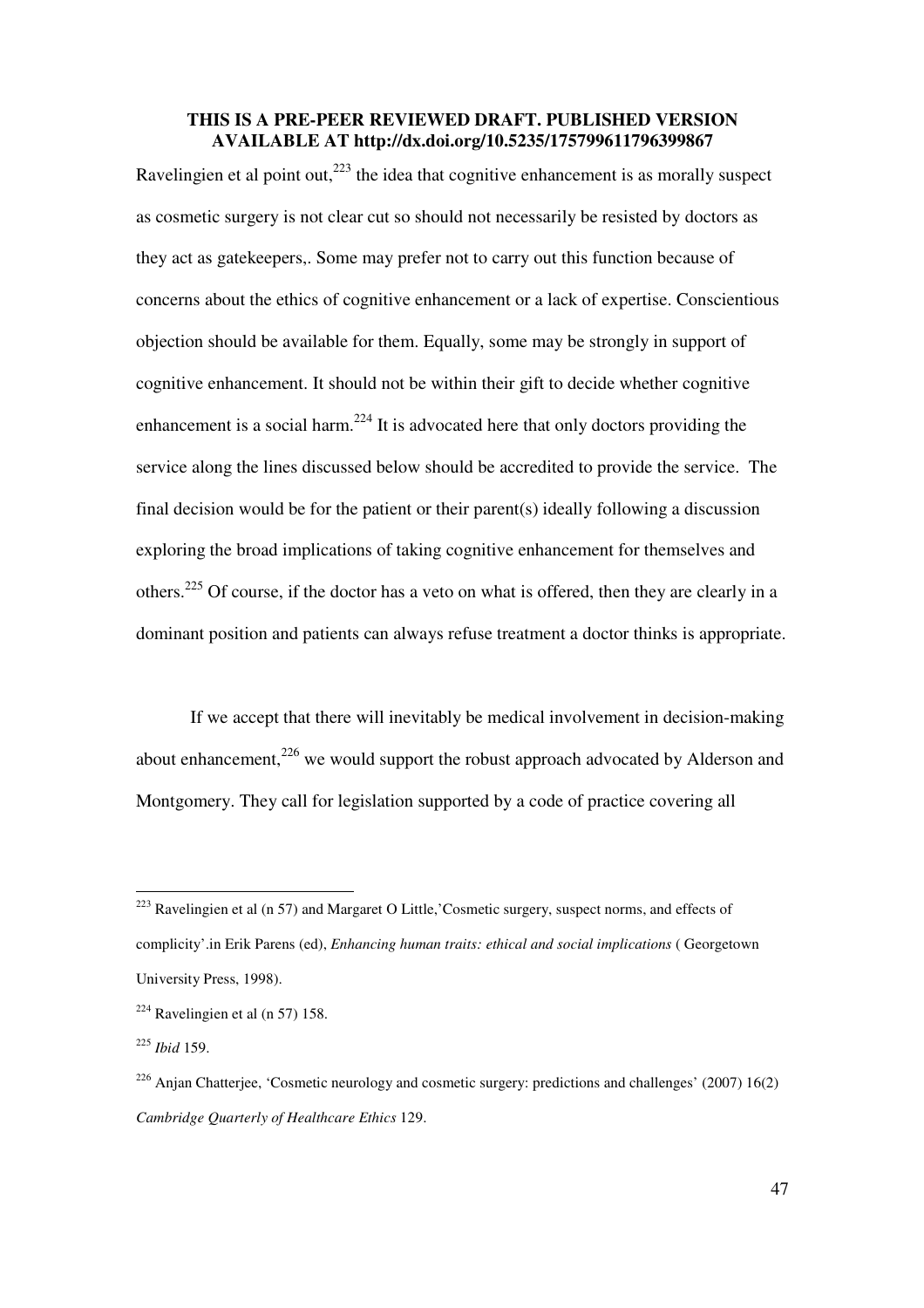aspects of children's healthcare decision-making.<sup>227</sup> The code could be drafted after consultation with those involved with children and the children themselves.<sup>228</sup> The basic principles would be contained in the framework legislation, with the code providing the more detailed guidance and checklists of appropriate issues particularly in difficult cases. It would require procedures and policies in place to deal with potential problems. Any departure from the standards of good practice in the code could provide evidence of a breach in a negligence action where harm can be demonstrated, unless this could be justified in the individual case. This approach would be supplemented by the usual internal complaints procedures, professional disciplinary action and be overseen by the courts. Most importantly, central to their proposals is the participation of the child in the decision-making process which can be supported by empirical evidence of children's abilities and the trajectory of their human rights.

Alderson and Montgomery's proposals for legislation may seem unlikely given the failure to include children under 16 within the remit of the MCA. This would have provided an ideal opportunity to ensure as robust an approach to decision-making to this group as to older children.<sup>229</sup> Nevertheless, much of the guidance envisaged in their suggestion for a code of practice could be adopted within suitably invigorated existing regulatory structures. The Medicines and Healthcare products Regulatory Agency (MHpRA) could more closely follow the model provided by the licensing and inspection

 $227$  Alderson and Montgomery (n 162).

<sup>&</sup>lt;sup>228</sup> *Ibid* 66-71. Further evidence that children are capable of contributing to policy making may be found in Hagger (n 183).

 $^{229}$  Hagger (n 99).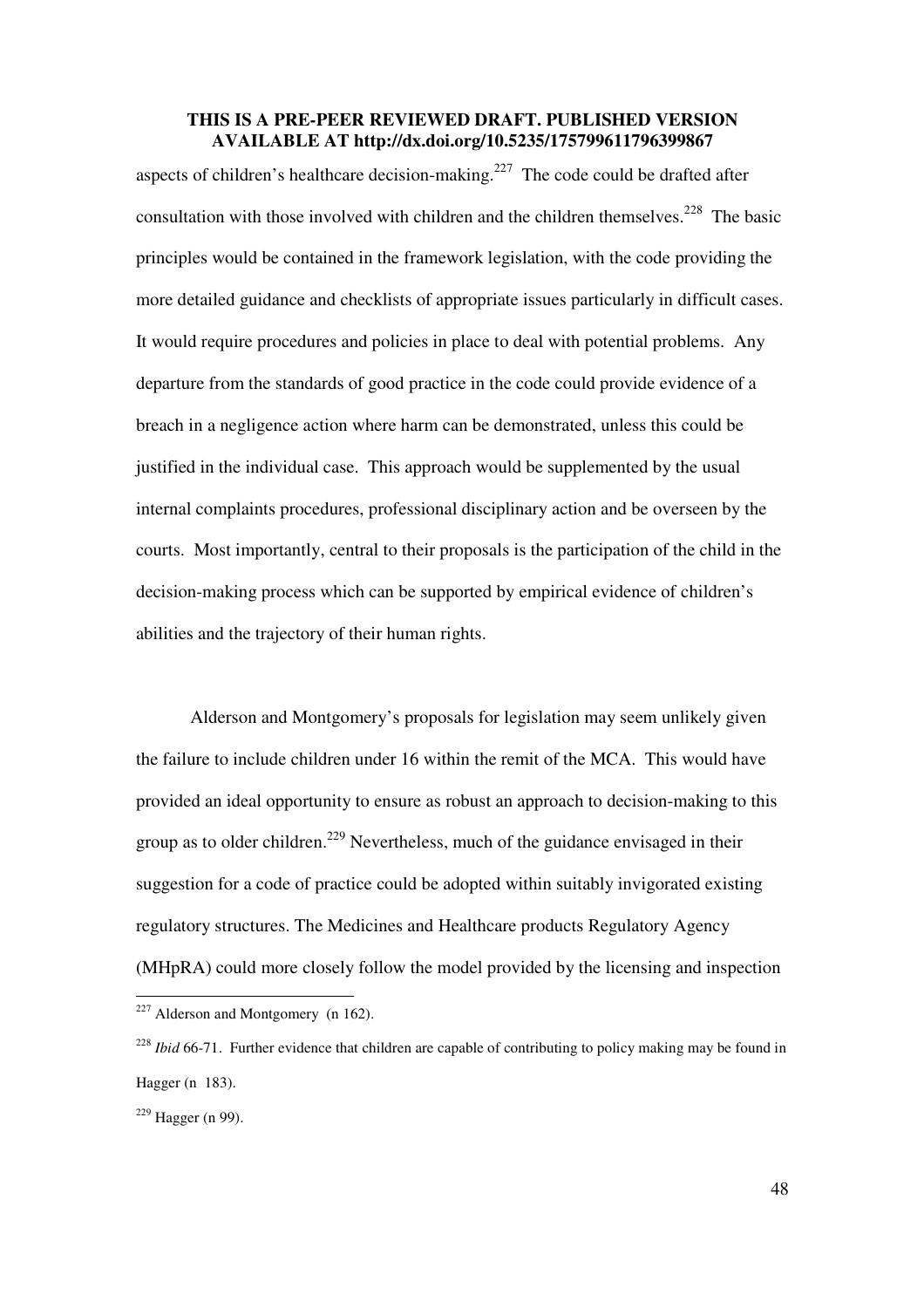regime under the Human Fertilisation and Embryology Act 1990 as amended.<sup>230</sup> This may be seen as disproportionate to the issues raised by cognitive enhancement, but the 1990 Act's provisions and the guidance offered in its evolving Code of Practice is an instructive model<sup>231</sup> nonetheless. One of the Human Fertilisation and Embryology's Authority's<sup>232</sup> key strengths lies in its range of expertise, including lay members' opinions, when developing policies.<sup>233</sup> In the approach suggested here, this should include children. The MHpRA could license enhancement drugs only to those doctors in the NHS or private sector who can demonstrate good decision-making practice that optimises children's involvement by providing evidence of the information that will be provided, to whom and how the decision will be reached. The approach would, of course, be supplemented by the possibility of using alternative grievance procedures. At the policy-making level, the Agency could employ the participatory tools developed to help with the engagement of children and young people adopting the points of good practice from the models where this has been used to good effect. It is worth emphasising that the approach should be child-centred not merely child-focused, so that children and

 $^{230}$  By the Human Fertilization and Embryology Act 2008.

 $231$  Ss 9-22.

 $^{232}$  Established by s 5 of the Human Fertilization and Embryology Act 1990 although, at the time of writing, the current Government is planning to subsume its remit within another regulatory organisation as yet not clearly identified: Department of Health, *Review of arm's length bodies to cut bureaucracy*, 26 July 2010: http://www.dh.gov.uk/en/MediaCentre/Pressreleases/DH\_117844 accessed 14 March 2011.

<sup>&</sup>lt;sup>233</sup> For an assessment of this model of regulation see Lynn E Hagger, 'The Role of the Human Fertilisation and Embryology Authority' (1997) 3(1) *Medical Law International* 1.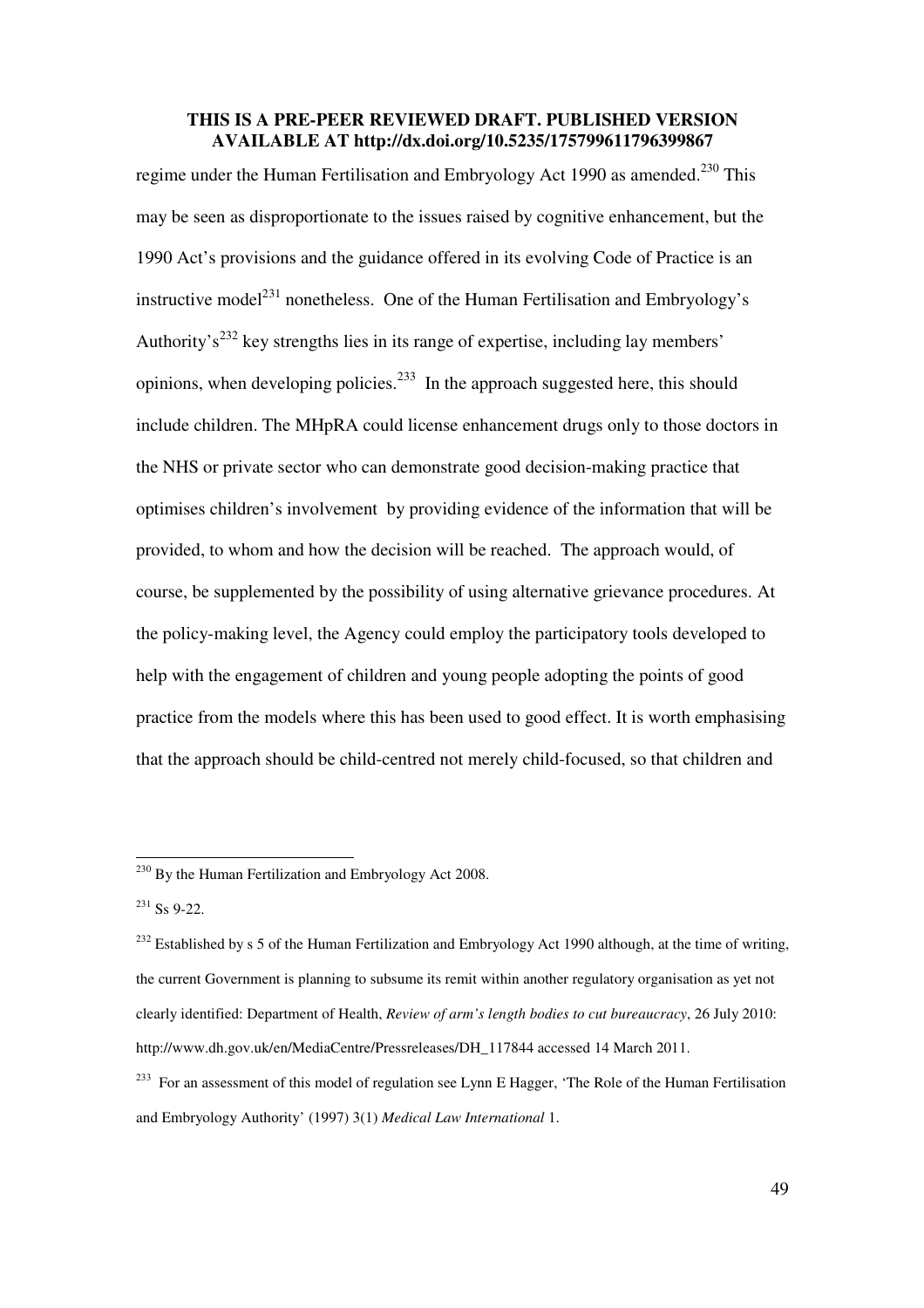young people can comment on issues that concern everyone and enjoy the same rights as adults.

To bolster the regulatory approach outlined above, guidance should be adopted that uses rights-based language when discussing children while at the same time nurturing a sense of responsibility. The use of rights discourse is important because language can be seen as an important instrument of social change: $^{234}$  the more we talk about children's rights, the more society will attend to their interests in an appropriate manner. Guidance should be consistent across the NHS so that whether it is issued by the Department of Health, the National Centre for Health and Clinical Excellence, health professional bodies, such as the General Medical Council or British Medical Association, and/or the Royal Colleges who set standards of practice for the various specialisms, the message will be the same. There are attractions in this proposal, because guidance can easily reach the large numbers of prescribing health professionals in the public and private sector, but there may be concerns as to adherence. There would be significant reliance on patients and colleagues alerting relevant professional bodies in the event of

<sup>234</sup> Selected writings of Benjamin L Whorf in John B Carroll (ed), *Language , thought and reality* (MIT Press, 1956) 252. Whorf was the most prominent, modern proponent of the idea that patterns of the language we use affects the configuration of our thought and thus our culture: our view of the world is determined by language. 'Weak determinism' whereby the influence of language on thought is recognised, remains persuasive: see eg Izchak M Schlesinger, 'The wax and wane of Whorfian views' in Robert L Cooper and Bernard Spolsky (eds.), *The Influence of Language on Culture and Thought* (Mouton de Gruyter, 1991) 19-29. The British Institute for Human Rights, *The Human Rights Act: Changing Lives*, 2007 demonstrates how the use of rights-based language and ideas can help to change cultures.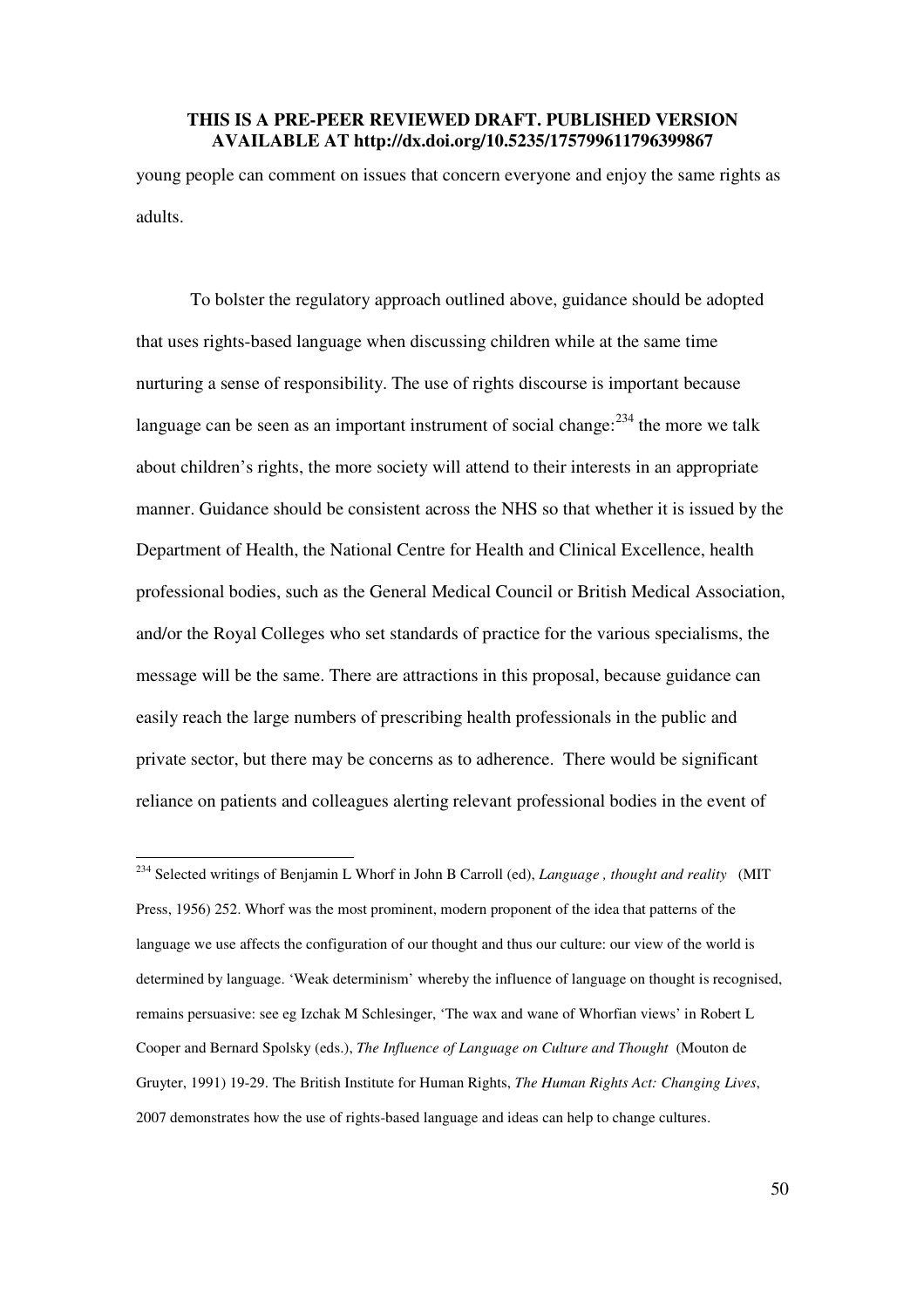non-compliance. This is not always forthcoming. Should a matter be referred however, strong disciplinary action could foster an appropriate culture of compliance.<sup>235</sup> Improved appraisal through the revalidation of doctors in both the public and private sectors due to commence in 2012 will provide another important tool to encourage appropriate intervention with patients.  $236$  More importantly, clinical governance structures within organisations are paying increasing attention to quality as well as safety standards and this can act as an important lever. The Operating Framework for the NHS in England<sup>237</sup> requires each NHS trust to obtain feedback from patients about their experience of care. Part of the Care Quality Commission's remit is to regulate healthcare wherever it is provided and it uses data from its ongoing programme of patient surveys to calculate this indicator.<sup>238</sup> This revitalised<sup>239</sup> focus on patient experience will include methods of engagement with patients. $240$ 

 $235$  One of the authors has a long association with the NHS and it is clear that decisions and recommendations from bodies such as the GMC become widely known within and without organisations. This can result in more rigorous compliance by affected individuals and the issue gains a focus through clinical governance mechanisms.

<sup>&</sup>lt;sup>236</sup> Licence to Practice and Revalidation for doctors', GMC publications, April 2003 and Revalidation: A Statement of Intent, 2010:

<sup>&</sup>lt;http://www.gmc-

uk.org/Revalidation A Statement of Intent October 2010 Final version web version .pdf 359823 97.pdf\_36401645.pdf > accessed 14 March 2011.

<sup>&</sup>lt;sup>237</sup> Department of Health, Operating Frameworkfor the NHS in England, 2011/2012.

<sup>238</sup><http://www.cqc.org.uk/periodicreview/nationalcommitmentsandpriorities2009/10/primarycaretrusts/nati onalpriorities/patientexperience.cfm> accessed 14 March 2011.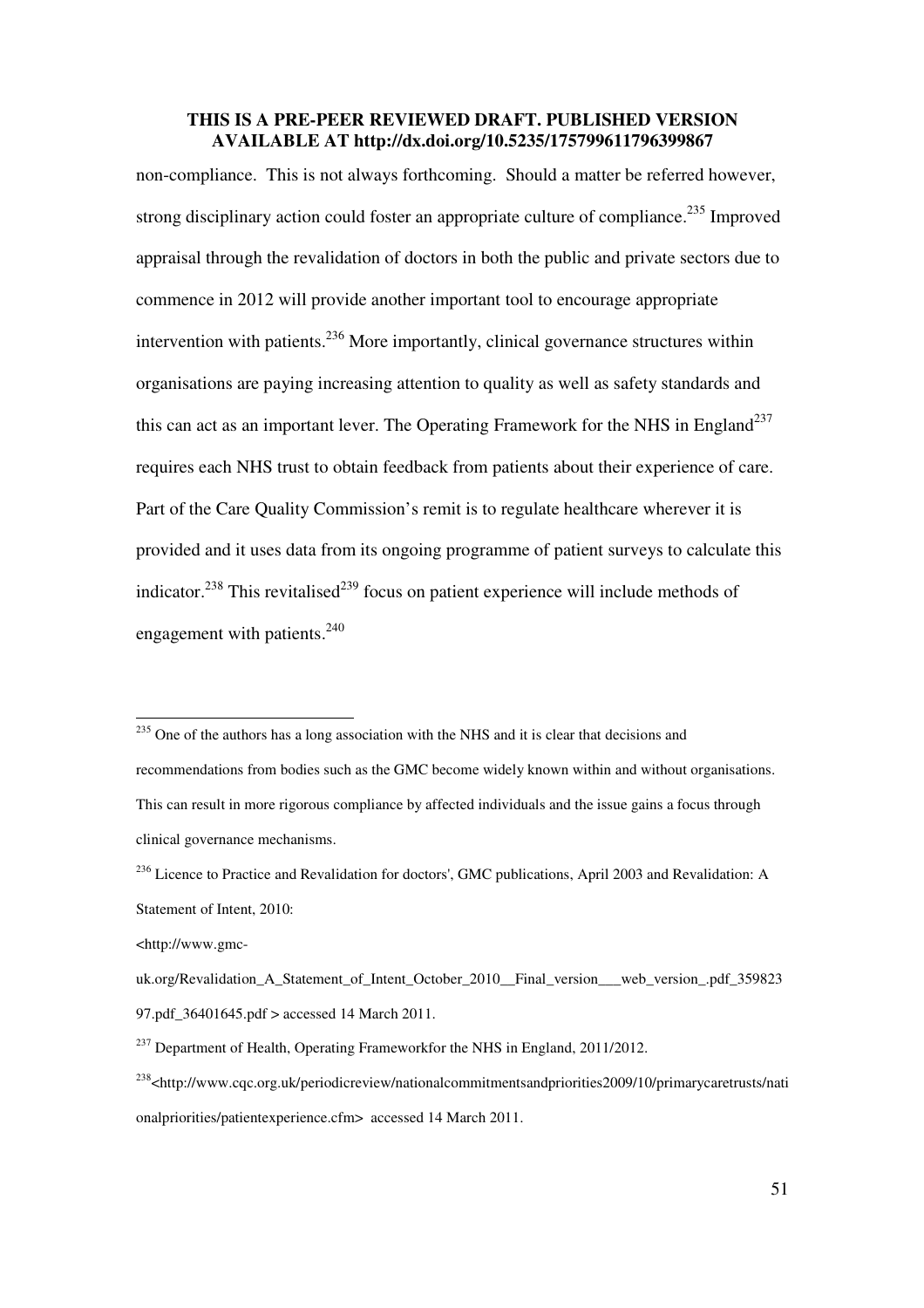Taken as a whole, the proposals set out above should *guarantee* a place for children to be at the heart of decision-making generally and specifically where cognitive enhancement is concerned. Our argument builds on Turner and Sahakian's call that:

. . . healthcare professionals should be encouraged to acquire the skills to analyze scenarios on a case-by-case basis, bringing together an understanding of science and public policy in collaboration with social scientists, legislators, insurance companies, employers and educational authorities.<sup>241</sup>

People have a right to make informed decisions<sup> $242$ </sup> and we should not underestimate people's ability to do so.<sup>243</sup> The risk for children is that parents who want to give their child the edge at school opt for enhancement under the influence of forces such as advertising, the views of other parents, teachers and other social forces. When parents are potentially in control of these decisions, an appropriate decision-making structure (supported by the HRA in particular), would help to ensure they do not succumb to these

http://www.cqc.org.uk/\_db/\_documents/PCT\_patient\_experience\_methodology.pdf accessed 14 March 2011.

 $\overline{a}$ 

<sup>&</sup>lt;sup>239</sup> As a result of the scandalous treatment of patients at the Mid Staffordshire NHS Foundation Trust: *Francis Report: Independent inquiry into care provided by Mid Staffordshire NHS Foundation Trust January 2005 - March 2009*, 2010.

 $240$  Primary care trust patient experience methodology, 2010:

 $241$  Turner and Sahakian (n 12) 119.

<sup>242</sup> *Chester v Afshar* [2004] 4 All ER 587.

<sup>243</sup> *Ibid*.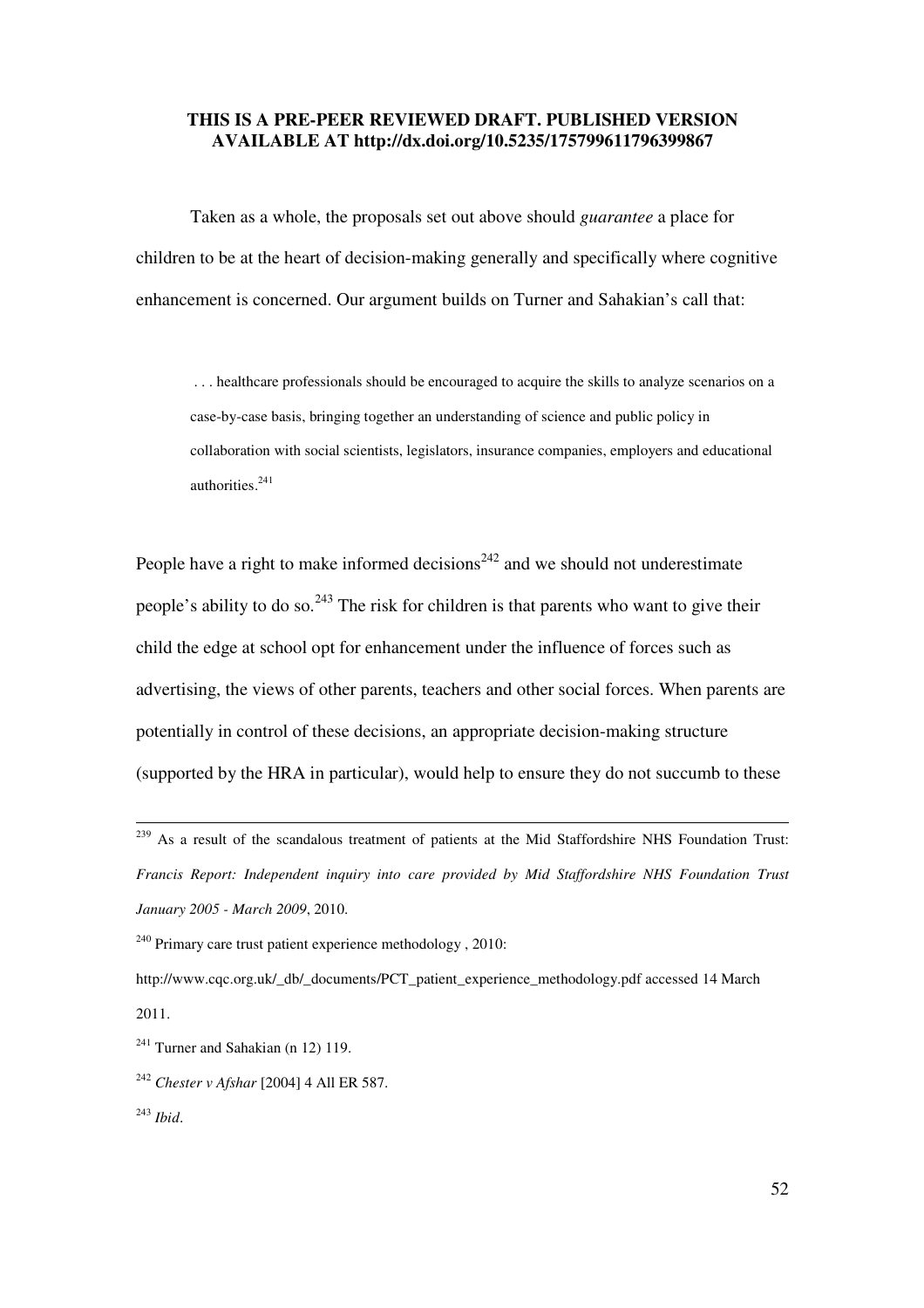pressures too easily and that they allow children to be thoroughly engaged in the process. Such a framework can protect competent children by allowing them to choose or refuse to enhance and ensure that appropriate determination of incompetent children's best interests is undertaken. This could work alongside other regulation which would consider safety issues and population-wide risks. We believe a multi-pronged approach that involves children and young people in personal decision-making and policy formulation within a robust licensing and accreditation system would be appropriate because many parents and children may prefer to make decisions after receiving medical or other advice. We also believe that political decisions should be made about whether or not cognitive enhancers should be made available and to whom. This would help to address the concerns about equity and the fostering of an individualistic and competitive society.

#### **CONCLUSION**

As more information becomes available about cognitive enhancement, concerns about safety may be quelled. If risks are shown to be minimal, there is at least an argument that cognitive enhancement could have positive outcomes for children. It can be argued that there is a moral imperative to use technology to improve people's life chances generally and this will include cognitive enhancement to improve human functioning. It has also been proposed that cognitive enhancement can be viewed as a human right in that it is a rational and practical autonomy claim in the pursuit of knowledge. However, cognitive enhancement may have unintended or unknown side effects such as personality, identity

53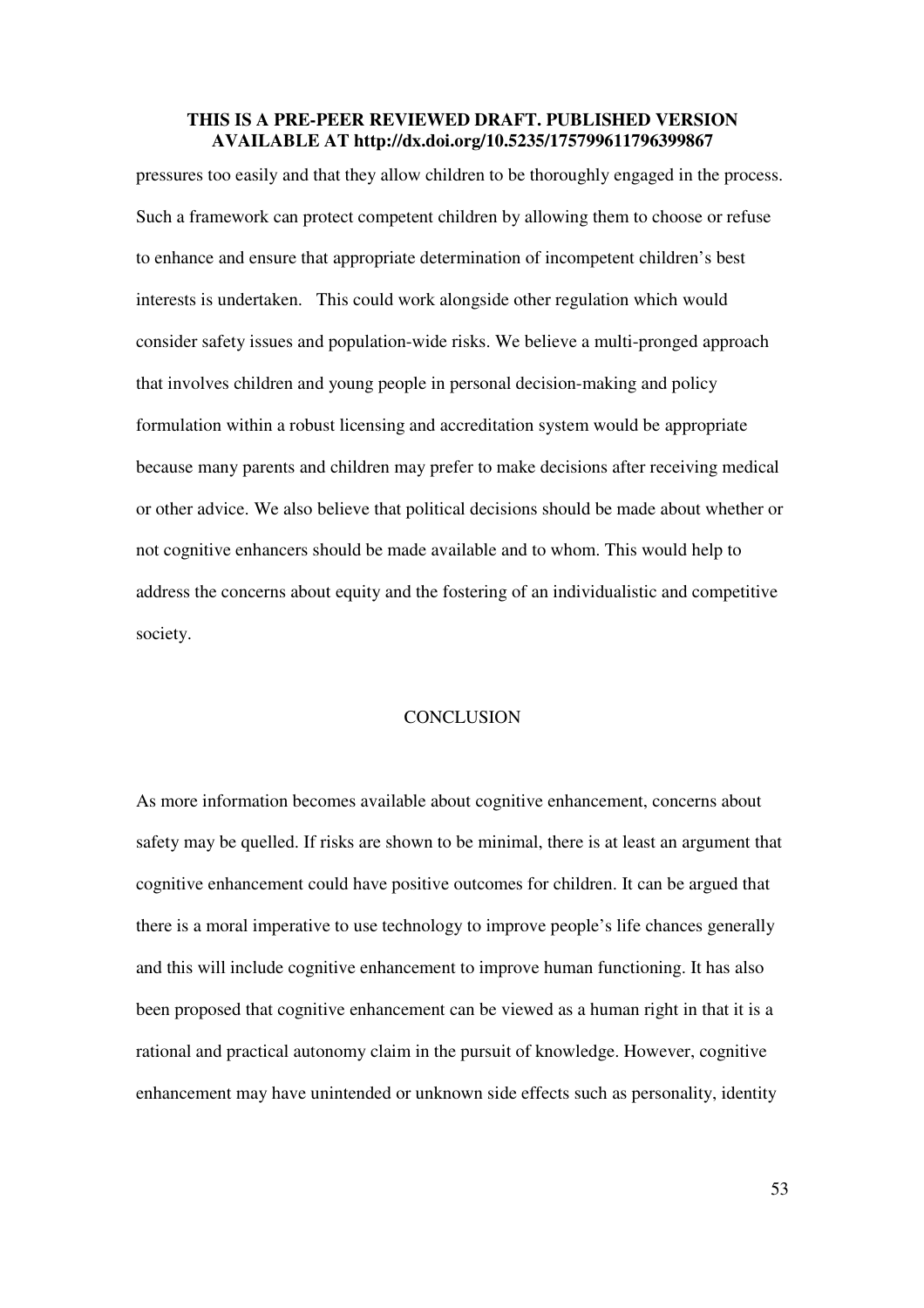and mental ability change that have implications for society and individuals. For the latter, their right to develop their character and sense of personal responsibility in an unmedicated state may be threatened. Children's dignity has also been shown to be at stake and further jeopardised if they are not involved in making decisions about whether to take cognitive enhancement to the maximum extent possible.

 If we assume that neurotechnologies should be made available for enhancement purposes, for principled or pragmatic reasons, it is the contention of this work that appropriate regulation should be in place to ensure children and young people are properly empowered and protected. Concerns about cognitive enhancements are not simply 'spectres'.<sup>244</sup> There are substantive legal issues concerning aspects of human functioning that should be protected by law. Provided different perspectives of cognitive enhancement and potential effects are presented to legally competent children, the decision of whether to take it, or not, is one for them. This standpoint can be supported through the use of human rights instruments and empirical evidence of children's abilities which may also be used to contend that they should be fully involved in policy formulation as well as personal decision-making. Human rights discourse allows for a balanced consideration of the child's interests vis-à-vis those of their family or society more generally. The broad reading of Article 8(1) of the ECHR in particular, embracing such notions as autonomy, development of the personality and identity, means that the HRA could be an important vehicle for underpinning regulation and the ongoing discussion about appropriate intervention.

<sup>244</sup> Editorial, `Enhancing, not cheating'. (2007) 450(7168) *Nature* 320.